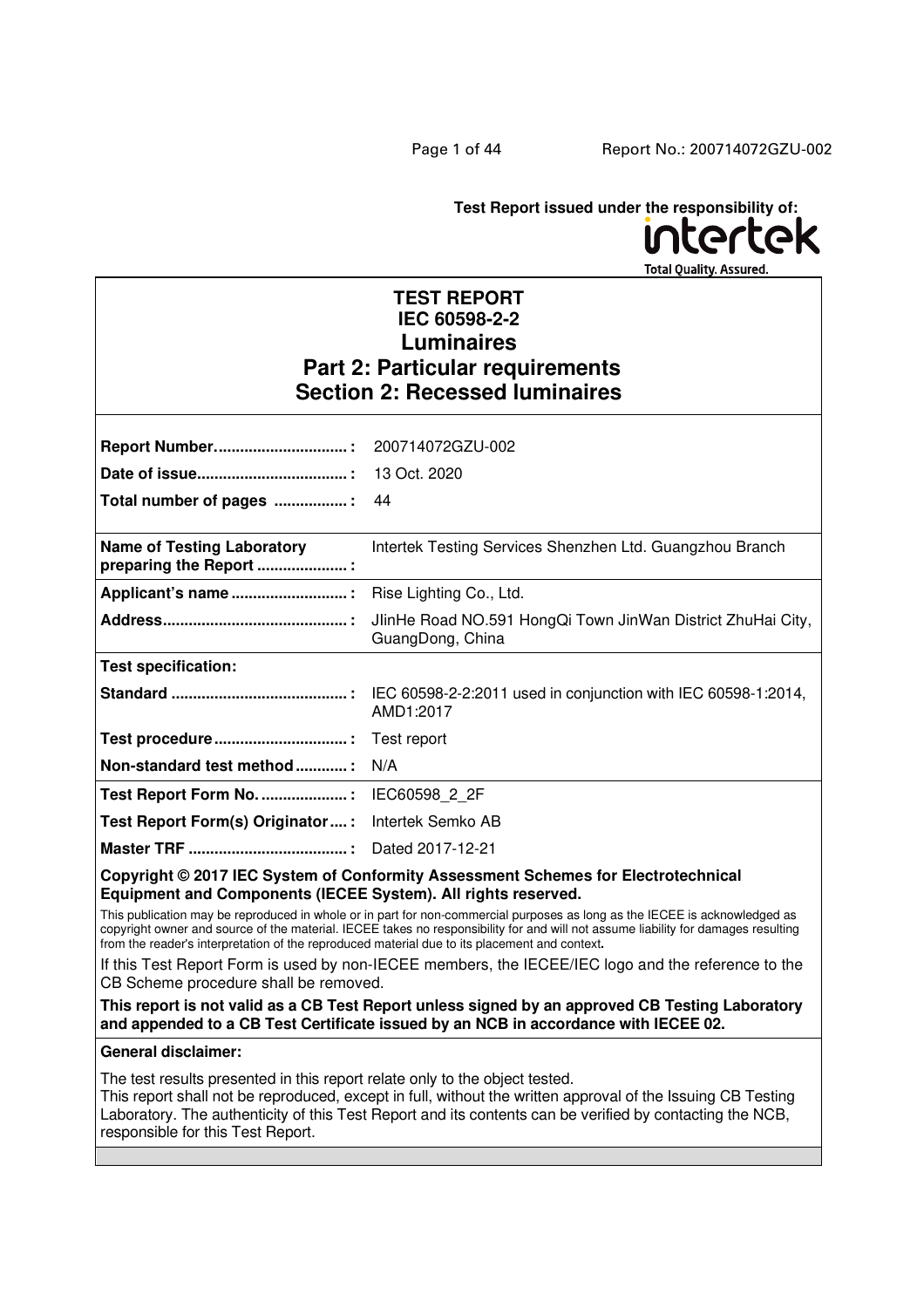

| Test item description : | Recessed luminaire with LED (Air cleaner fixed luminaire)    |
|-------------------------|--------------------------------------------------------------|
|                         |                                                              |
|                         | Same as applicant                                            |
| Model/Type reference :  | 2018.126; 2018.135;                                          |
|                         | Constant voltage 24 VDC; Max. 2,1 A; Class III; IP20;        |
|                         | Max. 33 W non replaceable LED module;                        |
|                         | Max. 1,2 W non replaceable UV module;                        |
|                         | Suitable for direct mounting on normally flammable surfaces; |
|                         | Not suitable for covered by thermal insulated material.      |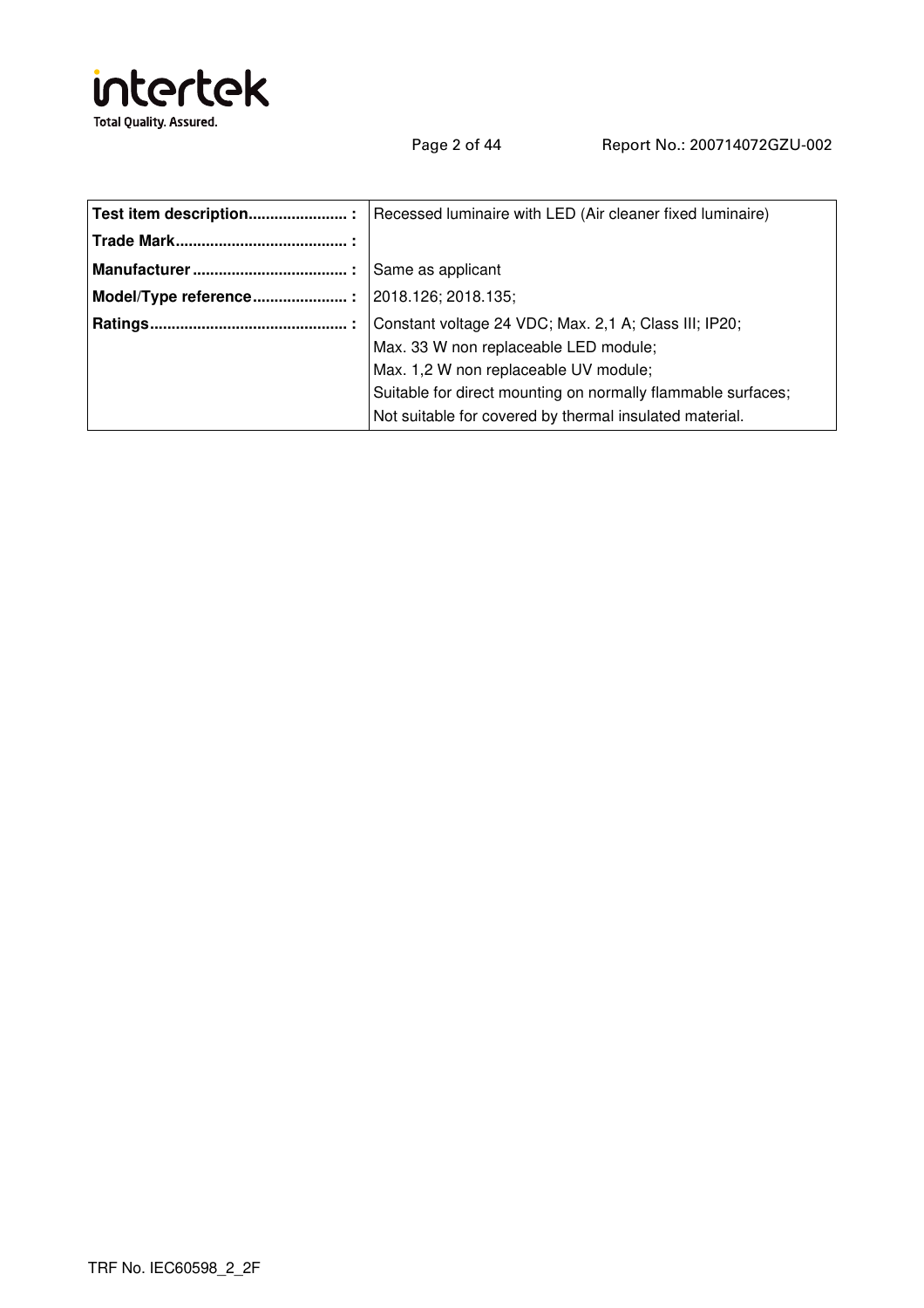

<u> Tanzania de la pro</u>

┓

| Responsible Testing Laboratory (as applicable), testing procedure and testing location(s): |                                            |                                                                                                                                                   |  |  |
|--------------------------------------------------------------------------------------------|--------------------------------------------|---------------------------------------------------------------------------------------------------------------------------------------------------|--|--|
| $\boxtimes$                                                                                | <b>CB Testing Laboratory:</b>              | Intertek Testing Services Shenzhen Ltd. Guangzhou<br><b>Branch</b>                                                                                |  |  |
| Testing location/ address  :                                                               |                                            | Room 02, & 101/E201/E301/E401/E501/E601/E701/E801<br>of Room 01 1-8/F., No. 7-2. Caipin Road, Science City,<br>GETDD, Guangzhou, Guangdong, China |  |  |
|                                                                                            | Tested by (name, function, signature):     | Nathan Cai /<br>Wathai Cair<br>CalesFerra<br>Engineer                                                                                             |  |  |
|                                                                                            | Approved by (name, function, signature) :  | Wells Fang /<br>Sr. Project Engineer                                                                                                              |  |  |
|                                                                                            |                                            |                                                                                                                                                   |  |  |
|                                                                                            | Testing procedure: CTF Stage 1:            |                                                                                                                                                   |  |  |
|                                                                                            | Testing location/ address  :               |                                                                                                                                                   |  |  |
|                                                                                            | Tested by (name, function, signature):     |                                                                                                                                                   |  |  |
| Approved by (name, function, signature) :                                                  |                                            |                                                                                                                                                   |  |  |
|                                                                                            |                                            |                                                                                                                                                   |  |  |
|                                                                                            | <b>Testing procedure: CTF Stage 2:</b>     |                                                                                                                                                   |  |  |
|                                                                                            | Testing location/ address  :               |                                                                                                                                                   |  |  |
|                                                                                            | Tested by (name + signature):              |                                                                                                                                                   |  |  |
|                                                                                            | Witnessed by (name, function, signature).: |                                                                                                                                                   |  |  |
|                                                                                            | Approved by (name, function, signature) :  |                                                                                                                                                   |  |  |
|                                                                                            |                                            |                                                                                                                                                   |  |  |
|                                                                                            | Testing procedure: CTF Stage 3:            |                                                                                                                                                   |  |  |
|                                                                                            | <b>Testing procedure: CTF Stage 4:</b>     |                                                                                                                                                   |  |  |
|                                                                                            | Testing location/ address  :               |                                                                                                                                                   |  |  |
|                                                                                            | Tested by (name, function, signature):     | $\overline{a}$                                                                                                                                    |  |  |
|                                                                                            | Witnessed by (name, function, signature).: | --                                                                                                                                                |  |  |
|                                                                                            | Approved by (name, function, signature) :  | $\overline{\phantom{a}}$                                                                                                                          |  |  |
| Supervised by (name, function, signature) :                                                |                                            | $\overline{\phantom{a}}$                                                                                                                          |  |  |
|                                                                                            |                                            |                                                                                                                                                   |  |  |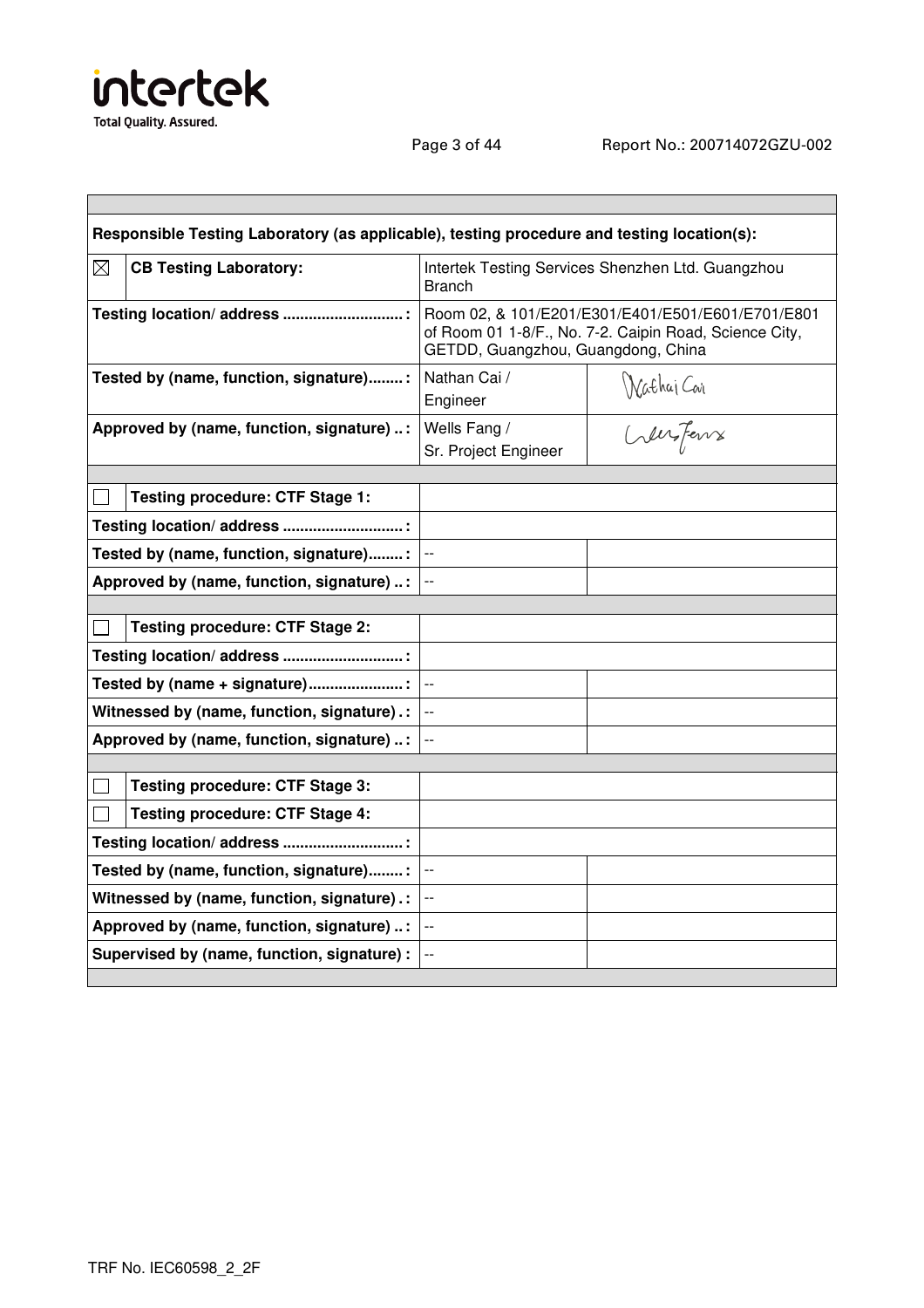

**List of Attachments (including a total number of pages in each attachment):**  This test report is totally 44 pages. Pages 1-36 are test report, pages 37-44 are product photos.

#### **Summary of testing:**

The submitted samples are fulfilled the requirements of specified standard as following:

- 1) IEC 60598-2-2: 2011 used in conjunction with IEC 60598-1: 2014 +A1: 2017;
- 2) EN 60598-2-2: 2012 used in conjunction with EN 60598-1: 2015+A1: 2018;
- 3) Additional requirement of IEC 60598-2-1: 1979+A1: 1987 and EN 60598-2-1: 1989;
- 4) Additional requirement of IEC 60598-2-1: 2020 and EN 60598-2-1: 1989;
- 5) Additional requirements of IEC 62031: 2018 and EN IEC 62031: 2020;

6) Requirement of photobiological safety of lamps and lamp systems has been considered according to the standard IEC 62471: 2006 and EN 62471:2008. The product was belonging to "Exempt group".

For the blue light hazard required by IEC TR 62778:2014, the products were tested and met "Exempt group", so the products don't need to mark Ethr.

7) Additional requirement for Control panel had been considered on test report 200715106GZU-001.

Totally 2 models; model 2018.135 was selected to do full test; model 2018.126 was selected to do deviation test.

This test report must be used with report No. 200715106GZU-001.

| Tests performed (name of test and test<br>clause):<br>All applicable clauses | <b>Testing location:</b><br>Intertek Testing Services Shenzhen Ltd.<br>Guangzhou Branch<br>Room 02, &<br>101/E201/E301/E401/E501/E601/E701/E801 of<br>Room 01 1-8/F., No. 7-2. Caipin Road, Science<br>City, GETDD, Guangzhou, Guangdong, China |
|------------------------------------------------------------------------------|-------------------------------------------------------------------------------------------------------------------------------------------------------------------------------------------------------------------------------------------------|
| <b>Summary of compliance with National Differences:</b>                      |                                                                                                                                                                                                                                                 |
| See Annex ZB and ZC.                                                         |                                                                                                                                                                                                                                                 |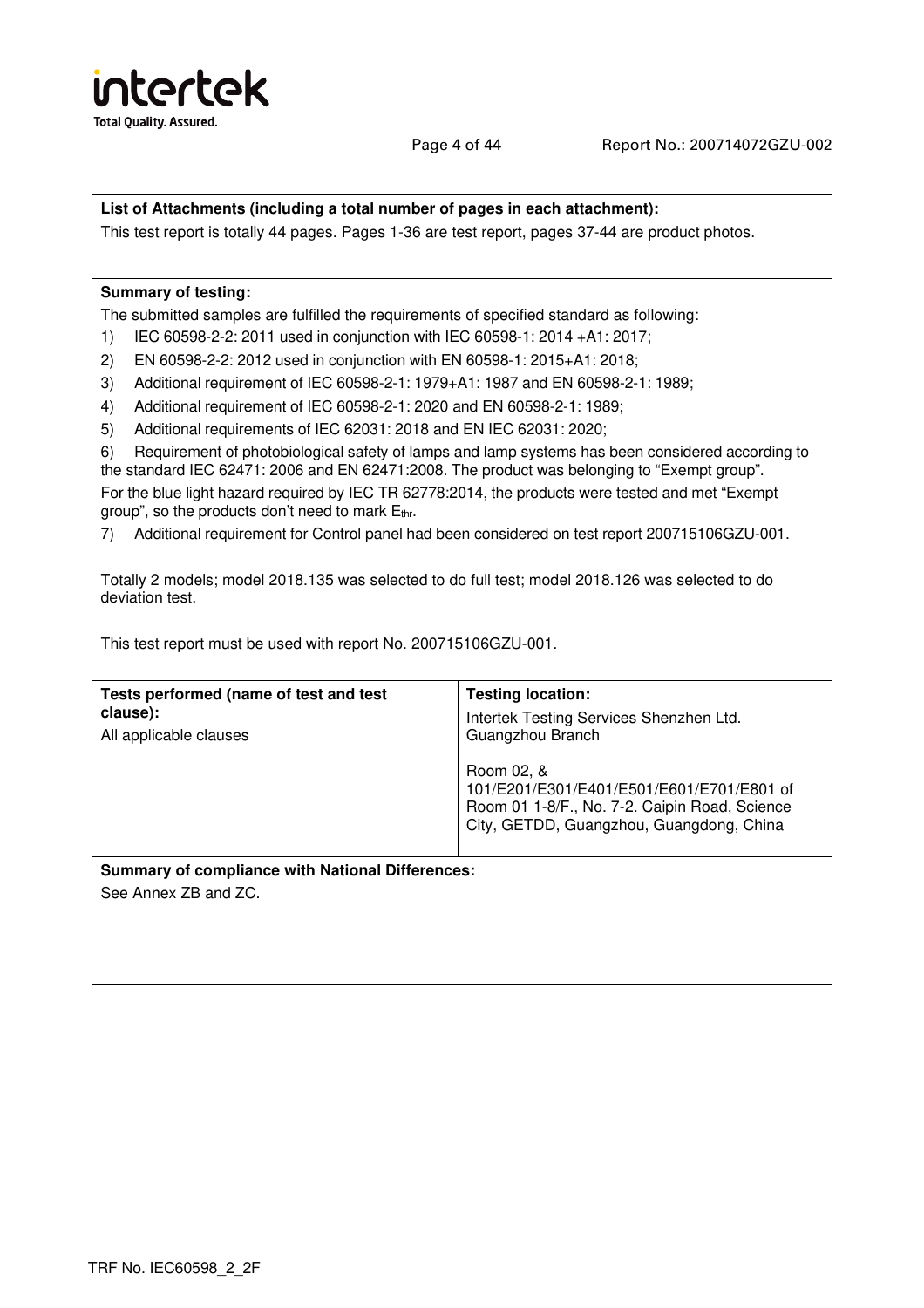

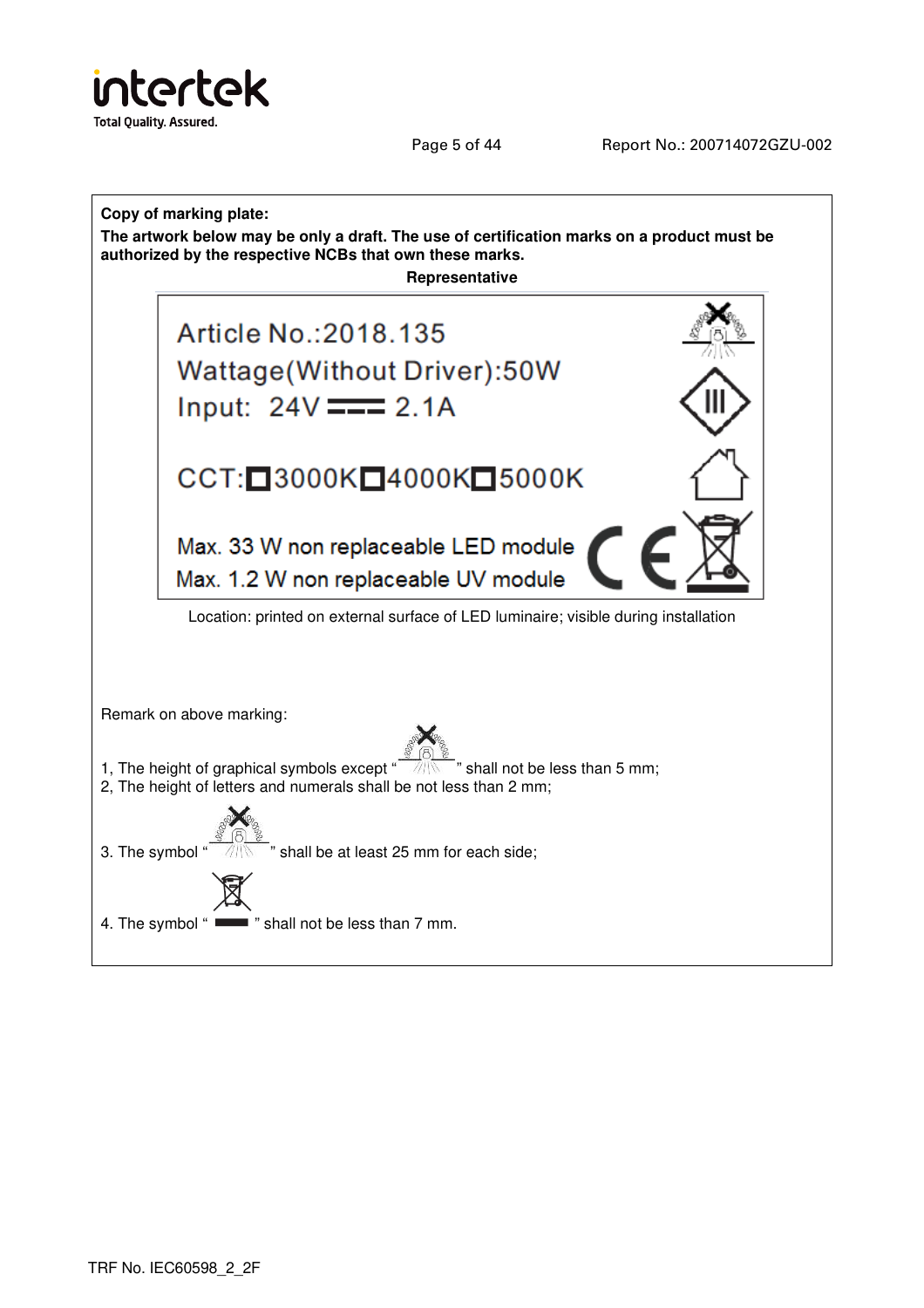

| Possible test case verdicts:                                                                                                                                                                                                                                                                                                                                                                                                                                                                                                                                                                                                                                                                                                                                                                                                                                                                                                                                                                                                                                                                                                                                                                                                                                                                   |  |  |  |
|------------------------------------------------------------------------------------------------------------------------------------------------------------------------------------------------------------------------------------------------------------------------------------------------------------------------------------------------------------------------------------------------------------------------------------------------------------------------------------------------------------------------------------------------------------------------------------------------------------------------------------------------------------------------------------------------------------------------------------------------------------------------------------------------------------------------------------------------------------------------------------------------------------------------------------------------------------------------------------------------------------------------------------------------------------------------------------------------------------------------------------------------------------------------------------------------------------------------------------------------------------------------------------------------|--|--|--|
| - test case does not apply to the test object: N/A                                                                                                                                                                                                                                                                                                                                                                                                                                                                                                                                                                                                                                                                                                                                                                                                                                                                                                                                                                                                                                                                                                                                                                                                                                             |  |  |  |
|                                                                                                                                                                                                                                                                                                                                                                                                                                                                                                                                                                                                                                                                                                                                                                                                                                                                                                                                                                                                                                                                                                                                                                                                                                                                                                |  |  |  |
| - test object does not meet the requirement: F (Fail)                                                                                                                                                                                                                                                                                                                                                                                                                                                                                                                                                                                                                                                                                                                                                                                                                                                                                                                                                                                                                                                                                                                                                                                                                                          |  |  |  |
|                                                                                                                                                                                                                                                                                                                                                                                                                                                                                                                                                                                                                                                                                                                                                                                                                                                                                                                                                                                                                                                                                                                                                                                                                                                                                                |  |  |  |
|                                                                                                                                                                                                                                                                                                                                                                                                                                                                                                                                                                                                                                                                                                                                                                                                                                                                                                                                                                                                                                                                                                                                                                                                                                                                                                |  |  |  |
|                                                                                                                                                                                                                                                                                                                                                                                                                                                                                                                                                                                                                                                                                                                                                                                                                                                                                                                                                                                                                                                                                                                                                                                                                                                                                                |  |  |  |
|                                                                                                                                                                                                                                                                                                                                                                                                                                                                                                                                                                                                                                                                                                                                                                                                                                                                                                                                                                                                                                                                                                                                                                                                                                                                                                |  |  |  |
| <b>General remarks:</b>                                                                                                                                                                                                                                                                                                                                                                                                                                                                                                                                                                                                                                                                                                                                                                                                                                                                                                                                                                                                                                                                                                                                                                                                                                                                        |  |  |  |
| "(See Enclosure #)" refers to additional information appended to the report.<br>"(See appended table)" refers to a table appended to the report.<br>Throughout this report a $\boxtimes$ comma / $\Box$ point is used as the decimal separator.                                                                                                                                                                                                                                                                                                                                                                                                                                                                                                                                                                                                                                                                                                                                                                                                                                                                                                                                                                                                                                                |  |  |  |
| Clause numbers between brackets refer to clauses in IEC 60598-1.                                                                                                                                                                                                                                                                                                                                                                                                                                                                                                                                                                                                                                                                                                                                                                                                                                                                                                                                                                                                                                                                                                                                                                                                                               |  |  |  |
| When determining for test conclusion, measurement uncertainty of tests has been considered.<br>This report is for the exclusive use of Intertek's Client and is provided pursuant to the agreement between<br>Intertek and its Client. Intertek's responsibility and liability are limited to the terms and conditions of the<br>agreement. Intertek assumes no liability to any party, other than to the Client in accordance with the<br>agreement, for any loss, expense or damage occasioned by the use of this report. Only the Client is<br>authorized to permit copying or distribution of this report and then only in its entirety. Any use of the<br>Intertek name or one of its marks for the sale or advertisement of the tested material, product or service<br>must first be approved in writing by Intertek. The observations and test results in this report are relevant<br>only to the sample tested. This report by itself does not imply that the material, product, or service is or<br>has ever been under an Intertek certification program.<br>The test report only allows to be revised only within the report defined retention period unless standard or<br>regulation was withdrawn or invalid.<br>The clause which indicated with * is the subcontract test item. |  |  |  |
| Manufacturer's Declaration per sub-clause 4.2.5 of IECEE 02:                                                                                                                                                                                                                                                                                                                                                                                                                                                                                                                                                                                                                                                                                                                                                                                                                                                                                                                                                                                                                                                                                                                                                                                                                                   |  |  |  |
| The application for obtaining a CB Test Certificate<br>Yes<br>includes more than one factory location and a<br>$\boxtimes$ Not applicable<br>declaration from the Manufacturer stating that the<br>sample(s) submitted for evaluation is (are)<br>representative of the products from each factory has                                                                                                                                                                                                                                                                                                                                                                                                                                                                                                                                                                                                                                                                                                                                                                                                                                                                                                                                                                                         |  |  |  |
| When differences exist; they shall be identified in the General product information section.                                                                                                                                                                                                                                                                                                                                                                                                                                                                                                                                                                                                                                                                                                                                                                                                                                                                                                                                                                                                                                                                                                                                                                                                   |  |  |  |
| Name and address of factory (ies) : Same as applicant                                                                                                                                                                                                                                                                                                                                                                                                                                                                                                                                                                                                                                                                                                                                                                                                                                                                                                                                                                                                                                                                                                                                                                                                                                          |  |  |  |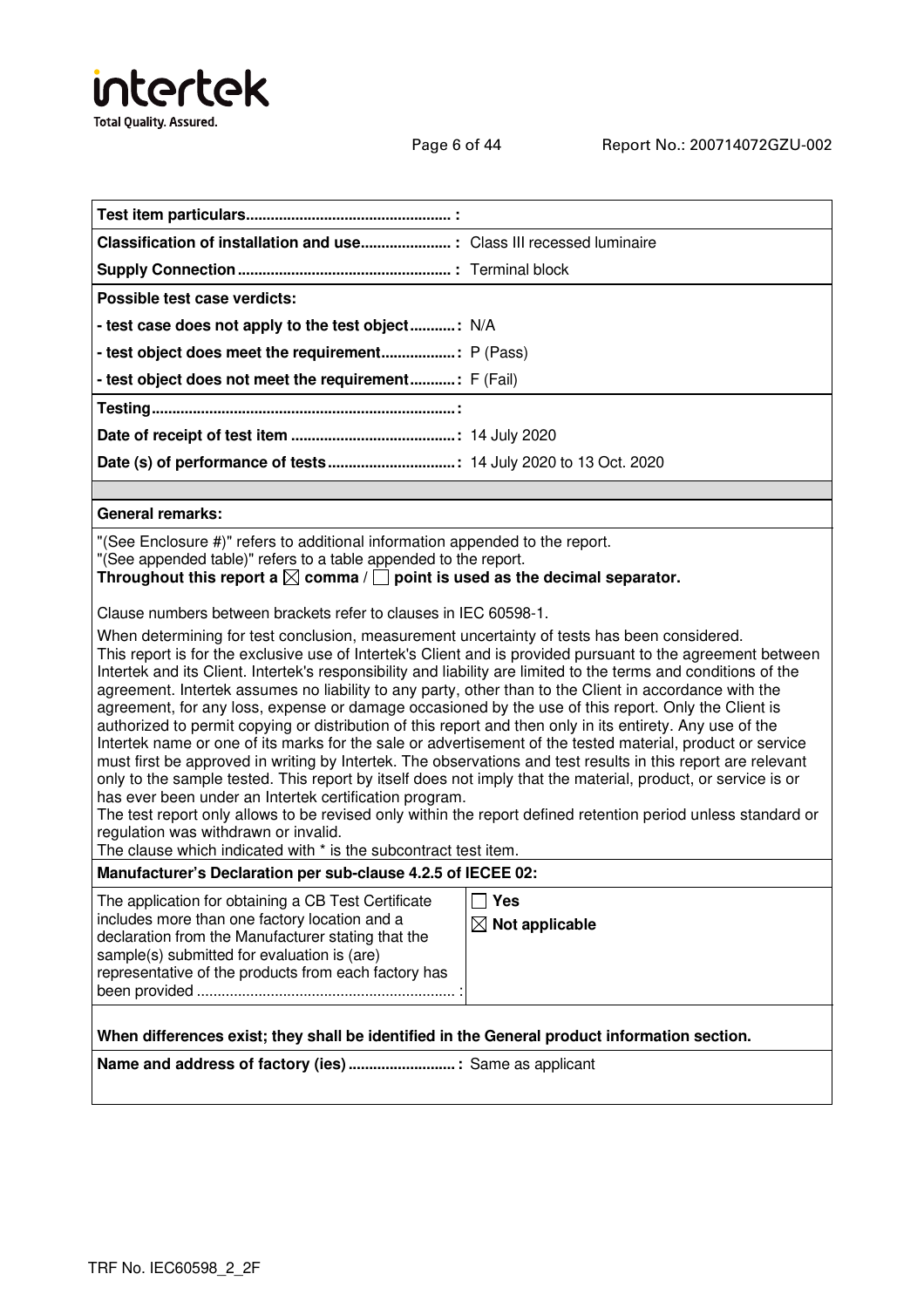

#### **General product information:**

Product covered by this report is class III recessed LED luminaire for indoor use only, integral in a fixed air cleaner.

The product provided two installation method, recessed mounting and ceiling mounting.

| Model name | <b>Size</b>     |
|------------|-----------------|
| 2018.126   | 600 mm x 600 mm |
| 2018.135   | 595 mm x 595 mm |

Both models are the same as each other except the size.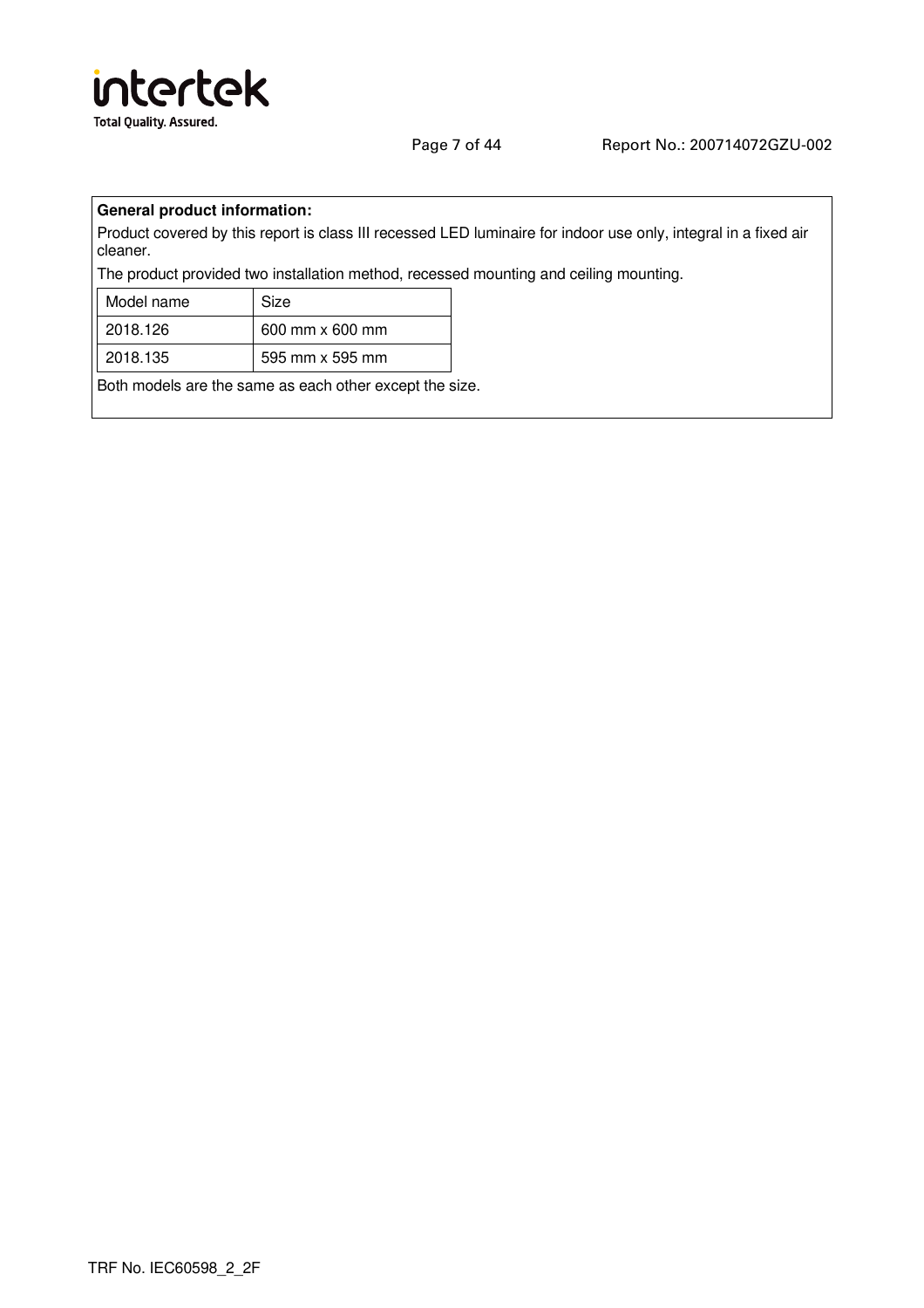**Total Quality. Assured.** 

Page 8 of 44 Report No.: 200714072GZU-002

|        |                    | IEC 60598-2-2 |                 |         |
|--------|--------------------|---------------|-----------------|---------|
| Clause | Requirement + Test |               | Result - Remark | Verdict |

| 2.3(0)     | <b>GENERAL TEST REQUIREMENTS</b>                            |                                     |  |
|------------|-------------------------------------------------------------|-------------------------------------|--|
| 2.3(0.3)   |                                                             | Yes $\boxtimes$<br>$No$ $\Box$      |  |
|            |                                                             | Section/s: IEC/EN 60598-2-1         |  |
| 2.3(0.5)   | Components                                                  | (see Annex 1)                       |  |
| 2.3(0.7)   | Information for luminaire design in light sources standards |                                     |  |
| 2.3(0.7.2) |                                                             | IEC/EN 62031;                       |  |
|            |                                                             | Clause 32.102 of IEC 60335-2-<br>65 |  |
|            | Luminaire design in the light source safety standard        |                                     |  |

| 2.5(2)   | <b>CLASSIFICATION OF LUMINAIRES</b>                |                           |  |
|----------|----------------------------------------------------|---------------------------|--|
| 2.5(2.2) |                                                    | Class III                 |  |
| 2.5(2.3) |                                                    | <b>IP20</b>               |  |
| 2.5(2.4) | Luminaire suitable for direct mounting on normally | Yes $\boxtimes$ No $\Box$ |  |
| 2.5(2.5) |                                                    | Yes $\boxtimes$ No $\Box$ |  |
|          |                                                    | ⊦Yes ∐<br>No $\boxtimes$  |  |

| 2.6(3)      | <b>MARKING</b>                        |         | P   |
|-------------|---------------------------------------|---------|-----|
| 2.6(3.2)    | Mandatory markings                    |         | P   |
|             | Position of the marking               |         | P   |
|             | Format of symbols/text                |         | P   |
| 2.6(3.3)    | Additional information                |         | P   |
|             | Language of instructions              | English | P   |
| 2.6(3.3.1)  | <b>Combination luminaires</b>         |         | N/A |
| 2.6(3.3.2)  | Nominal frequency in Hz               |         | N/A |
| 2.6(3.3.3)  | Operating temperature                 |         | N/A |
| 2.6(3.3.5)  | Wiring diagram                        |         | N/A |
| 2.6(3.3.6)  | Special conditions                    |         | N/A |
| 2.6(3.3.7)  | Metal halide lamp luminaire - warning |         | N/A |
| 2.6(3.3.8)  | Limitation for semi-luminaires        |         | N/A |
| 2.6(3.3.9)  | Power factor and supply current       |         | N/A |
| 2.6(3.3.10) | Suitability for use indoors           |         | N/A |
| 2.6(3.3.11) | Luminaires with remote control        |         | N/A |
| 2.6(3.3.12) | Clip-mounted luminaire - warning      |         | N/A |
| 2.6(3.3.13) | Specifications of protective shields  |         | N/A |
| 2.6(3.3.14) | Symbol for nature of supply           |         | N/A |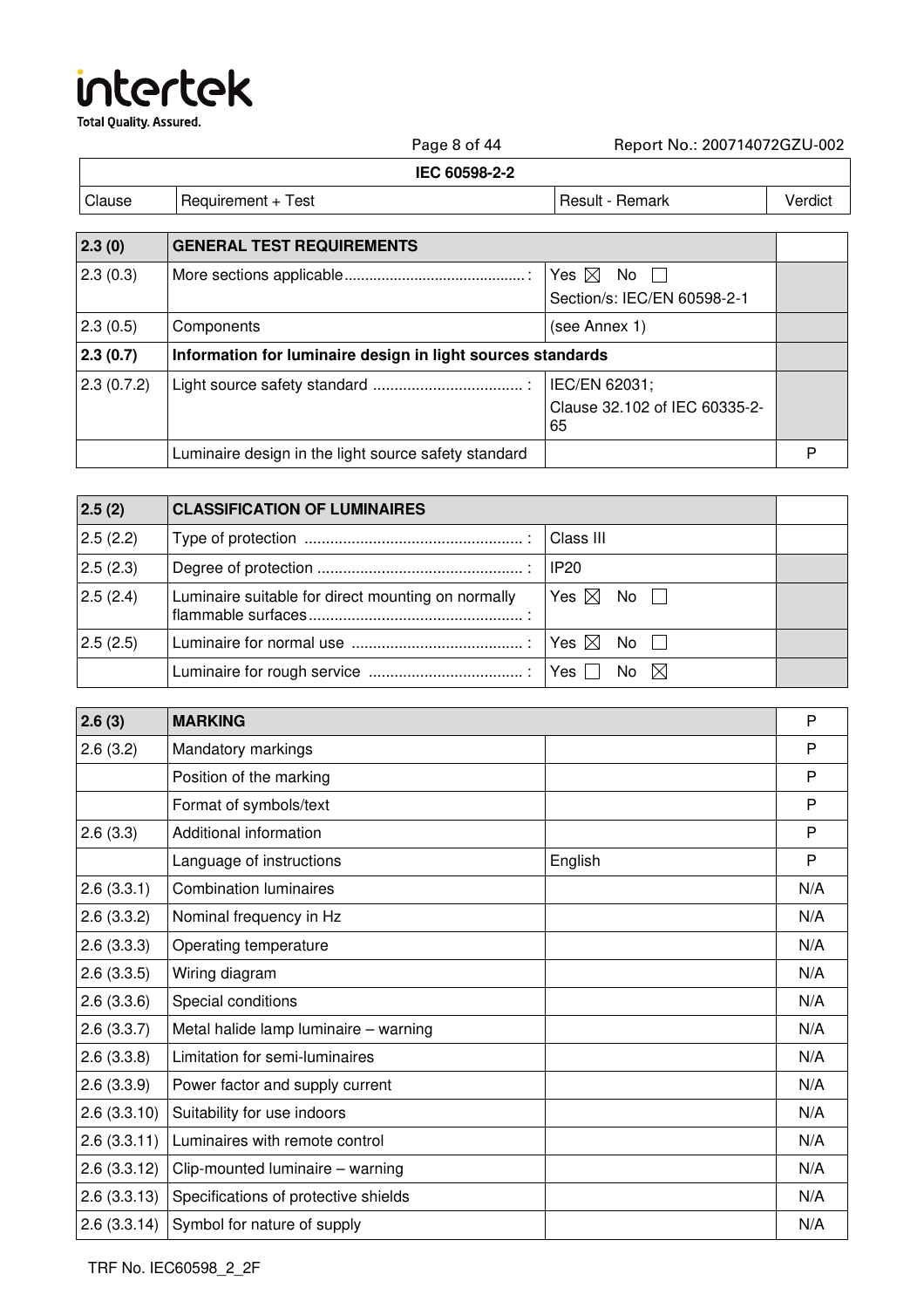**Total Quality. Assured.** 

Page 9 of 44 Report No.: 200714072GZU-002

┯

### **IEC 60598-2-2**

┓

| Clause      | Requirement + Test                                                                                             | Result - Remark            | Verdict |
|-------------|----------------------------------------------------------------------------------------------------------------|----------------------------|---------|
|             |                                                                                                                |                            |         |
| 2.6(3.3.15) | Rated current of socket outlet                                                                                 |                            | N/A     |
| 2.6(3.3.16) | Rough service luminaire                                                                                        |                            | N/A     |
| 2.6(3.3.17) | Mounting instruction for type Y, type Z and some type<br>X attachments                                         |                            | N/A     |
| 2.6(3.3.18) | Non-ordinary luminaires with PVC cable                                                                         |                            | N/A     |
| 2.6(3.3.19) | Protective conductor current in instruction if<br>applicable                                                   |                            | N/A     |
| 2.6(3.3.20) | Provided with information if not intended to be<br>mounted within arm's reach                                  |                            | N/A     |
| 2.6(3.3.21) | Non-replaceable and non-user replaceable light<br>sources information provided                                 | Non replaceable LED module | P       |
| 2.6(3.3.22) | Controllable luminaires, classification of insulation<br>provided                                              |                            | N/A     |
| 2.6(3.3.23) | Luminaire without controlgear provided with<br>necessary information for selection of appropriate<br>component |                            | N/A     |
| 2.6(3.3.24) | If not supplied with terminal block, information on the<br>packaging                                           |                            | N/A     |
| 2.6(3.4)    | Test with water                                                                                                |                            | P       |
|             | Test with hexane                                                                                               |                            | P       |
|             | Legible after test                                                                                             |                            | P       |
|             | Label attached                                                                                                 |                            | P       |

| 2.7(4)     | <b>CONSTRUCTION</b>                                                                                                            | P   |
|------------|--------------------------------------------------------------------------------------------------------------------------------|-----|
| 2.7(4.2)   | Components replaceable without difficulty                                                                                      | P   |
| 2.7(4.3)   | Wireways smooth and free from sharp edges                                                                                      | P   |
| 2.7(4.4)   | Lampholders                                                                                                                    | N/A |
| 2.7(4.4.1) | Integral lampholder                                                                                                            | N/A |
| 2.7(4.4.2) | Wiring connection                                                                                                              | N/A |
| 2.7(4.4.3) | Lampholder for end-to-end mounting                                                                                             | N/A |
| 2.7(4.4.4) | Positioning                                                                                                                    | N/A |
|            |                                                                                                                                |     |
|            | After test the lampholder comply with relevant<br>standard sheets and show no damage                                           | N/A |
|            | After test on single-capped lampholder the<br>lampholder have not moved from its position and<br>show no permanent deformation | N/A |
|            |                                                                                                                                |     |
|            | After test the lampholder have not moved from its<br>position and show no permanent deformation                                | N/A |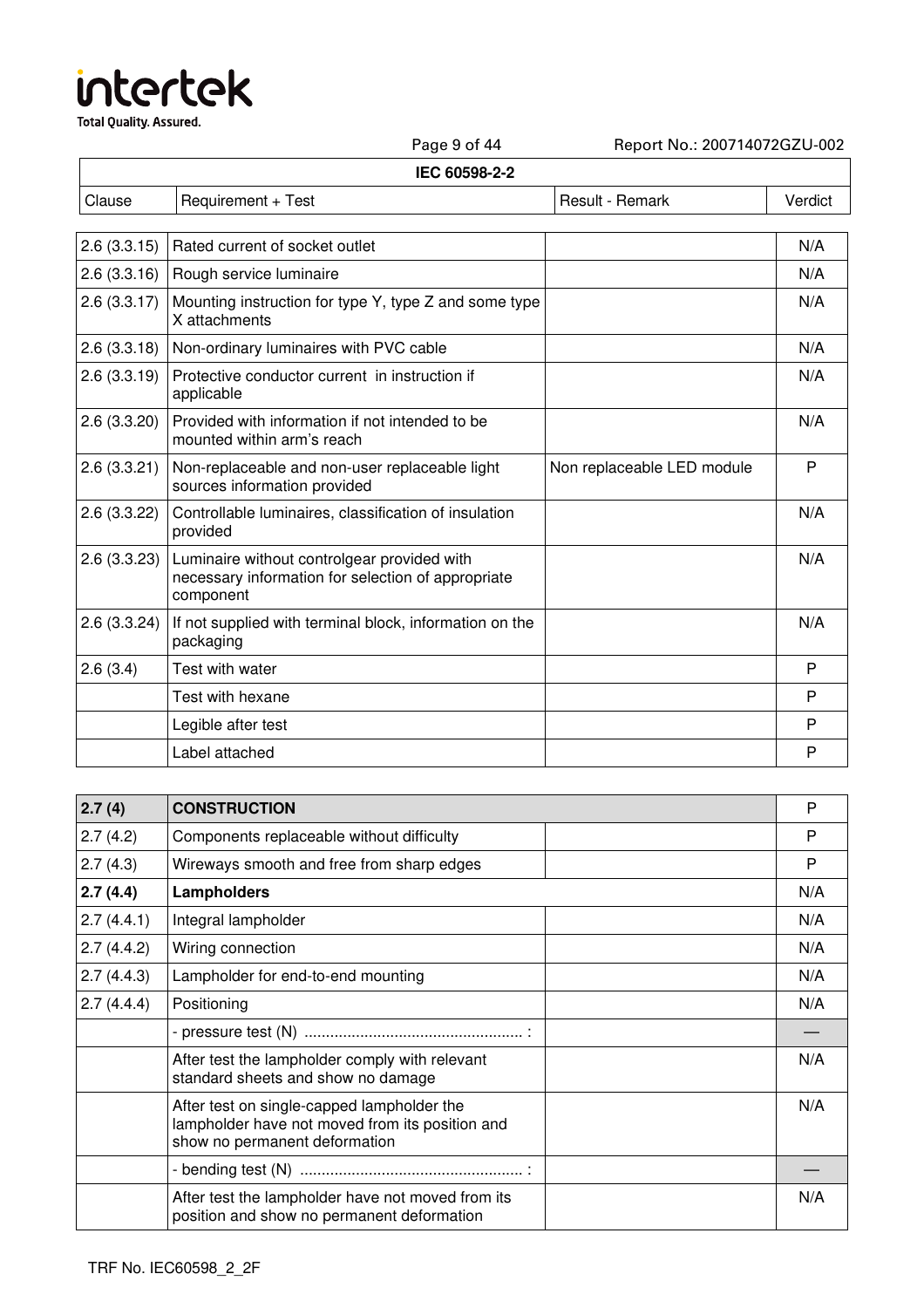**Total Quality. Assured.** 

Page 10 of 44 Report No.: 200714072GZU-002

| Clause       | Requirement + Test                                                                         | Result - Remark | Verdict |
|--------------|--------------------------------------------------------------------------------------------|-----------------|---------|
| 2.7(4.4.5)   | Peak pulse voltage                                                                         |                 | N/A     |
| 2.7(4.4.6)   | Centre contact                                                                             |                 | N/A     |
| 2.7(4.4.7)   | Parts in rough service luminaires resistant to tracking                                    |                 | N/A     |
| 2.7(4.4.8)   | Lamp connectors                                                                            |                 | N/A     |
| 2.7(4.4.9)   | Caps and bases correctly used                                                              |                 | N/A     |
| 2.7(4.4.10)  | Light source for lampholder or connection according<br>IEC 60061 not connected another way |                 | N/A     |
| 2.7(4.5)     | <b>Starter holders</b>                                                                     |                 | N/A     |
|              | Starter holder in luminaires other than class II                                           |                 | N/A     |
|              | Starter holder class II construction                                                       |                 | N/A     |
| 2.7(4.6)     | <b>Terminal blocks</b>                                                                     |                 | P       |
|              | Tails                                                                                      |                 | P       |
|              | <b>Unsecured blocks</b>                                                                    |                 | N/A     |
| 2.7(4.7)     | <b>Terminals and supply connections</b>                                                    |                 | P       |
| 2.7(4.7.1)   | Contact to metal parts                                                                     |                 | P       |
| 2.7(4.7.2)   | Test 8 mm live conductor                                                                   |                 | P       |
|              | Test 8 mm earth conductor                                                                  |                 | N/A     |
| 2.7(4.7.3)   | Terminals for supply conductors                                                            |                 | P       |
| 2.7(4.7.3.1) | Welded method and material                                                                 |                 | N/A     |
|              | - stranded or solid conductor                                                              |                 | N/A     |
|              | - spot welding                                                                             |                 | N/A     |
|              | - welding between wires                                                                    |                 | N/A     |
|              | - Type Z attachment                                                                        |                 | N/A     |
|              | - mechanical test according to 15.6.2                                                      |                 | N/A     |
|              | - electrical test according to 15.6.3                                                      |                 | N/A     |
|              | - heat test according to 15.6.3.2.3 and 15.6.3.2.4                                         |                 | N/A     |
| 2.7(4.7.4)   | Terminals other than supply connection                                                     |                 | N/A     |
| 2.7(4.7.5)   | Heat-resistant wiring/sleeves                                                              |                 | N/A     |
| 2.7(4.7.6)   | Multi-pole plug                                                                            |                 | N/A     |
|              | - test at 30 N                                                                             |                 | N/A     |
| 2.7(4.8)     | <b>Switches</b>                                                                            |                 | N/A     |
|              | - adequate rating                                                                          |                 | N/A     |
|              | - adequate fixing                                                                          |                 | N/A     |
|              | - polarized supply                                                                         |                 | N/A     |
|              | - compliance with IEC 61058-1 for electronic<br>switches                                   |                 | N/A     |
| 2.7(4.9)     | Insulating lining and sleeves                                                              |                 | N/A     |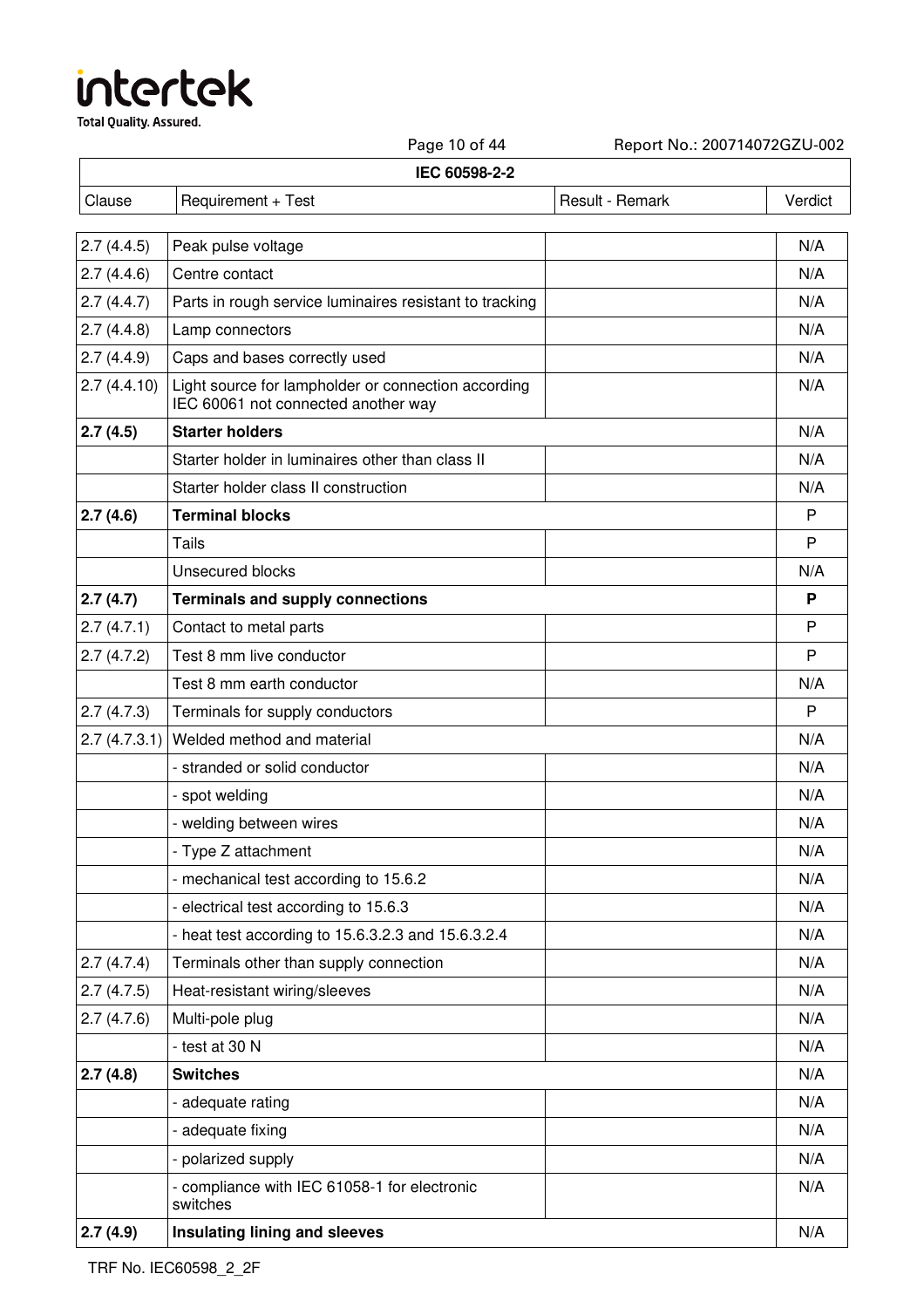|  | intertek |  |
|--|----------|--|
|  |          |  |

**Page 11 of 44**<br>**IEC 60598-2-2** 

Report No.: 200714072GZU-002

| IEC 60598-2-2 |                    |                 |         |
|---------------|--------------------|-----------------|---------|
| Clause        | Requirement + Test | Result - Remark | Verdict |
|               |                    |                 |         |

| 2.7(4.9.1)  | Retainment                                                                                                                       | N/A |
|-------------|----------------------------------------------------------------------------------------------------------------------------------|-----|
|             |                                                                                                                                  | N/A |
| 2.7(4.9.2)  | Insulated linings and sleeves:                                                                                                   | N/A |
|             | Resistant to a temperature $> 20$ °C to the wire<br>temperature or                                                               | N/A |
|             | a) & c) Insulation resistance and electric strength                                                                              | N/A |
|             |                                                                                                                                  | N/A |
| 2.7(4.10)   | Double or reinforced insulation                                                                                                  | N/A |
| 2.7(4.10.1) | No contact, mounting surface - accessible metal<br>parts - wiring of basic insulation                                            | N/A |
|             | Safe installation fixed luminaires                                                                                               | N/A |
|             | Capacitors and switches                                                                                                          | N/A |
|             | Interference suppression capacitors according to IEC<br>60384-14                                                                 | N/A |
| 2.7(4.10.2) | Assembly gaps:                                                                                                                   | N/A |
|             | - not coincidental                                                                                                               | N/A |
|             | - no straight access with test probe                                                                                             | N/A |
| 2.7(4.10.3) | Retainment of insulation:                                                                                                        | N/A |
|             | - fixed                                                                                                                          | N/A |
|             | - unable to be replaced; luminaire inoperative                                                                                   | N/A |
|             | - sleeves retained in position                                                                                                   | N/A |
|             | - lining in lampholder                                                                                                           | N/A |
| 2.7(4.10.4) | Protective impedance device                                                                                                      | N/A |
|             | Double or reinforced insulation bridged by<br>appropriate and at least two resistors or two Y2<br>capacitors or one Y1 capacitor | N/A |
|             | Y1 or Y2 capacitors comply with IEC 60384-14                                                                                     | N/A |
|             | Resistors comply with test (a) in 14.1 of<br>IEC 60065                                                                           | N/A |
| 2.7(4.11)   | Electrical connections and current-carrying parts                                                                                | P   |
| 2.7(4.11.1) | Contact pressure                                                                                                                 | P   |
| 2.7(4.11.2) | Screws:                                                                                                                          | N/A |
|             | - self-tapping screws                                                                                                            | N/A |
|             | - thread-cutting screws                                                                                                          | N/A |
| 2.7(4.11.3) | Screw locking:                                                                                                                   | N/A |
|             | - spring washer                                                                                                                  | N/A |
|             | - rivets                                                                                                                         | N/A |
| 2.7(4.11.4) | Material of current-carrying parts                                                                                               | P   |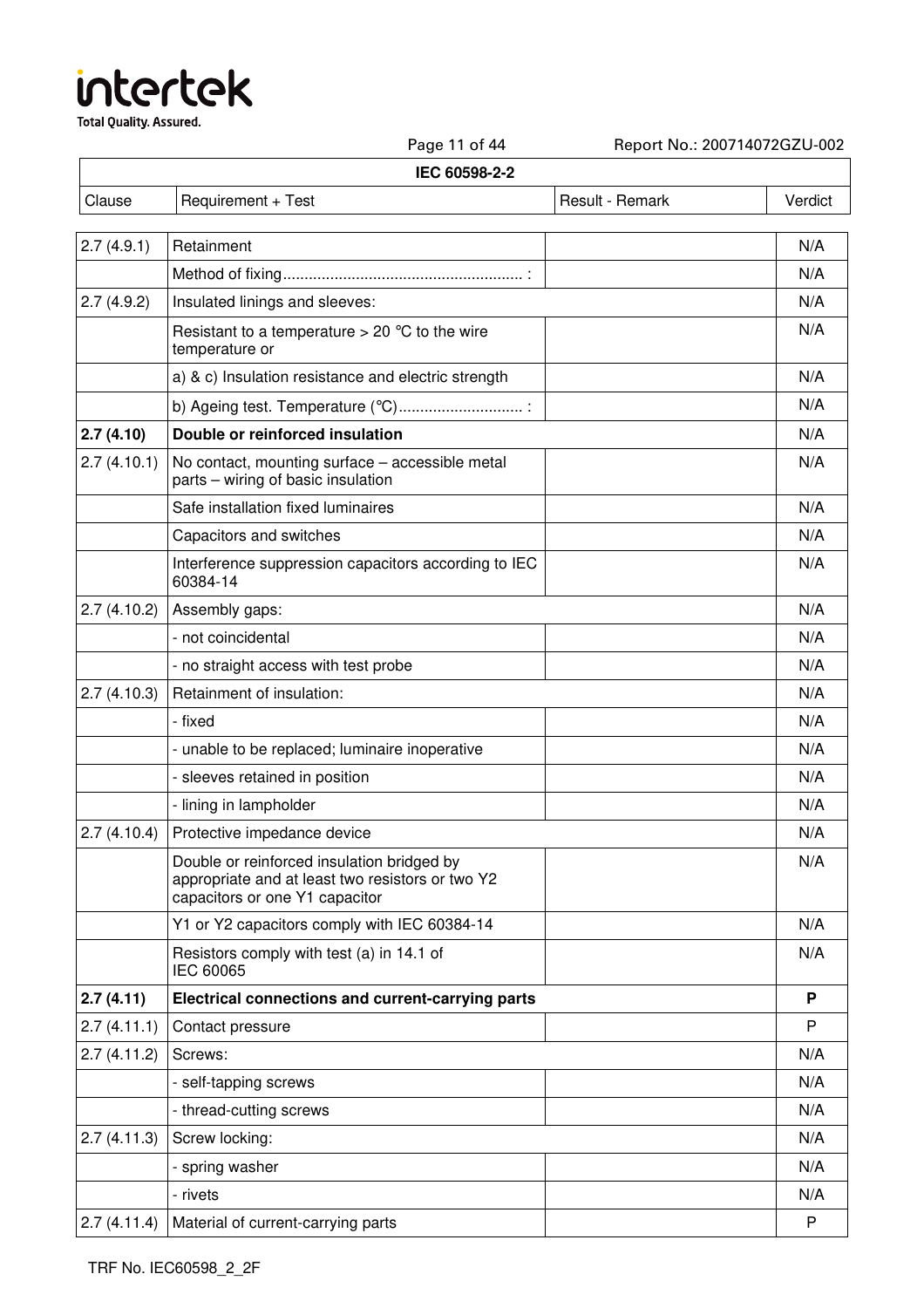**Total Quality. Assured.** 

 $\overline{1}$ 

Page 12 of 44 Report No.: 200714072GZU-002

|        | IEC 60598-2-2      |                 |         |
|--------|--------------------|-----------------|---------|
| Clause | Requirement + Test | Result - Remark | Verdict |
|        |                    |                 |         |

| 2.7(4.11.5)                         | No contact to wood or mounting surface          |                                | P   |
|-------------------------------------|-------------------------------------------------|--------------------------------|-----|
| 2.7(4.11.6)                         | Electro-mechanical contact systems              |                                | N/A |
| 2.7(4.12)                           | Screws and connections (mechanical) and glands  |                                | P   |
| 2.7(4.12.1)                         | Screws not made of soft metal                   |                                | P   |
|                                     | Screws of insulating material                   |                                | N/A |
|                                     |                                                 | Plastic cord anchorage; 0,5 Nm | P   |
|                                     | Torque test: torque (Nm); part  :               |                                | N/A |
|                                     | Torque test: torque (Nm); part  :               |                                | N/A |
| 2.7(4.12.2)                         | Screws with diameter < 3 mm screwed into metal  |                                | N/A |
| 2.7(4.12.4)<br>Locked connections:  |                                                 |                                | N/A |
|                                     |                                                 |                                | N/A |
|                                     |                                                 |                                | N/A |
|                                     | - push-button switches; torque 0,8 Nm  :        |                                | N/A |
| 2.7(4.12.5)                         |                                                 |                                | N/A |
| 2.7(4.13)                           | <b>Mechanical strength</b>                      |                                | Р   |
| 2.7(4.13.1)<br>Impact tests:        |                                                 |                                | P   |
|                                     |                                                 |                                | N/A |
|                                     |                                                 | Enclosure/lens: 0,35 Nm        | P   |
| 1) live parts                       |                                                 |                                | N/A |
| 2) linings                          |                                                 |                                | N/A |
| 3) protection                       |                                                 |                                | P   |
| 4) covers                           |                                                 |                                | P   |
| 2.7(4.13.2)                         | Metal parts have adequate mechanical strength   |                                | P   |
| 2.7(4.13.3)<br>Straight test finger |                                                 |                                | N/A |
| 2.7(4.13.4)                         | Rough service luminaires                        |                                | N/A |
| - IP54 or higher                    |                                                 |                                | N/A |
| a) fixed                            |                                                 |                                | N/A |
| b) hand-held                        |                                                 |                                | N/A |
| c) delivered with a stand           |                                                 |                                | N/A |
| mounting on a stand                 | d) for temporary installations and suitable for |                                | N/A |
| 2.7(4.13.6)<br>Tumbling barrel      |                                                 |                                | N/A |
| 2.7(4.14)                           | Suspensions, fixings and means of adjusting     |                                | P   |
|                                     |                                                 |                                |     |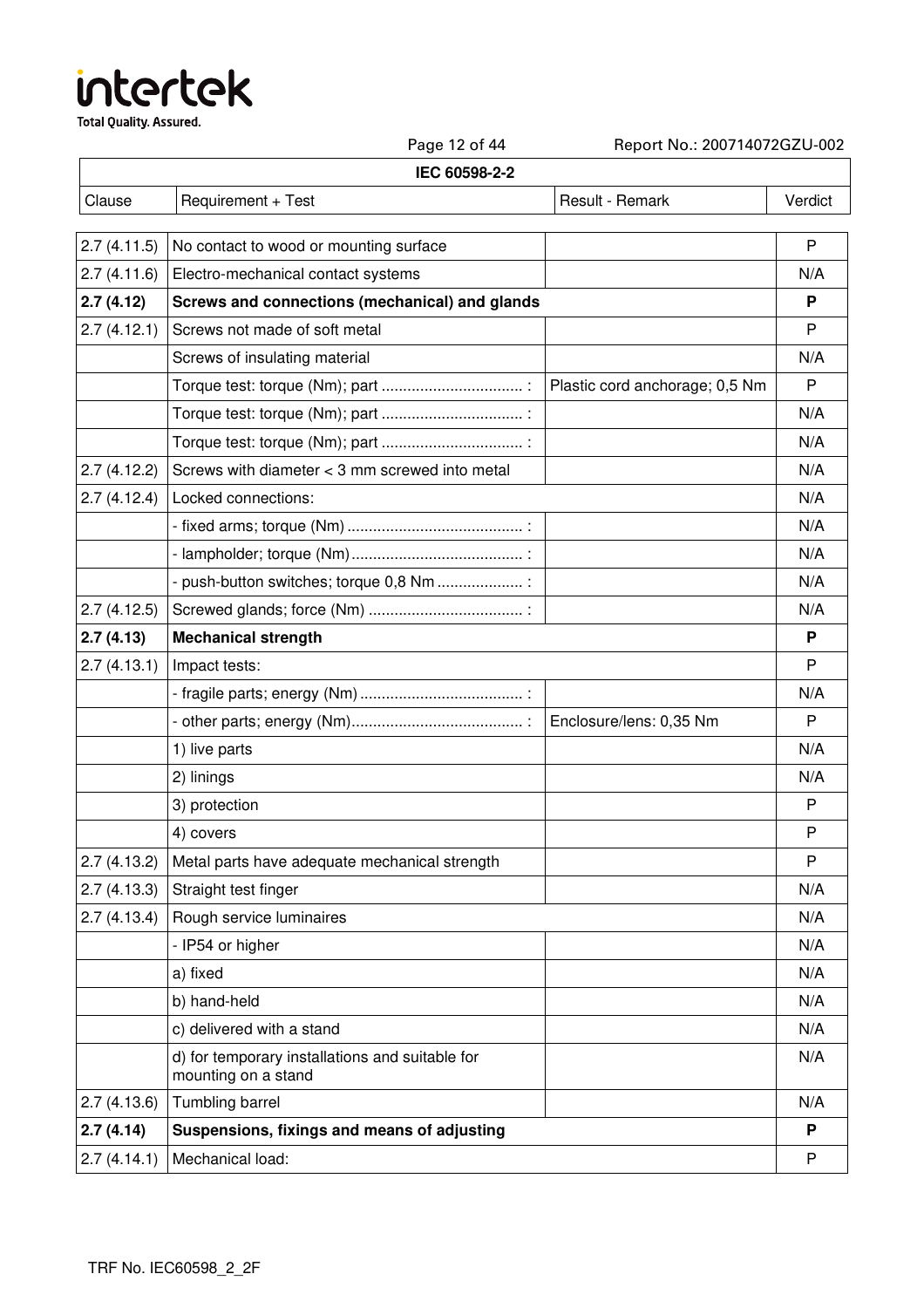

 $\overline{\phantom{a}}$ 

Page 13 of 44 Report No.: 200714072GZU-002

٦

|        | <u>ו⊏ר סעכטס חדו</u> |                  |         |
|--------|----------------------|------------------|---------|
| Clause | ēst<br>Requirement + | Result<br>Remark | /erdict |

|             | A) four times the weight                                              | Ceiling mounting;<br>2018.135: 4 x 7,46 kg = 29,84<br>kg; | P   |
|-------------|-----------------------------------------------------------------------|-----------------------------------------------------------|-----|
|             |                                                                       | 2018.126: 4 x 7,88 kg = 31,52<br>kg;                      |     |
|             | B) torque 2,5 Nm                                                      |                                                           | N/A |
|             | C) bracket arm; bending moment (Nm)  :                                |                                                           | N/A |
|             | D) load track-mounted luminaires                                      |                                                           | N/A |
|             | E) clip-mounted luminaires, glass-shelve. Thickness                   |                                                           | N/A |
|             |                                                                       |                                                           | N/A |
|             | Fixed luminaire or independent control gear without<br>fixing devices |                                                           | N/A |
| 2.7(4.14.2) | Load to flexible cables                                               |                                                           | N/A |
|             |                                                                       |                                                           |     |
|             |                                                                       |                                                           | N/A |
|             |                                                                       |                                                           | N/A |
|             | Bending moment (Nm) of semi-luminaire                                 |                                                           | N/A |
| 2.7(4.14.3) | Adjusting devices:                                                    |                                                           | N/A |
|             |                                                                       |                                                           | N/A |
|             |                                                                       |                                                           | N/A |
|             | - electric strength test afterwards                                   |                                                           | N/A |
| 2.7(4.14.4) | Telescopic tubes: cords not fixed to tube; no strain on<br>conductors |                                                           | N/A |
| 2.7(4.14.5) | Guide pulleys                                                         |                                                           | N/A |
| 2.7(4.14.6) | Strain on socket-outlets                                              |                                                           | N/A |
| 2.7(4.15)   | <b>Flammable materials</b>                                            |                                                           | P   |
|             |                                                                       | See Test Table 2.16 (13.3.2)                              | P   |
|             | - spacing $\geq$ 30 mm                                                |                                                           | N/A |
|             | - screen withstanding test of 13.3.1                                  |                                                           | N/A |
|             | - screen dimensions                                                   |                                                           | N/A |
|             | - no fiercely burning material                                        |                                                           | P   |
|             | - thermal protection                                                  |                                                           | N/A |
|             | - electronic circuits exempted                                        |                                                           | N/A |
| 2.7(4.15.2) | Luminaires made of thermoplastic material with lamp control gear      |                                                           | N/A |
|             | a) construction                                                       |                                                           | N/A |
|             | b) temperature sensing control                                        |                                                           | N/A |
|             | c) surface temperature                                                |                                                           | N/A |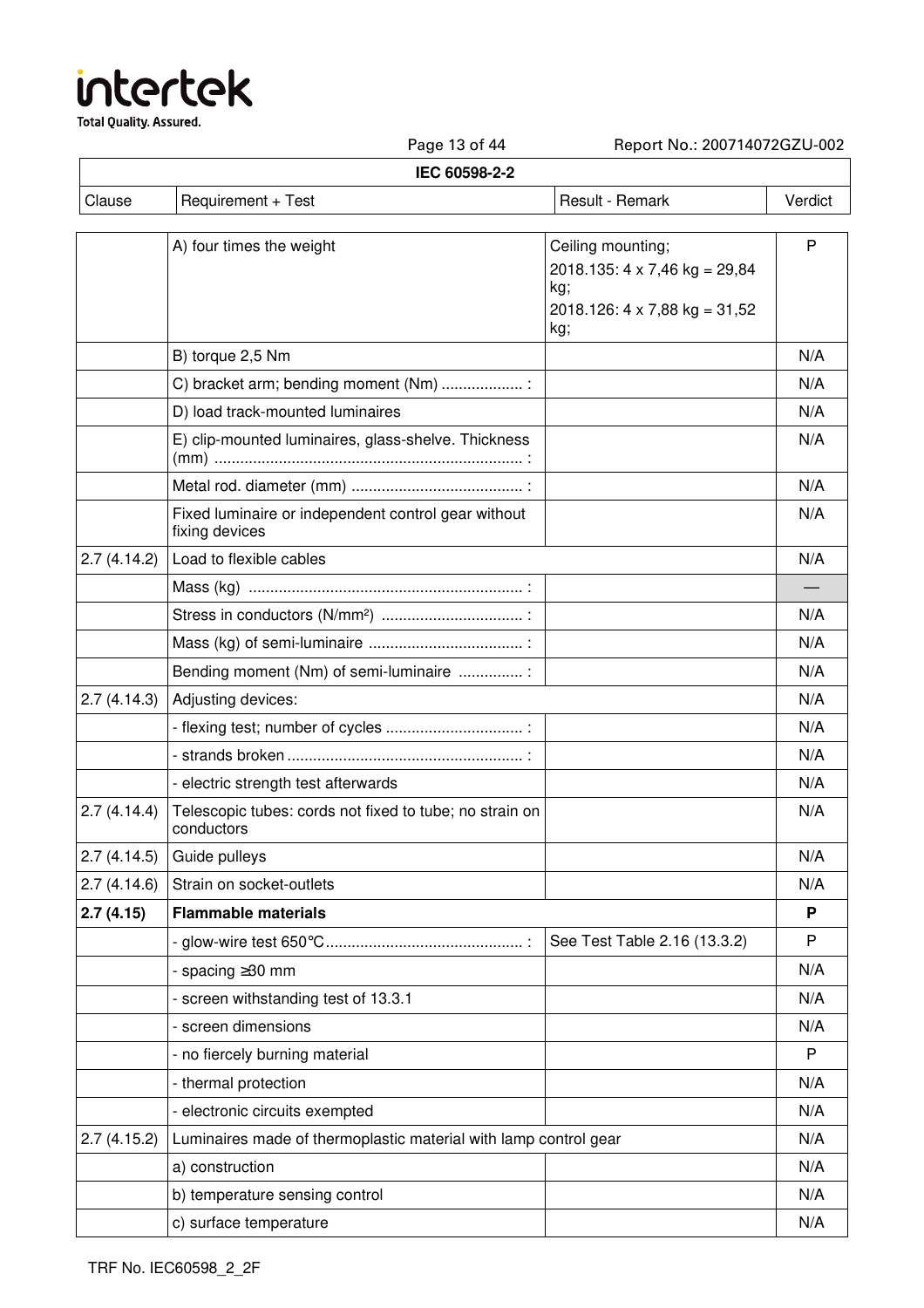| intertek |  |  |
|----------|--|--|
|          |  |  |

Page 14 of 44 Report No.: 200714072GZU-002

|        |                    | IEC 60598-2-2 |                 |         |
|--------|--------------------|---------------|-----------------|---------|
| Clause | Requirement + Test |               | Result - Remark | Verdict |

| 2.7(4.16)   | Luminaires for mounting on normally flammable surfaces                                                           |                              | P   |
|-------------|------------------------------------------------------------------------------------------------------------------|------------------------------|-----|
|             |                                                                                                                  | (compliance with Section 12) | P   |
|             | Provided with adaptor for a track meet the<br>requirements for direct mounting on normally<br>flammable surfaces |                              | N/A |
| 2.7(4.16.1) | Lamp control gear spacing:                                                                                       |                              | N/A |
|             | - spacing 35 mm                                                                                                  |                              | N/A |
|             | - spacing 10 mm                                                                                                  |                              | N/A |
| 2.7(4.16.2) | Thermal protection:                                                                                              |                              | N/A |
|             | - in lamp control gear                                                                                           |                              | N/A |
|             | - external                                                                                                       |                              | N/A |
|             | - fixed position                                                                                                 |                              | N/A |
|             | - temperature marked lamp control gear                                                                           |                              | N/A |
| 2.7(4.16.3) | Design to satisfy the test of 12.6                                                                               | (see clause 12.6)            | N/A |
| 2.7(4.17)   | <b>Drain holes</b>                                                                                               |                              | N/A |
|             | Clearance at least 5 mm                                                                                          |                              | N/A |
| 2.7(4.18)   | <b>Resistance to corrosion</b>                                                                                   |                              | N/A |
| 2.7(4.18.1) | - rust-resistance                                                                                                |                              | N/A |
| 2.7(4.18.2) | - season cracking in copper                                                                                      |                              | N/A |
| 2.7(4.18.3) | - corrosion of aluminium                                                                                         |                              | N/A |
| 2.7(4.19)   | Ignitors compatible with ballast                                                                                 |                              | N/A |
| 2.7(4.20)   | Rough service vibration                                                                                          |                              | N/A |
| 2.7(4.21)   | <b>Protective shield</b>                                                                                         |                              | N/A |
| 2.7(4.21.1) | Shield fitted if tungsten halogen lamps or metal<br>halide lamps                                                 |                              | N/A |
|             | Shield of glass if tungsten halogen lamps                                                                        |                              | N/A |
| 2.7(4.21.2) | Particles from a shattering lamp not impair safety                                                               |                              | N/A |
| 2.7(4.21.3) | No direct path                                                                                                   |                              | N/A |
| 2.7(4.21.4) | Impact test on shield                                                                                            |                              | N/A |
|             | Glow-wire test on lamp compartment                                                                               | See Test Table 2.16 (13.3.2) | N/A |
| 2.7(4.22)   | Attachments to lamps not cause overheating or<br>damage                                                          |                              | N/A |
| 2.7(4.23)   | Semi-luminaires comply Class II                                                                                  |                              | N/A |
| 2.7(4.24)   | <b>Photobiological hazards</b>                                                                                   |                              | P   |
| 2.7(4.24.1) | No excessive UV radiation if tungsten halogen lamps<br>and metal halide lamps (Annex P)                          |                              | N/A |
| 2.7(4.24.2) | Retinal blue light hazard                                                                                        |                              | P   |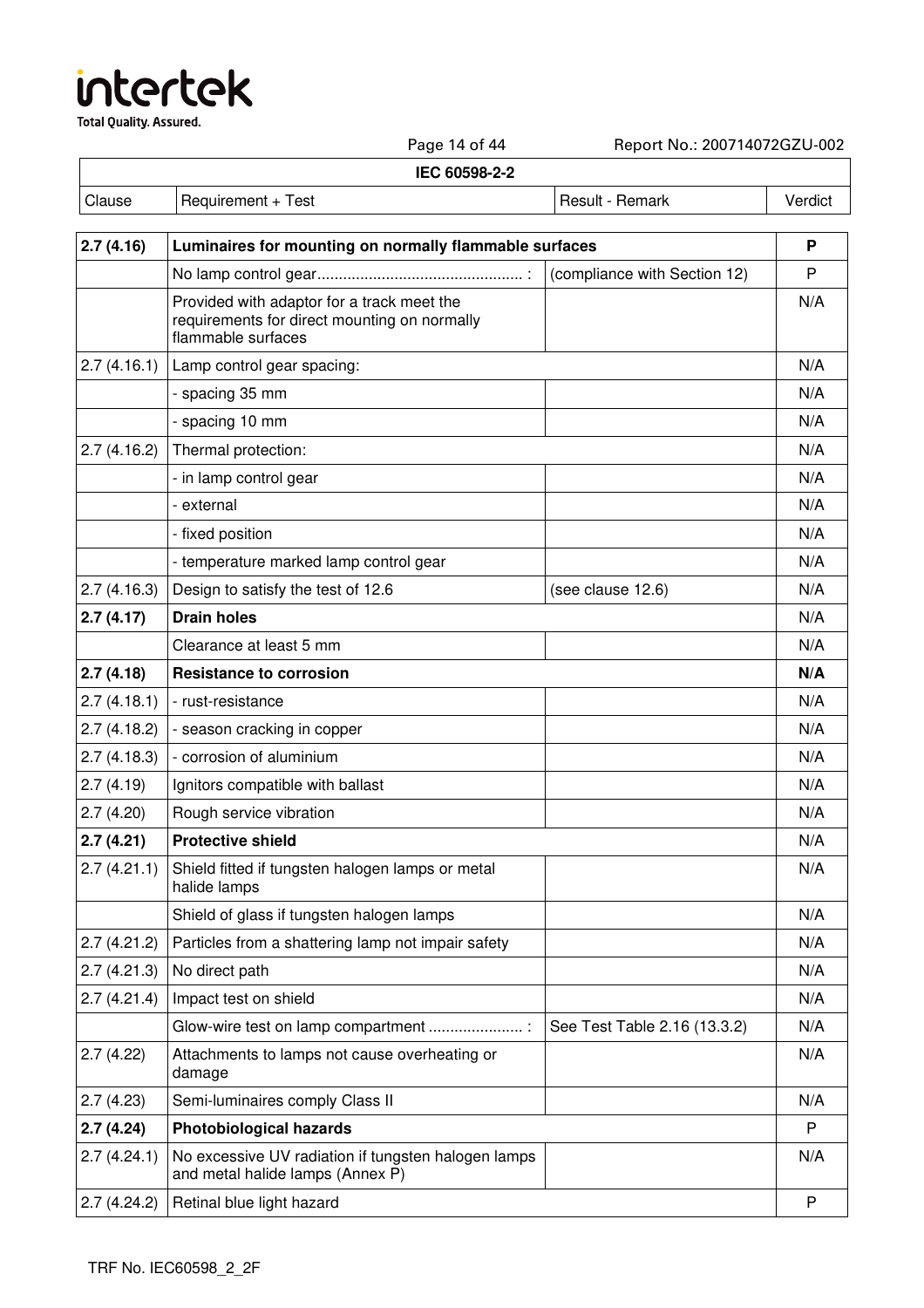**Total Quality. Assured.** 

 $\overline{1}$ 

Page 15 of 44 Report No.: 200714072GZU-002

|              | ב-ספכטט טבו               |                  |         |
|--------------|---------------------------|------------------|---------|
| $\cap$ lause | −<br>est<br>Hequirement + | Remark<br>Result | Verdict |

|             | Class of risk group assessed according to IEC/TR                                                                                                         | RG <sub>0</sub> |     |
|-------------|----------------------------------------------------------------------------------------------------------------------------------------------------------|-----------------|-----|
|             | Luminaires with $E_{thr}$ :                                                                                                                              |                 | N/A |
|             | a) Fixed luminaires                                                                                                                                      | RG <sub>0</sub> | N/A |
|             | - distance x m, borderline between RG1 and RG2:                                                                                                          |                 | N/A |
|             | - marking and instruction according 3.2.23                                                                                                               |                 | N/A |
|             | b) Portable and handheld luminaires                                                                                                                      |                 | N/A |
|             | - marking according 3.2.23 if RG1 exceeded at 200<br>mm according to IEC/TR 62778                                                                        |                 | N/A |
|             | Portable luminaires for children IEC 60598-2-10 and<br>Mains socket outlet nightlights IEC 60598-2-12 not<br>exceed RG1 at 200 mm according to IEC/62778 |                 | N/A |
| 2.7(4.25)   | <b>Mechanical hazard</b>                                                                                                                                 |                 | P   |
|             | No sharp point or edges                                                                                                                                  |                 | P   |
| 2.7(4.26)   | <b>Short-circuit protection</b>                                                                                                                          |                 | N/A |
| 2.7(4.26.1) | Adequate means of uninsulated accessible SELV<br>parts                                                                                                   |                 | N/A |
| 2.7(4.26.2) | Short-circuit test with test chain according 4.26.3                                                                                                      |                 | N/A |
|             | Test chain not melt through                                                                                                                              |                 | N/A |
|             | Test sample not exceed values of Table 12.1 and<br>12.2                                                                                                  |                 | N/A |
| 2.7(4.27)   | Terminal blocks with integrated screwless earthing contacts                                                                                              |                 | N/A |
|             | Test according Annex V                                                                                                                                   |                 | N/A |
|             | Pull test of terminal fixing (20 N)                                                                                                                      |                 | N/A |
|             | After test, resistance $< 0.05 \Omega$                                                                                                                   |                 | N/A |
|             | Pull test of mechanical connection (50 N)                                                                                                                |                 | N/A |
|             | After test, resistance $< 0.05 \Omega$                                                                                                                   |                 | N/A |
|             | Voltage drop test, resistance < 0,05 $\Omega$                                                                                                            |                 | N/A |
| 2.7(4.28)   | Fixing of thermal sensing control                                                                                                                        |                 | N/A |
|             | Not plug-in or easily replaceable type                                                                                                                   |                 | N/A |
|             | Reliably kept in position                                                                                                                                |                 | N/A |
|             | No adhesive fixing if UV radiations from a lamp can<br>degrade the fixing                                                                                |                 | N/A |
|             | Not outside the luminaire enclosure                                                                                                                      |                 | N/A |
|             | Test of adhesive fixing:                                                                                                                                 |                 | N/A |
|             | Max. temperature on adhesive material (°C)  :                                                                                                            |                 |     |
|             | 100 cycles between t min and t max                                                                                                                       |                 | N/A |
|             | Temperature sensing control still in position                                                                                                            |                 | N/A |
|             |                                                                                                                                                          |                 |     |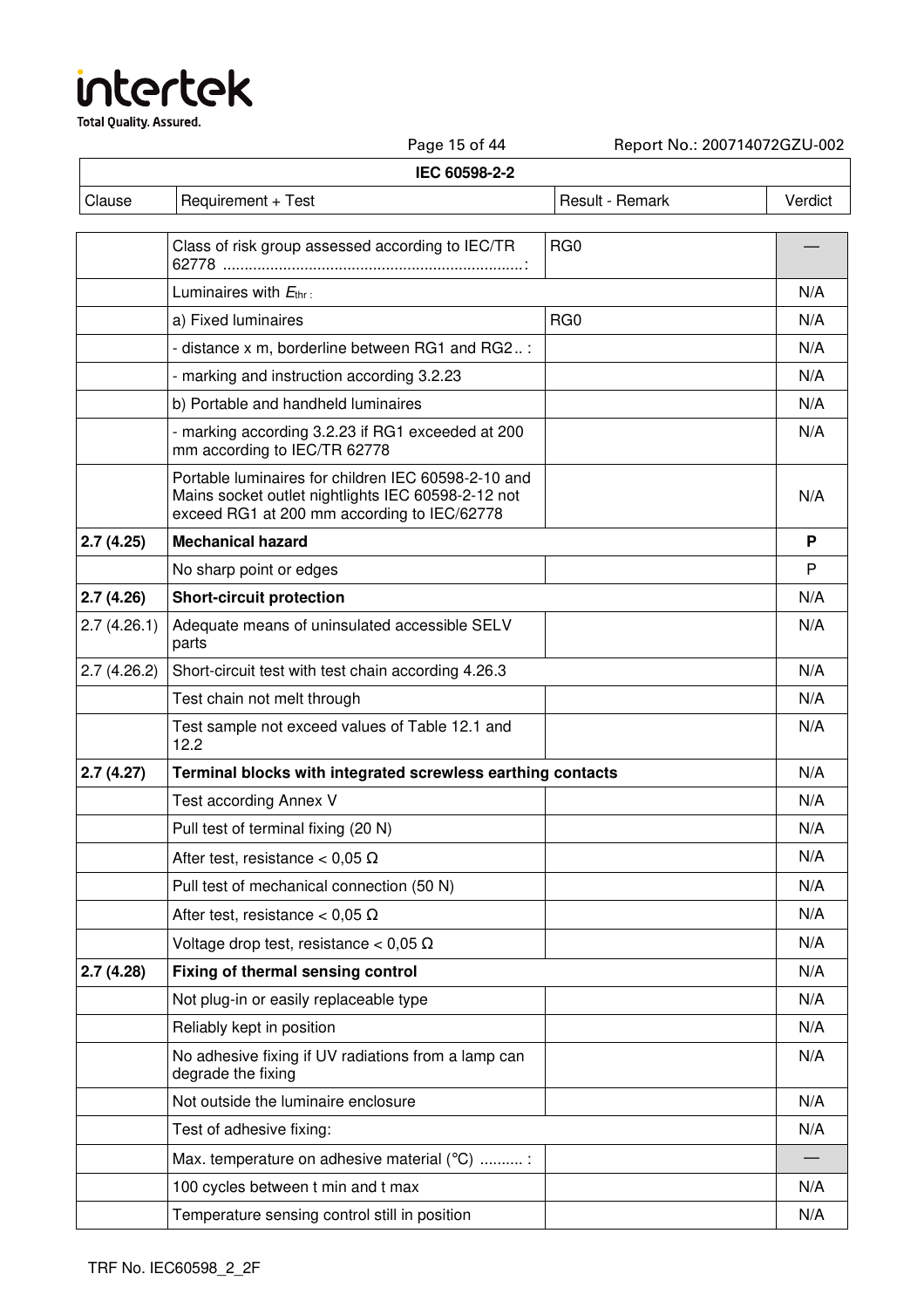**Total Quality. Assured.** 

 $\overline{\phantom{a}}$ 

Page 16 of 44 Report No.: 200714072GZU-002

٦

|              | -ג-סצכטס טבו                                 |                         |         |
|--------------|----------------------------------------------|-------------------------|---------|
| $\cap$ lause | ⊺est<br>-----<br>⊣ലി<br>uurement<br><b>+</b> | Remark<br><b>Result</b> | /erdict |

| 2.7(4.29)   | Luminaires with non-replaceable light source                                                                                                                                                   |     |
|-------------|------------------------------------------------------------------------------------------------------------------------------------------------------------------------------------------------|-----|
|             | Not possible to replace light source                                                                                                                                                           | N/A |
|             | Live part not accessible after parts have been<br>opened by hand or tools                                                                                                                      | N/A |
| 2.7(4.30)   | Luminaires with non-user replaceable light source                                                                                                                                              | N/A |
|             | If protective cover provide protection against electric shock and marked with "caution,<br>electric shock risk" symbol:                                                                        | N/A |
|             | Minimum two fixing means                                                                                                                                                                       | N/A |
| 2.7(4.31)   | <b>Insulation between circuits</b>                                                                                                                                                             | N/A |
|             | Circuits insulated from LV supply fulfil requirements<br>according $4.31.1 - 4.31.3$                                                                                                           | N/A |
|             | Controllable luminaires requiring same level of<br>insulation for all components, the insulation between<br>control terminals and LV supply fulfil requirements<br>according $4.31.1 - 4.31.3$ | N/A |
| 2.7(4.31.1) | <b>SELV</b> circuits                                                                                                                                                                           | N/A |
|             | Used SELV source                                                                                                                                                                               | N/A |
|             | Voltage $\leq$ ELV                                                                                                                                                                             | N/A |
|             | Insulating of SELV circuits from LV supply                                                                                                                                                     | N/A |
|             | Insulating of SELV circuits from other non SELV<br>circuits                                                                                                                                    | N/A |
|             | Insulating of SELV circuits from FELV                                                                                                                                                          | N/A |
|             | Insulating of SELV circuits from other SELV circuits                                                                                                                                           | N/A |
|             | SELV circuits insulated from accessible parts<br>according Table X.1                                                                                                                           | N/A |
|             | Plugs not able to enter socket-outlets of other voltage<br>systems                                                                                                                             | N/A |
|             | Socket outlets does not admit plugs of other voltage<br>systems                                                                                                                                | N/A |
|             | Plugs and socket-outlets does not have protective<br>conductor contact                                                                                                                         | N/A |
| 2.7(4.31.2) | <b>FELV</b> circuits                                                                                                                                                                           | N/A |
|             | Used FELV source                                                                                                                                                                               | N/A |
|             | Voltage $\leq$ ELV                                                                                                                                                                             | N/A |
|             | Insulating of FELV circuits from LV supply                                                                                                                                                     | N/A |
|             | FELV circuits insulated from accessible parts<br>according Table X.1                                                                                                                           | N/A |
|             | Plugs not able to enter socket-outlets of other voltage<br>systems                                                                                                                             | N/A |
|             | Socket outlets does not admit plugs of other voltage<br>systems                                                                                                                                | N/A |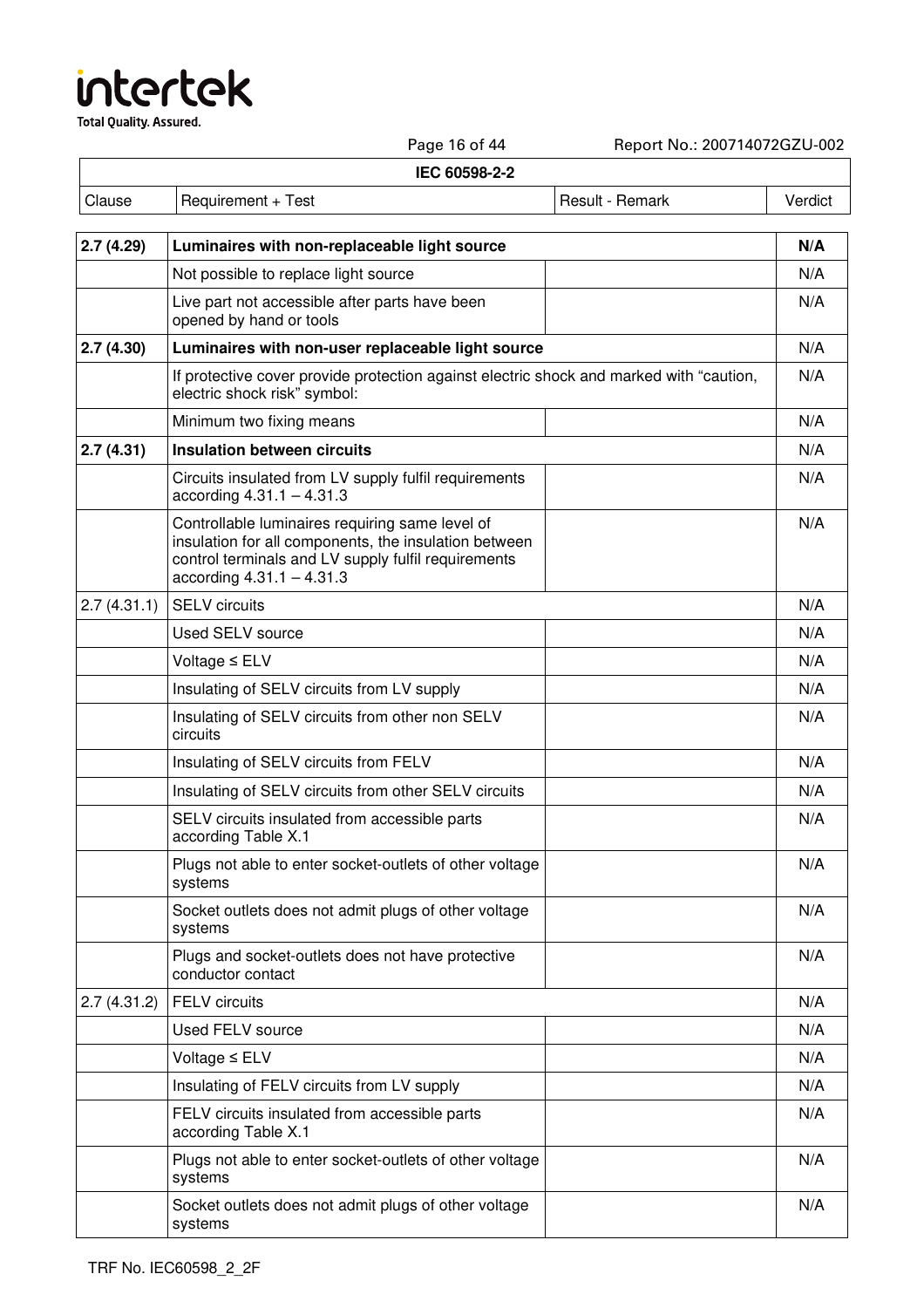| intertek |  |  |
|----------|--|--|
|          |  |  |

 $\overline{\Gamma}$ 

Page 17 of 44 Report No.: 200714072GZU-002

### **IEC 60598-2-2**

|                    | IEC 00090-2-2 |        |       |
|--------------------|---------------|--------|-------|
| <sup>o</sup> lause | est           | Hemark | - - - |
|                    | Hequirement + | Result | uic.  |

|             | Socket-outlets does not have protective conductor<br>contact                                                  | N/A |
|-------------|---------------------------------------------------------------------------------------------------------------|-----|
| 2.7(4.31.3) | Other circuits                                                                                                | N/A |
|             | Other circuits insulated from accessible parts<br>according Table X.1                                         | N/A |
|             | Class II construction with equipotential bonding for protection against indirect contacts<br>with live parts: | N/A |
|             | - conductive parts are connected together                                                                     | N/A |
|             | - test according 7.2.3                                                                                        | N/A |
|             | - conductive part not cause an electric shock in case<br>of an insulation fault                               | N/A |
|             | - equipotential bonding in master/slave applications                                                          | N/A |
|             | - master luminaire provided with terminal for<br>accessible conductive parts of slave luminaires              | N/A |
|             | - slave luminaire constructed as class I                                                                      | N/A |
| 2.7(4.32)   | Overvoltage protective devices                                                                                | N/A |
|             | Comply with IEC 61643-11                                                                                      | N/A |
|             | External to controlgear and connected to earth:                                                               | N/A |
|             | - only in fixed luminaires                                                                                    | N/A |
|             | - only connected to protective earth                                                                          | N/A |

| 2.8(11)     | <b>CREEPAGE DISTANCES AND CLEARANCES</b>                                                                           |                                             | N/A |
|-------------|--------------------------------------------------------------------------------------------------------------------|---------------------------------------------|-----|
| 2.8(11.2.1) | Impulse withstand category (Normal category II)                                                                    | Category II $\boxtimes$ Category III $\Box$ |     |
|             | Category III according Annex U                                                                                     |                                             | N/A |
|             | Protected against pollution, reduced creepage and<br>clearance according Annex P of IEC 61347-1                    |                                             | N/A |
| 2.8(11.2.2) | Creepage distances for frequency up to 30 kHz                                                                      | See Test Table 2.8 (11.2) I                 | N/A |
|             | Creepage distances for frequency over 30 kHz:                                                                      |                                             | N/A |
|             | - Controlgear marked with $\hat{U}_{\text{OUT}}$ and $f_{\text{OUT}}$ according<br>IEC 61347-1, clause 7.1, item w | See Test Table 2.8 (11.2) II                | N/A |
|             | - Requirements according IEC 60664-4 for<br>controlgear not covered by IEC 61347                                   | See Test Table 2.8 (11.2) II                | N/A |
| 2.8(11.2.3) | Clearances for frequency up to 30 kHz                                                                              | See Test Table 2.8 (11.2) I                 | N/A |
|             | Clearances distances for frequency over 30 kHz:                                                                    |                                             | N/A |
|             | - Controlgear marked with $U_P$                                                                                    | See Test Table 2.8 (11.2) II                | N/A |
|             | - Requirements according IEC 60664-4 for<br>controlgear not covered by IEC 61347                                   | See Test Table 2.8 (11.2) II                | N/A |

## **2.9 (7) PROVISION FOR EARTHING N/A**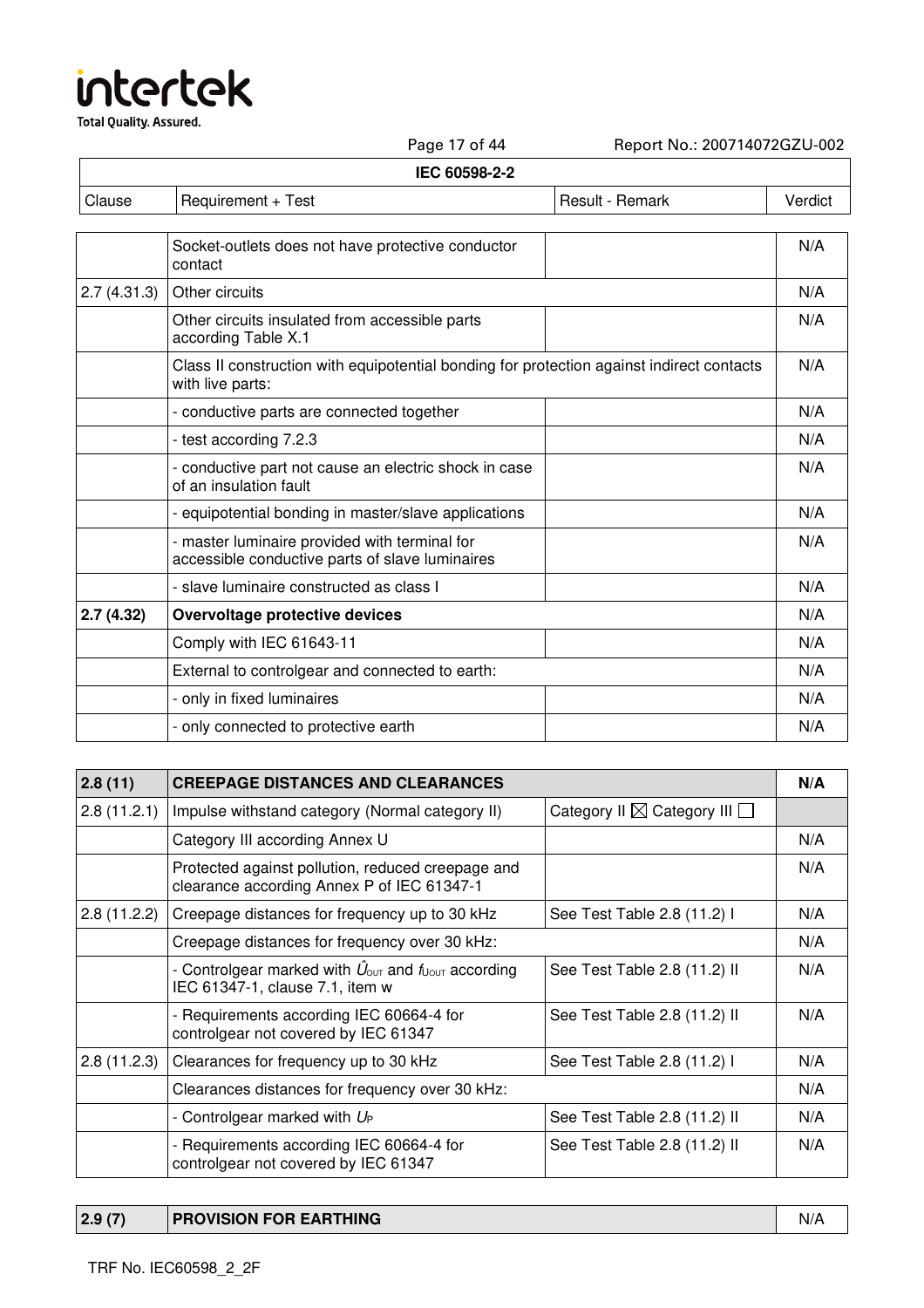|  | intertek |  |
|--|----------|--|
|  |          |  |

Page 18 of 44 Report No.: 200714072GZU-002

| IEC 60598-2-2 |                    |                   |         |
|---------------|--------------------|-------------------|---------|
| Clause        | Requirement + Test | l Result - Remark | Verdict |
|               |                    |                   |         |

| 2.9(7.2.1)<br>$+ 7.2.3$ | Accessible metal parts                                                                  | N/A |
|-------------------------|-----------------------------------------------------------------------------------------|-----|
|                         | Metal parts in contact with supporting surface                                          | N/A |
|                         |                                                                                         | N/A |
|                         | Self-tapping screws used                                                                | N/A |
|                         | Thread-forming screws                                                                   | N/A |
|                         | Thread-forming screw used in a grove                                                    | N/A |
|                         | Earth makes contact first                                                               | N/A |
|                         | Terminal blocks with integrated screwless earthing<br>contacts tested according Annex V | N/A |
|                         | Protective earthing of the luminaire not via built-in<br>control gear                   | N/A |
| 2.9(7.2.2)<br>$+ 7.2.3$ | Earth continuity in joints, etc.                                                        | N/A |
| 2.9(7.2.4)              | Locking of clamping means                                                               | N/A |
|                         | Compliance with 4.7.3                                                                   | N/A |
|                         | Terminal blocks with integrated screwless earthing<br>contacts tested according Annex V | N/A |
| 2.9(7.2.5)              | Earth terminal integral part of connector socket                                        | N/A |
| 2.9(7.2.6)              | Earth terminal adjacent to mains terminals                                              | N/A |
| 2.9(7.2.7)              | Electrolytic corrosion of the earth terminal                                            | N/A |
| 2.9(7.2.8)              | Material of earth terminal                                                              | N/A |
|                         | Contact surface bare metal                                                              | N/A |
| 2.9(7.2.10)             | Class II luminaire for looping-in                                                       | N/A |
|                         | Double or reinforced insulation to functional earth                                     | N/A |
| 2.9(7.2.11)             | Earthing core coloured green-yellow                                                     | N/A |
|                         | Length of earth conductor                                                               | N/A |

| 2.10(14) | <b>SCREW TERMINALS</b>              |                                          |     |
|----------|-------------------------------------|------------------------------------------|-----|
|          | Separately approved; component list | (see Annex 1) Approved<br>terminal block |     |
|          | Part of the luminaire               | (see Annex 3)                            | N/A |

| 2.10(15) | <b>SCREWLESS TERMINALS AND ELECTRICAL CONNECTIONS</b> |               | N/A |
|----------|-------------------------------------------------------|---------------|-----|
|          |                                                       |               | N/A |
|          |                                                       | (see Annex 4) | N/A |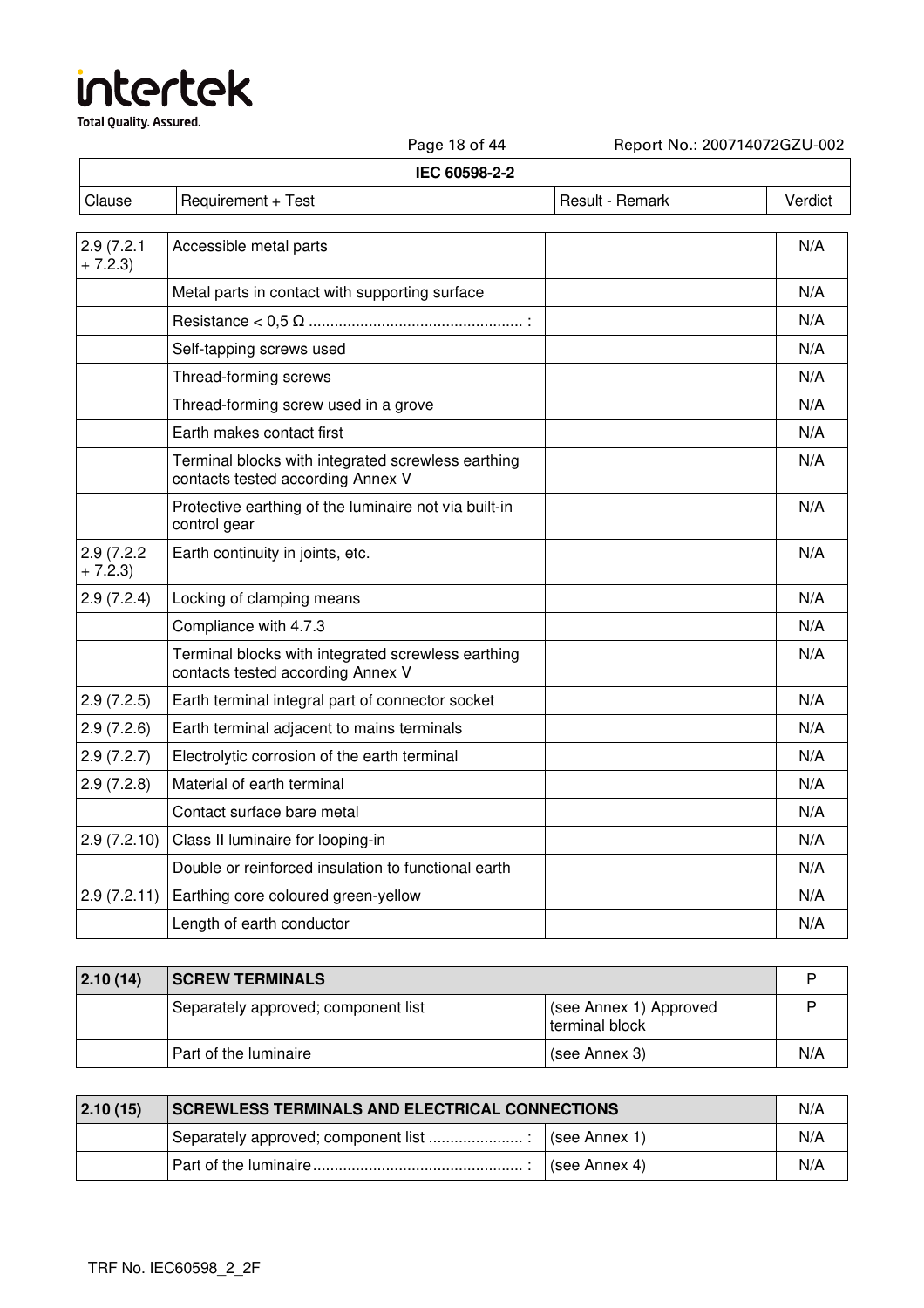**Total Quality. Assured.** 

 $\overline{\phantom{a}}$ 

Page 19 of 44 Report No.: 200714072GZU-002

٦

|               | IEU 00090-Z-Z           |                 |        |
|---------------|-------------------------|-----------------|--------|
| <b>Clause</b> | ēst<br>Requirement<br>÷ | ⊰emark<br>Resul | erdict |

| 2.11(5)            | <b>EXTERNAL AND INTERNAL WIRING</b>                                                                                                                |                             | P   |
|--------------------|----------------------------------------------------------------------------------------------------------------------------------------------------|-----------------------------|-----|
| 2.11(5.2)          | Supply connection and external wiring                                                                                                              |                             | P   |
| 2.11(5.2.1)        |                                                                                                                                                    | <b>Terminal block</b>       | P   |
|                    | Outdoor luminaire has not PVC insulated external<br>wiring if not class III or SELV ≤ 25 V a.c./60 V d.c. or<br>protected from outdoor environment |                             | N/A |
| 2.11(5.2.2)        |                                                                                                                                                    | H03VV-F                     | P   |
|                    | Nominal cross-sectional area (mm <sup>2</sup> )                                                                                                    | $2 \times 1,0 \text{ mm}^2$ | P   |
|                    | Cables equal to IEC 60227 or IEC 60245                                                                                                             |                             | N/A |
| 2.11(5.2.3)        | Type of attachment, X, Y or Z                                                                                                                      | Type Y                      | P   |
| 2.11(5.2.5)        | Type Z not connected to screws                                                                                                                     |                             | N/A |
| 2.11(5.2.6)        | Cable entries:                                                                                                                                     |                             | P   |
|                    | - suitable for introduction                                                                                                                        |                             | P   |
|                    | - adequate degree of protection                                                                                                                    |                             | P   |
| 2.11(5.2.7)        | Cable entries through rigid material have rounded<br>edges                                                                                         |                             | P   |
| 2.11(5.2.8)        | Insulating bushings:                                                                                                                               |                             | N/A |
|                    | - suitably fixed                                                                                                                                   |                             | N/A |
|                    | - material in bushings                                                                                                                             |                             | N/A |
|                    | - material not likely to deteriorate                                                                                                               |                             | N/A |
|                    | - tubes or guards made of insulating material                                                                                                      |                             | N/A |
| 2.11(5.2.9)        | Locking of screwed bushings                                                                                                                        |                             | N/A |
| 2.11<br>(5.2.10)   | Cord anchorage:                                                                                                                                    |                             | P   |
|                    | - covering protected from abrasion                                                                                                                 |                             | P   |
|                    | - clear how to be effective                                                                                                                        |                             | P   |
|                    | - no mechanical or thermal stress                                                                                                                  |                             | P   |
|                    | - no tying of cables into knots etc.                                                                                                               |                             | P   |
|                    | - insulating material or lining                                                                                                                    |                             | N/A |
| 2.11<br>(5.2.10.1) | Cord anchorage for type X attachment:                                                                                                              |                             | N/A |
|                    | a) at least one part fixed                                                                                                                         |                             | N/A |
|                    | b) types of cable                                                                                                                                  |                             | N/A |
|                    | c) no damaging of the cable                                                                                                                        |                             | N/A |
|                    | d) whole cable can be mounted                                                                                                                      |                             | N/A |
|                    | e) no touching of clamping screws                                                                                                                  |                             | N/A |
|                    | f) metal screw not directly on cable                                                                                                               |                             | N/A |
|                    | g) replacement without special tool                                                                                                                |                             | N/A |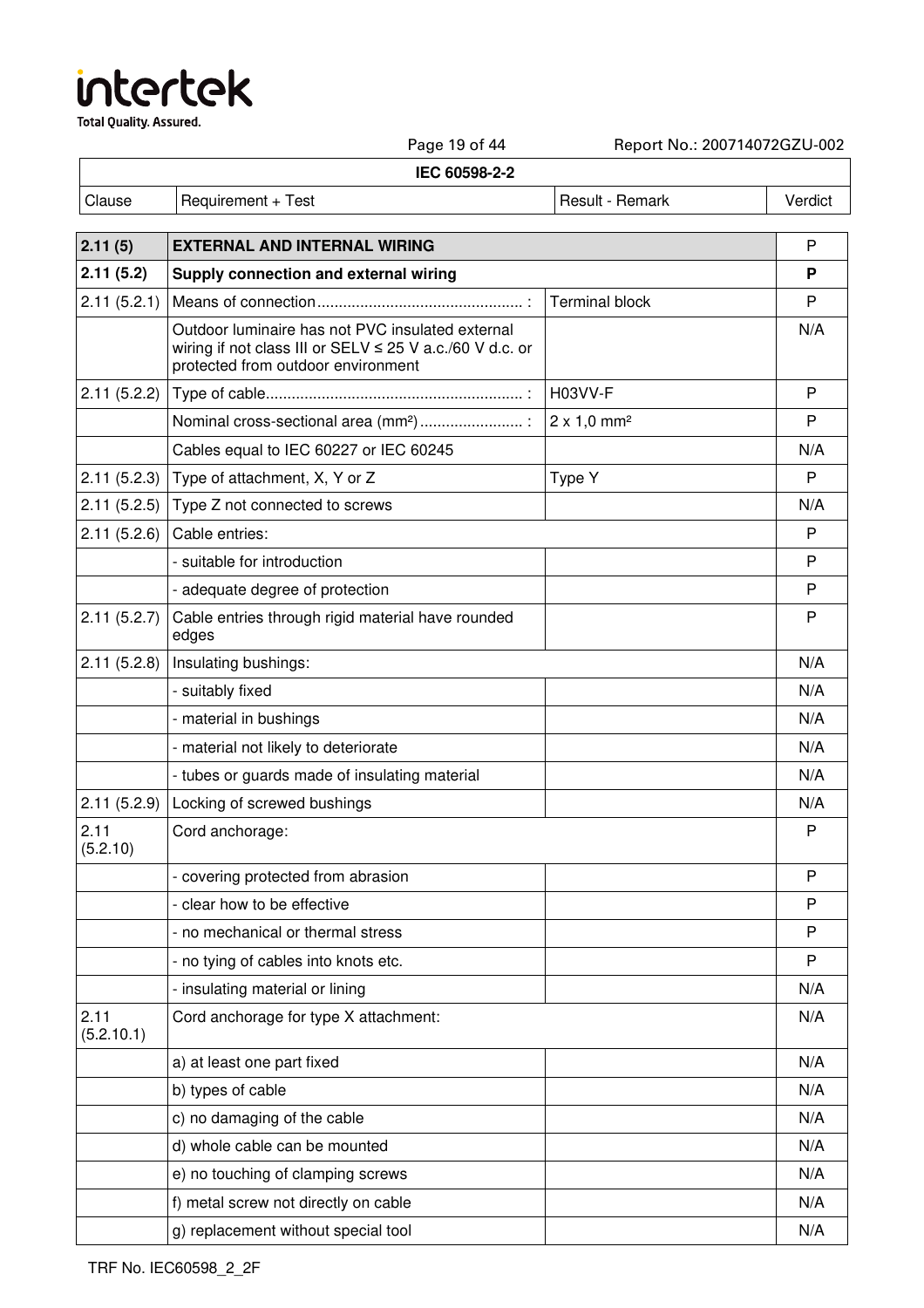Itertek

**Total Quality. Assured** 

Page 20 of 44 Report No.: 200714072GZU-002 **IEC 60598-2-2**  Clause Requirement + Test Result - Result - Remark Remark Verdict Glands not used as anchorage N/A N/A Labyrinth type anchorages N/A N/A 2.11 (5.2.10.2) Adequate cord anchorage for type Y and type Z attachment P 2.11 (5.2.10.3) Tests: P - impossible to push cable; unsafe Person Number 2014 Person Number 2014 Person Number 2014 Person Number 2014 - pull test: 25 times; pull (N) ..................................... : 60 N P - torque test: torque (Nm) ......................................... : 0,15 Nm P - displacement ≤ 2 mm P - no movement of conductors **Participate in the conductors** Perturbation of the participate in the participate of  $\mathsf{P}$ - no damage of cable or cord P and P and P and P and P and P and P and P and P and P and P and P and P and P and P and P and P and P and P and P and P and P and P and P and P and P and P and P and P and P and P and P and P - function independent of electrical connection P and P and P and P and P and P and P and P and P and P and P and P and P and P and P and P and P and P and P and P and P and P and P and P and P and P and P and P and P and 2.11 (5.2.11) External wiring passing into luminaire **Property** P 2.11 (5.2.12) Looping-in terminals N/A 2.11 (5.2.13) Wire ends not tinned N/A Wire ends tinned: no cold flow **P** P 2.11 (5.2.14) Mains plug same protection N/A Class III luminaire plug et al. et al. et al. et al. et al. et al. et al. et al. et al. et al. et al. et al. e No unsafe compatibility **P** 2.11 (5.2.16) Appliance inlets (IEC 60320) N/A Installation couplers (IEC 61535) N/A Other appliance inlet or connector according relevant IEC standard N/A 2.11 (5.2.17) No standardized interconnecting cables properly assembled N/A 2.11 (5.2.18) Used plug in accordance with N/A  $\vert$  - IEC 60083 N/A  $\vert$  - IEC 60083 - other standard N/A **2.11 (5.3) Internal wiring P 2.11 (5.3) P P**  $2.11$  (5.3.1) Internal wiring of suitable size and type  $\vert$  See ANNEX 1 P Through wiring N/A - not delivered/ mounting instruction N/A

- factory assembled N/A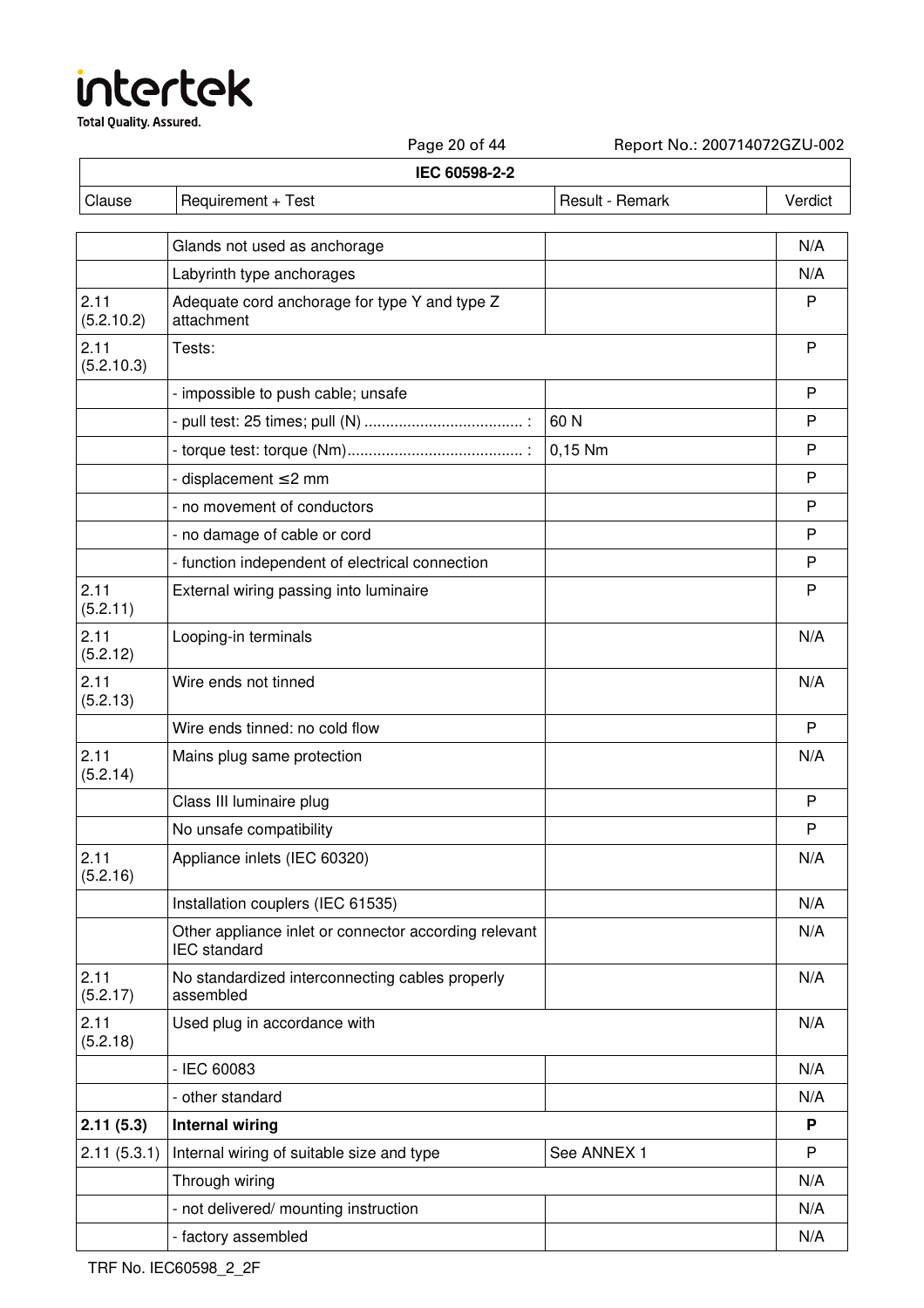| intertek |  |  |
|----------|--|--|
|          |  |  |

 $\Gamma$ 

Page 21 of 44 Report No.: 200714072GZU-002

٦

| Clause<br>⊺est<br>Resull<br>auırement<br>RΑ<br>ᅩ | Hemark<br>lerdir |
|--------------------------------------------------|------------------|

|                   |                                                                                                             |               | N/A |
|-------------------|-------------------------------------------------------------------------------------------------------------|---------------|-----|
|                   |                                                                                                             | (see Annex 2) | N/A |
|                   | Green-yellow for earth only                                                                                 |               | N/A |
| 2.11<br>(5.3.1.1) | Internal wiring connected directly to fixed wiring                                                          |               | N/A |
|                   |                                                                                                             |               | N/A |
|                   |                                                                                                             |               | N/A |
|                   | Extra insulation added where necessary                                                                      |               | N/A |
| 2.11<br>(5.3.1.2) | Internal wiring connected to fixed wiring via internal current-limiting device                              |               | P   |
|                   |                                                                                                             | See Annex 1   | P   |
| 2.11<br>(5.3.1.3) | Double or reinforced insulation for class II                                                                |               | N/A |
| 2.11<br>(5.3.1.4) | Conductors without insulation                                                                               |               | N/A |
| 2.11<br>(5.3.1.5) | SELV current-carrying parts                                                                                 |               | P   |
| 2.11<br>(5.3.1.6) | Insulation thickness other than PVC or rubber                                                               |               | N/A |
| 2.11(5.3.2)       | Sharp edges etc.                                                                                            |               | P   |
|                   | No moving parts of switches etc.                                                                            |               | N/A |
|                   | Joints, raising/lowering devices                                                                            |               | N/A |
|                   | Telescopic tubes etc.                                                                                       |               | N/A |
|                   | No twisting over 360°                                                                                       |               | N/A |
| 2.11(5.3.3)       | Insulating bushings:                                                                                        |               | N/A |
|                   | - suitable fixed                                                                                            |               | N/A |
|                   | - material in bushings                                                                                      |               | N/A |
|                   | - material not likely to deteriorate                                                                        |               | N/A |
|                   | - cables with protective sheath                                                                             |               | N/A |
| 2.11(5.3.4)       | Joints and junctions effectively insulated                                                                  |               | N/A |
| 2.11(5.3.5)       | Strain on internal wiring                                                                                   |               | P   |
| 2.11(5.3.6)       | Wire carriers                                                                                               |               | P   |
| 2.11(5.3.7)       | Wire ends not tinned                                                                                        |               | N/A |
|                   | Wire ends tinned: no cold flow                                                                              |               | P   |
| 2.11(5.4)         | Test to determine suitability of conductors having a reduced cross-sectional<br>area                        |               | P   |
|                   | Under test the temperature of the luminaire wiring<br>insulation not exceed the limits stated in Table 12.2 | (see Annex 2) | P   |
|                   | No damage to luminaire wiring after test                                                                    |               | P   |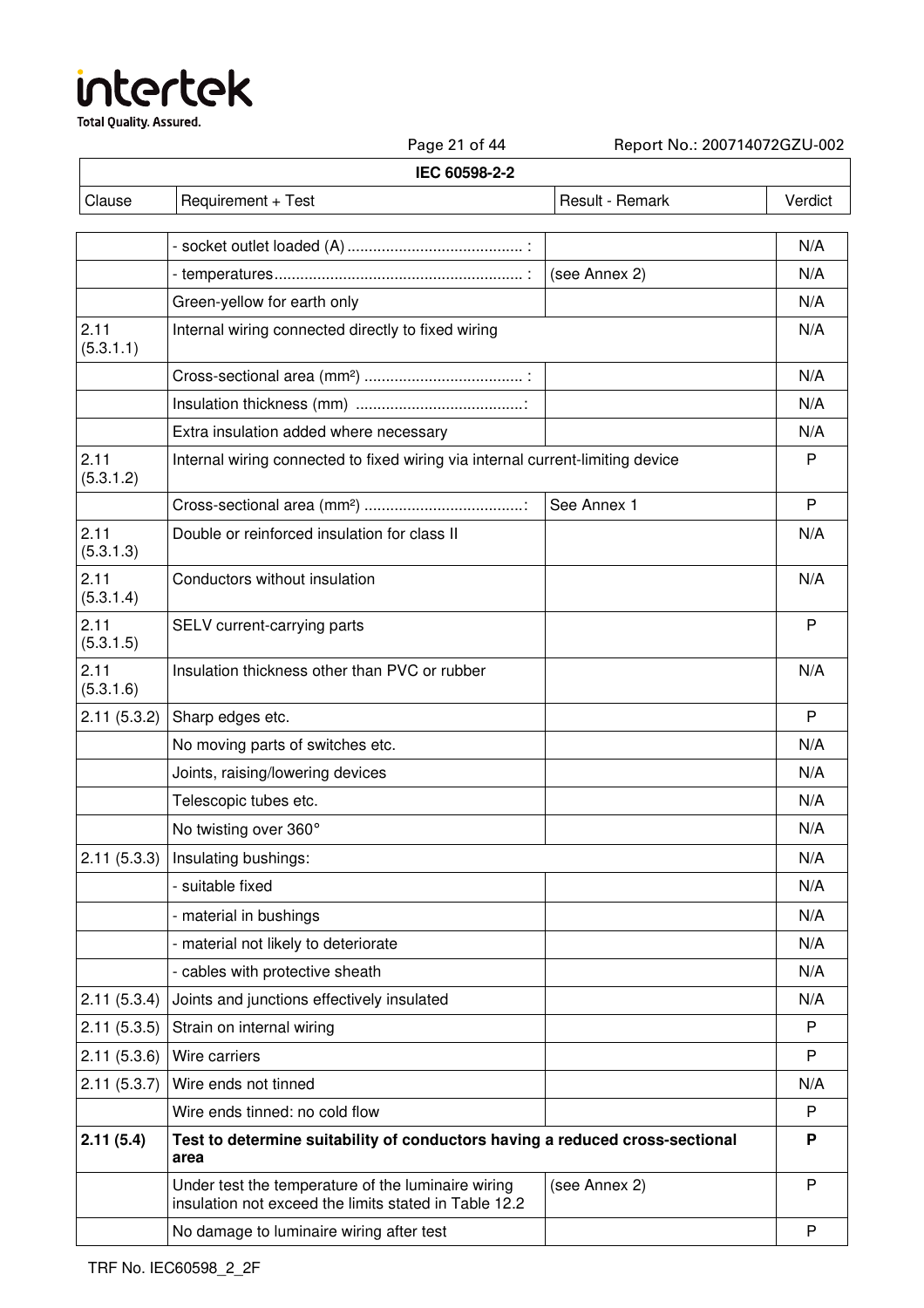**Total Quality. Assured.** 

Page 22 of 44 Report No.: 200714072GZU-002

#### **IEC 60598-2-2**

Clause | Requirement + Test Result - Result - Remark | Verdict

| 2.12(8)           | PROTECTION AGAINST ELECTRIC SHOCK                                                                                            |           | N/A |
|-------------------|------------------------------------------------------------------------------------------------------------------------------|-----------|-----|
| 2.12(8.2.1)       | Live parts not accessible                                                                                                    | Class III | N/A |
|                   | Basic insulated parts not used on the outer surface<br>without appropriate protection                                        |           | N/A |
|                   | Basic insulated parts not accessible with standard<br>test finger on portable, settable and adjustable<br>luminaires         |           | N/A |
|                   | Basic insulated parts not accessible with $\varnothing$ 50 mm<br>probe from outside, other types of luminaires               |           | N/A |
|                   | Lamp and starterholders in portable and adjustable<br>luminaires comply with double or reinforced<br>insulation requirements |           | N/A |
|                   | Basic insulation only accessible under lamp or starter<br>replacement                                                        |           | N/A |
|                   | Protection in any position                                                                                                   |           | N/A |
|                   | Double-ended tungsten filament lamp                                                                                          |           | N/A |
|                   | Insulation lacquer not reliable                                                                                              |           | N/A |
|                   | Double-ended high-pressure discharge lamp                                                                                    |           | N/A |
|                   | Relevant warning according to 3.2.18 fitted to the<br>luminaire                                                              |           | N/A |
| 2.12(8.2.2)       | Portable luminaire adjusted in most unfavourable<br>position                                                                 |           | N/A |
| 2.12<br>(8.2.3.a) | Class II luminaire:                                                                                                          |           | N/A |
|                   | - basic insulated metal parts not accessible during<br>starter or lamp replacement                                           |           | N/A |
|                   | - basic insulation not accessible other than during<br>starter or lamp replacement                                           |           | N/A |
|                   | - glass protective shields not used as supplementary<br>insulation                                                           |           | N/A |
| 2.12<br>(8.2.3.b) | BC lampholder of metal in class I luminaires shall be<br>earthed                                                             |           | N/A |
| 2.12<br>(8.2.3.c) | SELV circuits with exposed current carrying parts:                                                                           |           | N/A |
|                   | Ordinary luminaire:                                                                                                          |           | N/A |
|                   |                                                                                                                              |           | N/A |
|                   |                                                                                                                              |           | N/A |
|                   | - touch current if applicable (mA)                                                                                           |           | N/A |
|                   | One conductive part insulated if required                                                                                    |           | N/A |
|                   | Other than ordinary luminaire:                                                                                               |           | N/A |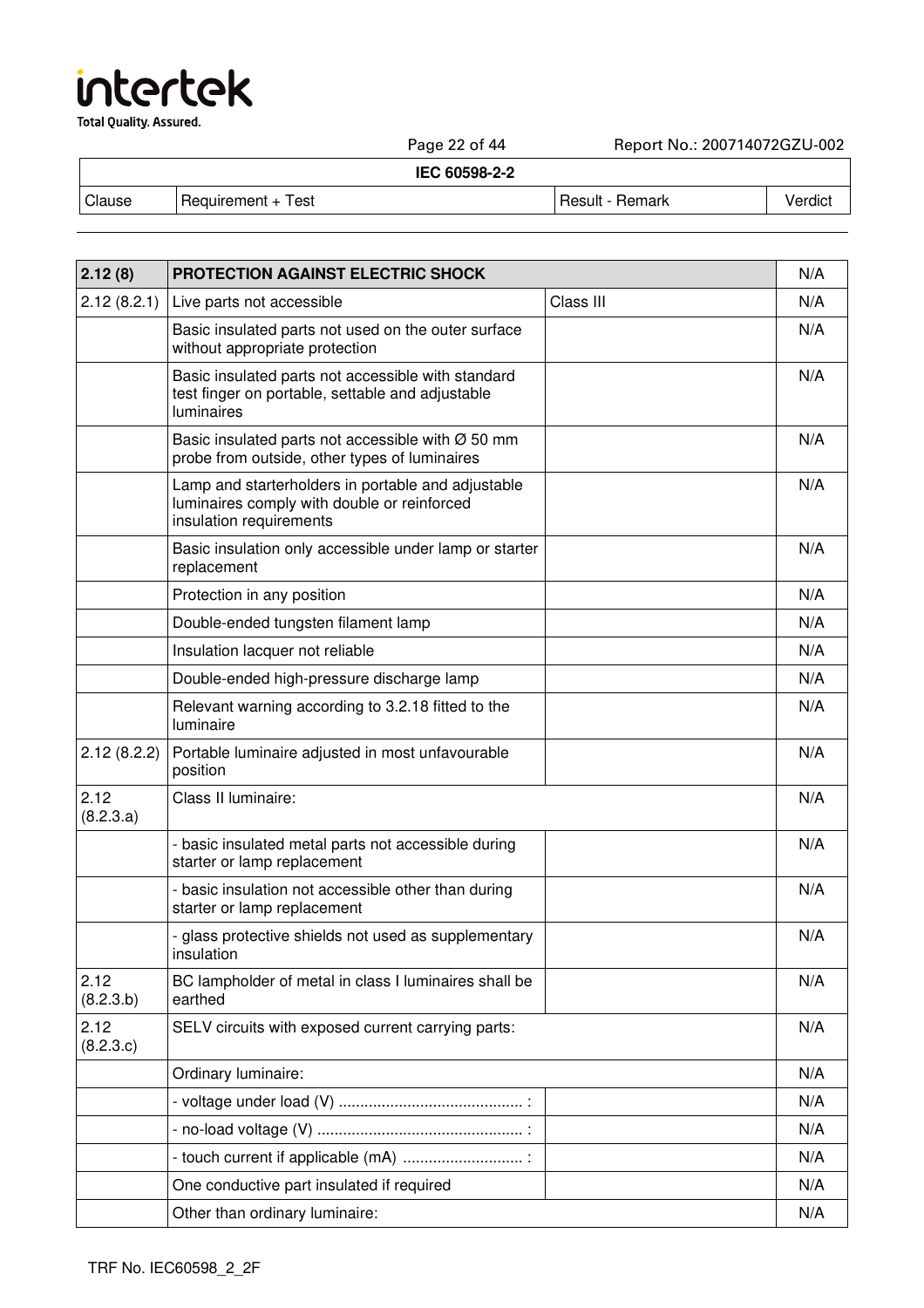

Page 23 of 44 Report No.: 200714072GZU-002

| IEC 60598-2-2 |                    |                 |         |
|---------------|--------------------|-----------------|---------|
| Clause        | Requirement + Test | Result - Remark | Verdict |

|             |                                                                                                                                 | N/A |
|-------------|---------------------------------------------------------------------------------------------------------------------------------|-----|
|             | Class III luminaire only for connection to SELV                                                                                 | N/A |
|             | Class III luminaire not provided with means for<br>protective earthing                                                          | N/A |
| 2.12(8.2.4) | Portable luminaire has protection independent of<br>supporting surface                                                          | N/A |
| 2.12(8.2.5) | Compliance with the standard test finger or relevant<br>probe                                                                   | N/A |
| 2.12(8.2.6) | Covers reliably secured                                                                                                         | N/A |
|             | 2.12 (8.2.7) Luminaire other than below with capacitor > $0.5 \mu$ F<br>not exceed 50 V 1 min after disconnection               | N/A |
|             | Portable luminaire with capacitor $> 0.1 \mu$ F (0.25) not<br>exceed 34 V 1 s after disconnection                               | N/A |
|             | Other luminaires with capacitor $> 0.1 \mu$ F (0.25) with<br>plug and track adaptors not exceed 60 V 5 s after<br>disconnection | N/A |
| $2.12(-)$   | Parts within the celling space provide same degree of<br>protection against electric shock as parts below the<br>celling space  | N/A |

| 2.13(12)         | <b>ENDURANCE TEST AND THERMAL TEST</b>        |                                                                                                           | P   |
|------------------|-----------------------------------------------|-----------------------------------------------------------------------------------------------------------|-----|
| $2.13.1(-)$      | 2.14                                          | If IP > IP 20 relevant test of $(12.4)$ , $(12.5)$ and $(12.6)$ after $(9.2)$ before $(9.3)$ specified in |     |
| 2.13(12.2)       | Selection of lamps and ballasts               |                                                                                                           |     |
|                  | Lamp used according Annex B                   | (Lamp used see Annex 2)                                                                                   |     |
|                  | Controlgear if separate and not supplied      | (Controlgear used see Annex 2)                                                                            |     |
| 2.13(12.3)       | <b>Endurance test</b>                         |                                                                                                           | P   |
|                  |                                               | Normal used                                                                                               |     |
|                  |                                               | 35                                                                                                        |     |
|                  |                                               | 240                                                                                                       |     |
|                  |                                               | 26,4 V                                                                                                    |     |
|                  | d) if not equipped with controlgear, constant | $-$                                                                                                       |     |
|                  | e) luminaire ceases to operate                |                                                                                                           |     |
| 2.13<br>(12.3.2) | After endurance test:                         |                                                                                                           | P   |
|                  | - no part unserviceable                       |                                                                                                           | P   |
|                  | - luminaire not unsafe                        |                                                                                                           | P   |
|                  | - no damage to track system                   |                                                                                                           | N/A |
|                  | - marking legible                             |                                                                                                           | P   |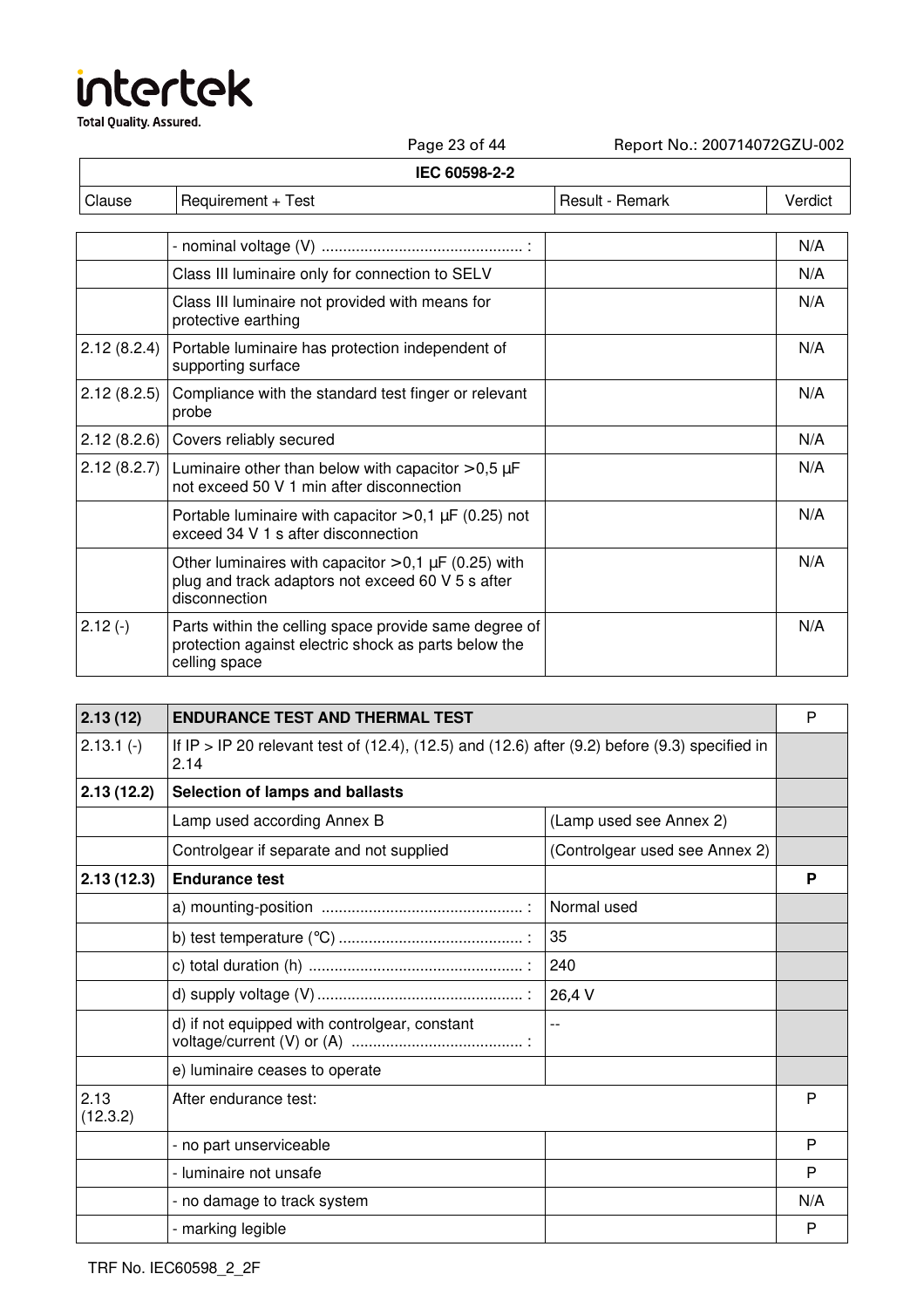**Total Quality. Assured.** Page 24 of 44 Report No.: 200714072GZU-002 **IEC 60598-2-2**  Clause Requirement + Test Result - Result - Remark Remark Verdict - no cracks, deformation etc.  $\qquad \qquad \qquad$  P **2.13 (12.4) Thermal test (normal operation) and is a set of the set of the set of proper**  $\vert$  P **2.13 (12.5)** Thermal test (abnormal operation)  $|\text{ (see Annex 2)}|$  N/A **2.13 (12.6)** Thermal test (failed lamp control gear condition):  $N/A$ 2.13 Through wiring or looping-in wiring loaded by a  $\frac{1}{2}$ current of (A) ........................................................... : (12.6.1) - case of abnormal conditions .................................. : - electronic lamp control gear N/A - measured winding temperature (°C): at 1,1 Un  $\ldots$  :  $\vert$ - measured mounting surface temperature (°C) at N/A 1,1 Un ...................................................................... : - calculated mounting surface temperature (°C) ..... : | - track-mounted luminaires N/A 2.13 Temperature sensing control N/A (12.6.2) - case of abnormal conditions .................................. :

|                    | - thermal link                                                 | N/A |
|--------------------|----------------------------------------------------------------|-----|
|                    | - manual reset cut-out                                         | N/A |
|                    | - auto reset cut-out                                           | N/A |
|                    | - measured mounting surface temperature (°C)  :                | N/A |
|                    | - track-mounted luminaires                                     | N/A |
| 2.13(12.7)         | Thermal test (failed lamp control gear in plastic luminaires): | N/A |
| 2.13<br>(12.7.1)   | Luminaire without temperature sensing control                  | N/A |
| 2.13<br>(12.7.1.1) | Luminaire with fluorescent lamp $\leq 70W$                     | N/A |
|                    | Test method 12.7.1.1 or Annex W                                |     |
|                    | Test according to 12.7.1.1:                                    | N/A |
|                    |                                                                |     |
|                    | - Ballast failure at supply voltage (V)  :                     |     |
|                    | - Components retained in place after the test                  | N/A |
|                    | - Test with standard test finger after the test                | N/A |
|                    | Test according to Annex W:                                     | N/A |
|                    |                                                                |     |
|                    | - measured winding temperature $(^{\circ}C)$ : at 1,1 Un :     |     |
|                    | - measured temperature of fixing point/exposed part            |     |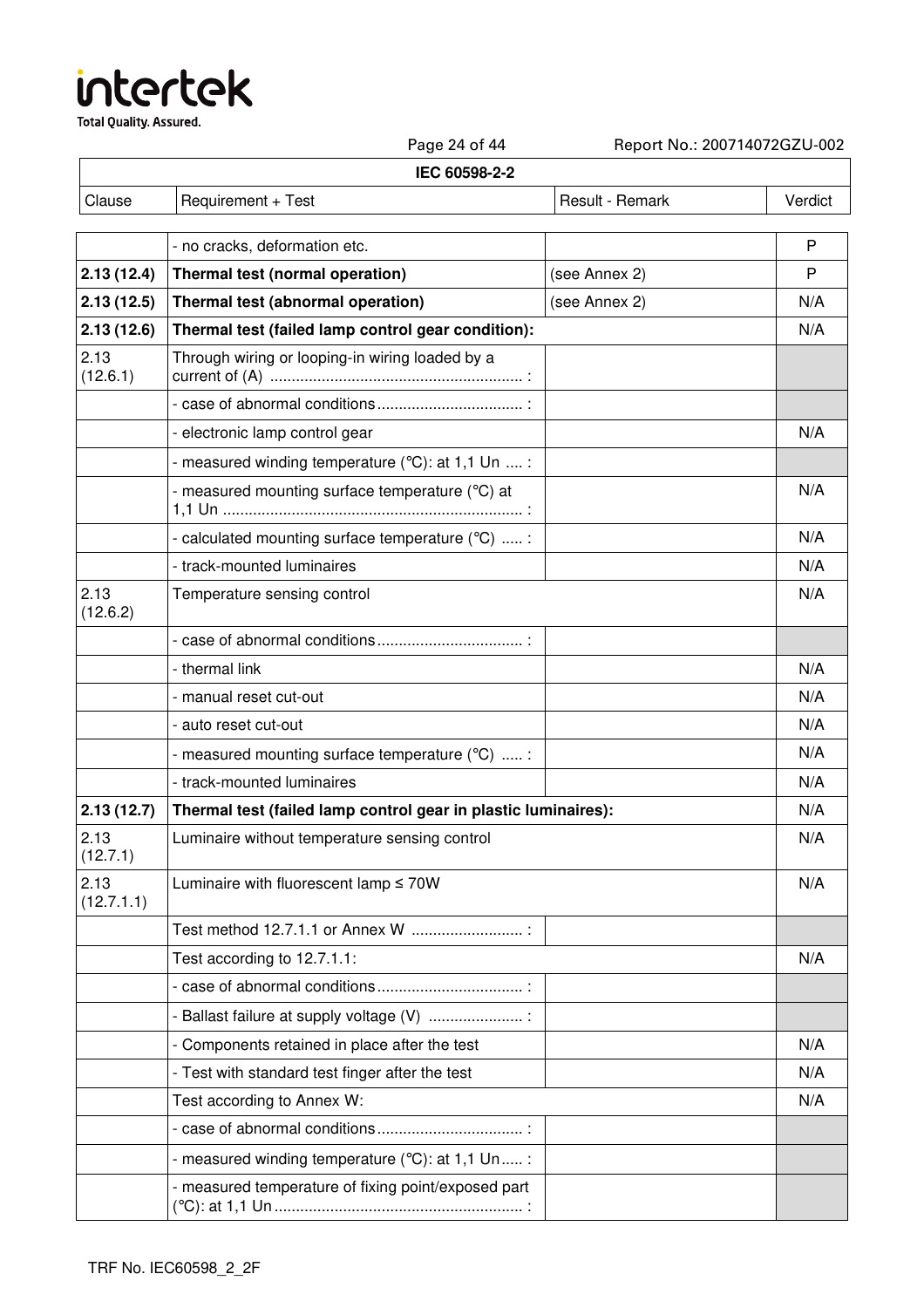**Total Quality. Assured.** 

Page 25 of 44 Report No.: 200714072GZU-002

|        | ב-טיטיטי טבו |                           |   |
|--------|--------------|---------------------------|---|
| Clause | ēst<br>---   | emark<br>$1 - 11$<br>ייחר | . |

|                    | - calculated temperature of fixing point/exposed part                      |                              |     |
|--------------------|----------------------------------------------------------------------------|------------------------------|-----|
|                    |                                                                            | See Test Table 2.16 (13.2.1) | N/A |
| 2.13<br>(12.7.1.2) | Luminaire with discharge lamp, fluorescent lamp > 70W, transformer > 10 VA |                              | N/A |
|                    |                                                                            |                              |     |
|                    | - measured winding temperature ( $^{\circ}$ C): at 1,1 Un :                |                              |     |
|                    | - measured temperature of fixing point/exposed part                        |                              |     |
|                    | - calculated temperature of fixing point/exposed part                      |                              |     |
|                    |                                                                            | See Test Table 2.16 (13.2.1) | N/A |
| 2.13<br>(12.7.1.3) | Luminaire with short circuit proof transformers<br>$\leq 10$ VA            |                              | N/A |
|                    |                                                                            |                              |     |
|                    | - Components retained in place after the test                              |                              | N/A |
|                    | - Test with standard test finger after the test                            |                              | N/A |
| 2.13<br>(12.7.2)   | Luminaire with temperature sensing control                                 |                              | N/A |
|                    |                                                                            | Yes  <br><b>No</b>           |     |
|                    |                                                                            | Yes  <br>No.                 |     |
|                    |                                                                            | Yes I<br><b>No</b>           |     |
|                    |                                                                            |                              |     |
|                    | - highest measured temperature of fixing point/                            |                              |     |
|                    |                                                                            | See Test Table 2.16 (13.2.1) | N/A |
| $2.13.1(-)$        | Wiring, for connection to the supply, not reach unsafe temperature         |                              | P   |
|                    | - measured temperature of the cable (°C)                                   | Max. 49,6 °C                 | P   |

| 2.14(9)   | <b>RESISTANCE TO DUST AND MOISTURE</b>                         |                                   |     |
|-----------|----------------------------------------------------------------|-----------------------------------|-----|
| $2.14(-)$ | If IP $>$ IP 20 the order of tests as specified in clause 2.13 |                                   | N/A |
| 2.14(9.2) | Tests for ingress of dust, solid objects and moisture:         |                                   |     |
|           |                                                                | $\overline{\phantom{1}}$ IP20     |     |
|           |                                                                | Recessed mounted as normal<br>use |     |
|           |                                                                | $-$                               |     |
|           |                                                                | CI 9.2.0                          |     |
|           | - electric strength test afterwards                            |                                   |     |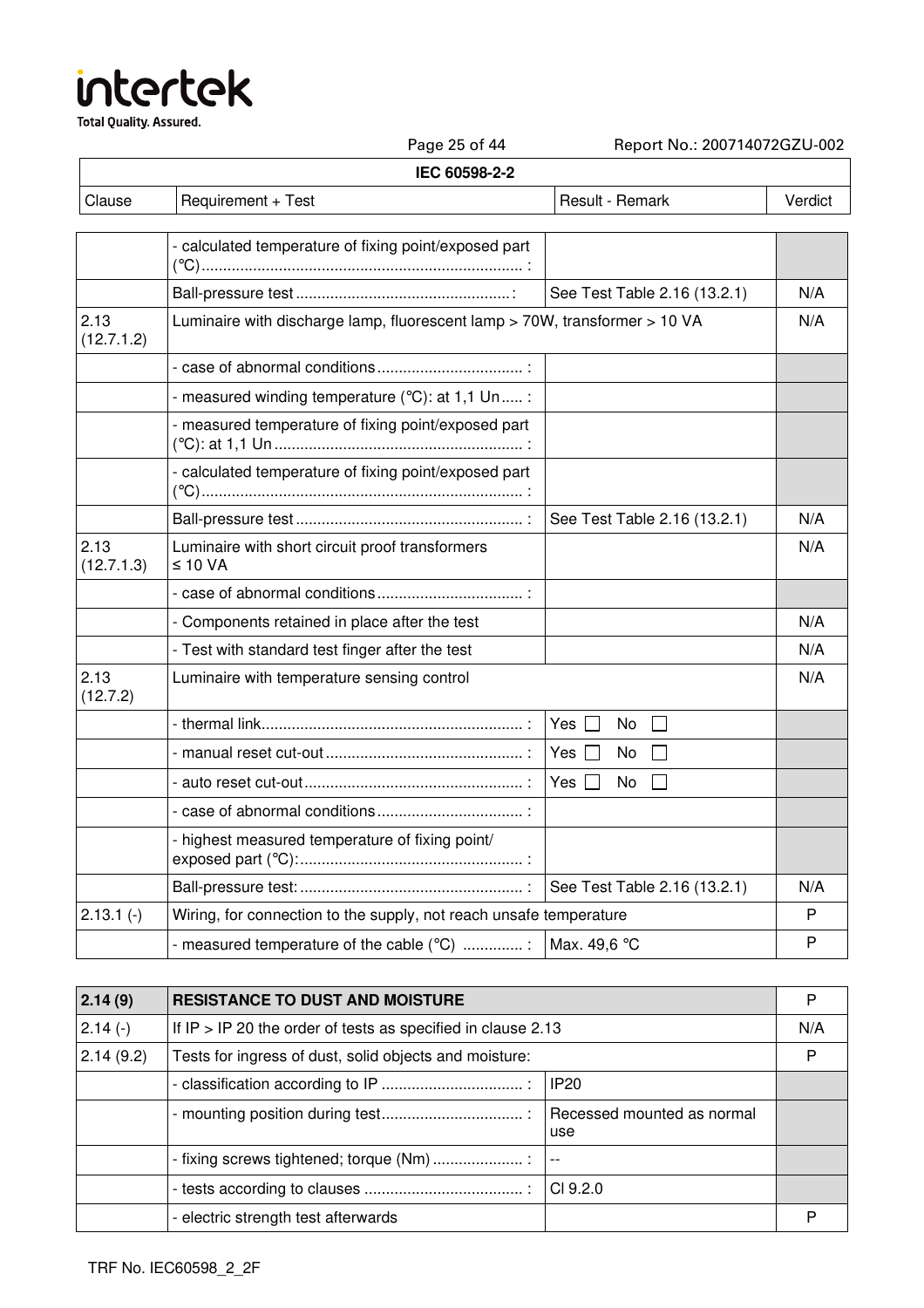| intertek |  |  |
|----------|--|--|
|          |  |  |

Page 26 of 44 Report No.: 200714072GZU-002

| IEC 60598-2-2 |                       |                 |         |  |
|---------------|-----------------------|-----------------|---------|--|
| <b>Clause</b> | ∣est<br>Hequirement + | Result - Remark | Verdict |  |

|           | a) no deposit in dust-proof luminaire                                                             |                | N/A |
|-----------|---------------------------------------------------------------------------------------------------|----------------|-----|
|           | b) no talcum in dust-tight luminaire                                                              |                | N/A |
|           | c) no trace of water on current-carrying parts or on<br>insulation where it could become a hazard |                | N/A |
|           | c.1) For luminaires without drain holes – no water<br>entry                                       |                | N/A |
|           | c.2) For luminaires with drain holes – no hazardous<br>water entry                                |                | N/A |
|           | d) no water in watertight or pressure watertight<br>luminaire                                     |                | N/A |
|           | e) no contact with live parts (IP 2X)                                                             |                | P   |
|           | e) no entry into enclosure (IP 3X and IP 4X)                                                      |                | N/A |
|           | e) no contact with live parts through drain holes and<br>ventilation slots (IP3X and IP4X)        |                | N/A |
|           | f) no trace of water on part of lamp requiring<br>protection from splashing water                 |                | N/A |
|           | g) no damage of protective shield or glass envelope                                               |                | N/A |
| 2.14(9.3) | Humidity test 48 h                                                                                | 25 °C; 93 % Rh | P   |

| 2.15(10)         | <b>INSULATION RESISTANCE AND ELECTRIC STRENGTH</b>                                                     |                   | P   |
|------------------|--------------------------------------------------------------------------------------------------------|-------------------|-----|
| 2.15<br>(10.2.1) | Insulation resistance test                                                                             |                   | P   |
|                  | Cable or cord covered by metal foil or replaced by a                                                   |                   |     |
|                  |                                                                                                        |                   |     |
|                  | <b>SELV</b>                                                                                            |                   | P   |
|                  | - between current-carrying parts of different polarity:                                                |                   | N/A |
|                  | - between current-carrying parts and mounting                                                          | $>100$ M $\Omega$ | P   |
|                  | - between current-carrying parts and metal parts of                                                    | $>100$ M $\Omega$ | P   |
|                  | - between the outer surface of a flexible cord or cable<br>where it is clamped in a cord anchorage and | $>100$ M $\Omega$ | P   |
|                  | - Insulation bushings as described in Section 5  :                                                     |                   | N/A |
|                  | Other than SELV                                                                                        |                   | N/A |
|                  | - between live parts of different polarity  :                                                          |                   | N/A |
|                  | - between live parts and mounting surface                                                              |                   | N/A |
|                  |                                                                                                        |                   | N/A |
|                  | - between live parts of different polarity through                                                     |                   | N/A |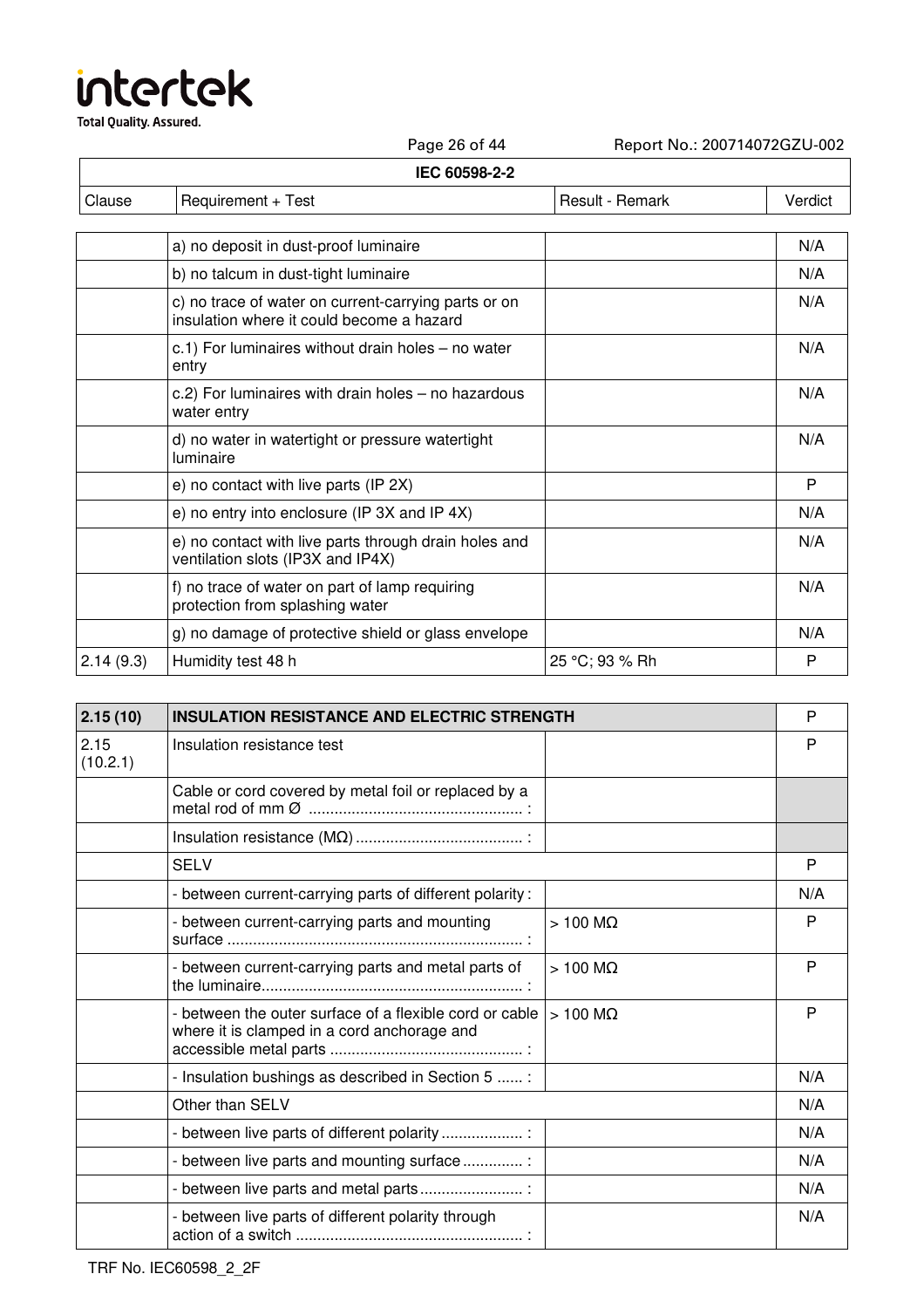| intertek |  |  |
|----------|--|--|
|          |  |  |

Page 27 of 44 Report No.: 200714072GZU-002

| IEC 60598-2-2 |                    |                 |         |  |
|---------------|--------------------|-----------------|---------|--|
| Clause        | Requirement + Test | Result - Remark | Verdict |  |
|               |                    |                 |         |  |

|                  | - between the outer surface of a flexible cord or cable<br>where it is clamped in a cord anchorage and |       | N/A |
|------------------|--------------------------------------------------------------------------------------------------------|-------|-----|
|                  | - Insulation bushings as described in Section 5 :                                                      |       | N/A |
| 2.15<br>(10.2.2) | Electric strength test                                                                                 |       | P   |
|                  | Dummy lamp                                                                                             |       | N/A |
|                  | Luminaires with ignitors after 24 h test                                                               |       | N/A |
|                  | Luminaires with manual ignitors                                                                        |       | N/A |
|                  |                                                                                                        |       | N/A |
|                  | <b>SELV</b>                                                                                            |       | P   |
|                  | - between current-carrying parts of different polarity:                                                |       | N/A |
|                  | - between current-carrying parts and mounting                                                          | 500 V | P   |
|                  | - between current-carrying parts and metal parts of                                                    | 500 V | P   |
|                  | - between the outer surface of a flexible cord or cable<br>where it is clamped in a cord anchorage and | 500 V | P   |
|                  | - Insulation bushings as described in Section 5  :                                                     |       | N/A |
|                  | Other than SELV                                                                                        |       | N/A |
|                  | - between live parts of different polarity                                                             |       | N/A |
|                  | - between live parts and mounting surface                                                              |       | N/A |
|                  | - between live parts and metal parts :                                                                 |       | N/A |
|                  | - between live parts of different polarity through                                                     |       | N/A |
|                  | - between the outer surface of a flexible cord or cable<br>where it is clamped in a cord anchorage and |       | N/A |
|                  | - Insulation bushings as described in Section 5  :                                                     |       | N/A |
| 2.15(10.3)       | Touch current or protective conductor current (mA).:                                                   |       | N/A |

| 2.16(13)         | RESISTANCE TO HEAT, FIRE AND TRACKING evaluated in final products |                              |     |
|------------------|-------------------------------------------------------------------|------------------------------|-----|
| 2.16<br>(13.2.1) |                                                                   | See Test Table 2.16 (13.2.1) |     |
| 2.16<br>(13.3.1) |                                                                   | See Test Table 2.16 (13.3.1) |     |
| 2.16<br>(13.3.2) |                                                                   | See Test Table 2.16 (13.3.2) |     |
| 2.16(13.4)       |                                                                   | See Test Table 2.16 (13.4)   | N/A |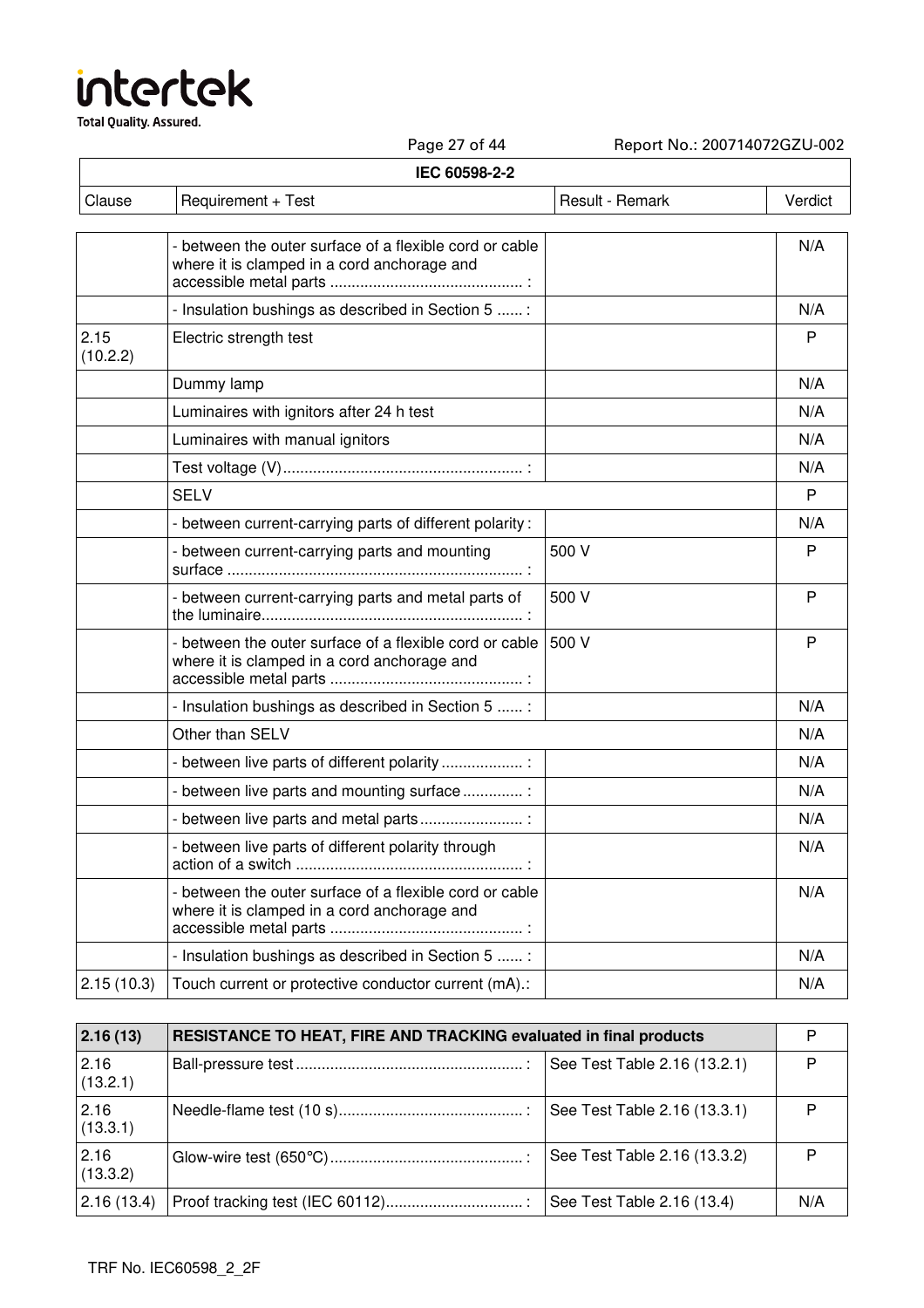|  |  | Total Quality. Assured. |
|--|--|-------------------------|
|--|--|-------------------------|

| ivtai yuality. Assulcu. |                                                                  |                 |                                                                             | Page 28 of 44 |                                                                                             | Report No.: 200714072GZU-002                                                                                     |         |
|-------------------------|------------------------------------------------------------------|-----------------|-----------------------------------------------------------------------------|---------------|---------------------------------------------------------------------------------------------|------------------------------------------------------------------------------------------------------------------|---------|
|                         |                                                                  |                 |                                                                             | IEC 60598-2-2 |                                                                                             |                                                                                                                  |         |
| Clause                  | Requirement + Test                                               |                 |                                                                             |               | Result - Remark                                                                             |                                                                                                                  | Verdict |
| 2.8(11.2)               | <b>TABLE I: Creepage distances and clearances</b>                |                 |                                                                             |               |                                                                                             |                                                                                                                  | N/A     |
|                         | Minimum distances (mm) for a.c. up to 30 kHz sinusoidal voltages |                 |                                                                             |               |                                                                                             |                                                                                                                  | N/A     |
|                         |                                                                  |                 | Applicable part of IEC 60598-1 Table 11.1.A*, 11.1.B* and 11.2*             |               |                                                                                             |                                                                                                                  | N/A     |
|                         | <b>Insulation</b>                                                | <b>Measured</b> |                                                                             | Required      | <b>Measured</b>                                                                             | <b>Required</b>                                                                                                  |         |
|                         | type **                                                          | clearance       | clearance                                                                   | *Table        | creepage                                                                                    | creepage                                                                                                         | *Table  |
| Distance 1:             |                                                                  |                 |                                                                             | 11.1          |                                                                                             |                                                                                                                  | 11.1    |
|                         |                                                                  |                 |                                                                             |               | <b>DC24 V</b>                                                                               |                                                                                                                  |         |
|                         |                                                                  |                 |                                                                             |               | $<$ 600 $\boxtimes$                                                                         | $\geq 600$ $\Box$                                                                                                |         |
|                         |                                                                  |                 |                                                                             |               |                                                                                             |                                                                                                                  |         |
|                         |                                                                  |                 |                                                                             |               |                                                                                             | Supplementary information: Different polarity of L & N on LED driver; Two pins of fuse on LED driver             |         |
| Distance 2:             |                                                                  |                 |                                                                             | 11.1          |                                                                                             |                                                                                                                  | 11.1    |
|                         |                                                                  |                 |                                                                             |               | <b>DC24 V</b>                                                                               |                                                                                                                  |         |
|                         |                                                                  |                 |                                                                             |               | $< 600$ $\boxtimes$                                                                         | $\geq 600$ $\Box$                                                                                                |         |
|                         |                                                                  |                 |                                                                             |               |                                                                                             |                                                                                                                  |         |
| wires and metal parts   |                                                                  |                 |                                                                             |               |                                                                                             | Supplementary information: 1) Outer of surface of cable where it is clamped and metal parts; 2) basic insulation |         |
| Distance 3:             | R.                                                               |                 |                                                                             | 11.1          |                                                                                             |                                                                                                                  | 11.1    |
|                         |                                                                  |                 |                                                                             |               | <b>DC24 V</b>                                                                               |                                                                                                                  |         |
|                         |                                                                  |                 |                                                                             |               | $<$ 600 $\boxtimes$                                                                         | $> 600$ $\Box$                                                                                                   |         |
|                         |                                                                  |                 |                                                                             |               |                                                                                             |                                                                                                                  |         |
|                         |                                                                  |                 | Supplementary information: live parts and metal enclosure/ mounting surface |               |                                                                                             |                                                                                                                  |         |
| Distance 4:             | R                                                                |                 |                                                                             | 11.1          |                                                                                             |                                                                                                                  | 11.1    |
|                         |                                                                  |                 |                                                                             |               | <b>DC24 V</b>                                                                               |                                                                                                                  |         |
|                         |                                                                  |                 |                                                                             |               | $<$ 600 $\boxtimes$                                                                         | $\geq 600$ $\Box$                                                                                                |         |
|                         |                                                                  |                 |                                                                             |               |                                                                                             |                                                                                                                  |         |
|                         |                                                                  |                 |                                                                             |               | Supplementary information: Current-carrying parts in primary circuit and secondary circuit. |                                                                                                                  |         |

\*\* Insulation type: B – Basic; S – Supplementary; R – Reinforced. See also IEC 60598-1 Annex M.

| 2.8(11.2) <br>TABLE II: Creepage distances and clearances (Approved class II independent<br><b>LED driver)</b> |                                      |           |                 |          |                 | N/A      |                 |  |
|----------------------------------------------------------------------------------------------------------------|--------------------------------------|-----------|-----------------|----------|-----------------|----------|-----------------|--|
| Minimum distances (mm) for a.c. higher than 30 kHz sinusoidal voltages                                         |                                      |           |                 |          |                 |          |                 |  |
| Applicable part of IEC 61347-1 Table 7 and 8* or IEC 60664-4 Table 1 and 2                                     |                                      |           |                 |          |                 |          |                 |  |
| <b>Distances</b>                                                                                               | <b>Insulation</b><br><b>Measured</b> |           | <b>Required</b> |          | <b>Measured</b> |          | <b>Required</b> |  |
|                                                                                                                | type **                              | clearance | clearance       | *Table   | creepage        | creepage | *Table          |  |
| Distance 1:                                                                                                    | R                                    |           |                 | Table 11 |                 |          | Table 8         |  |
|                                                                                                                |                                      |           | <b>DC24 V</b>   |          |                 |          |                 |  |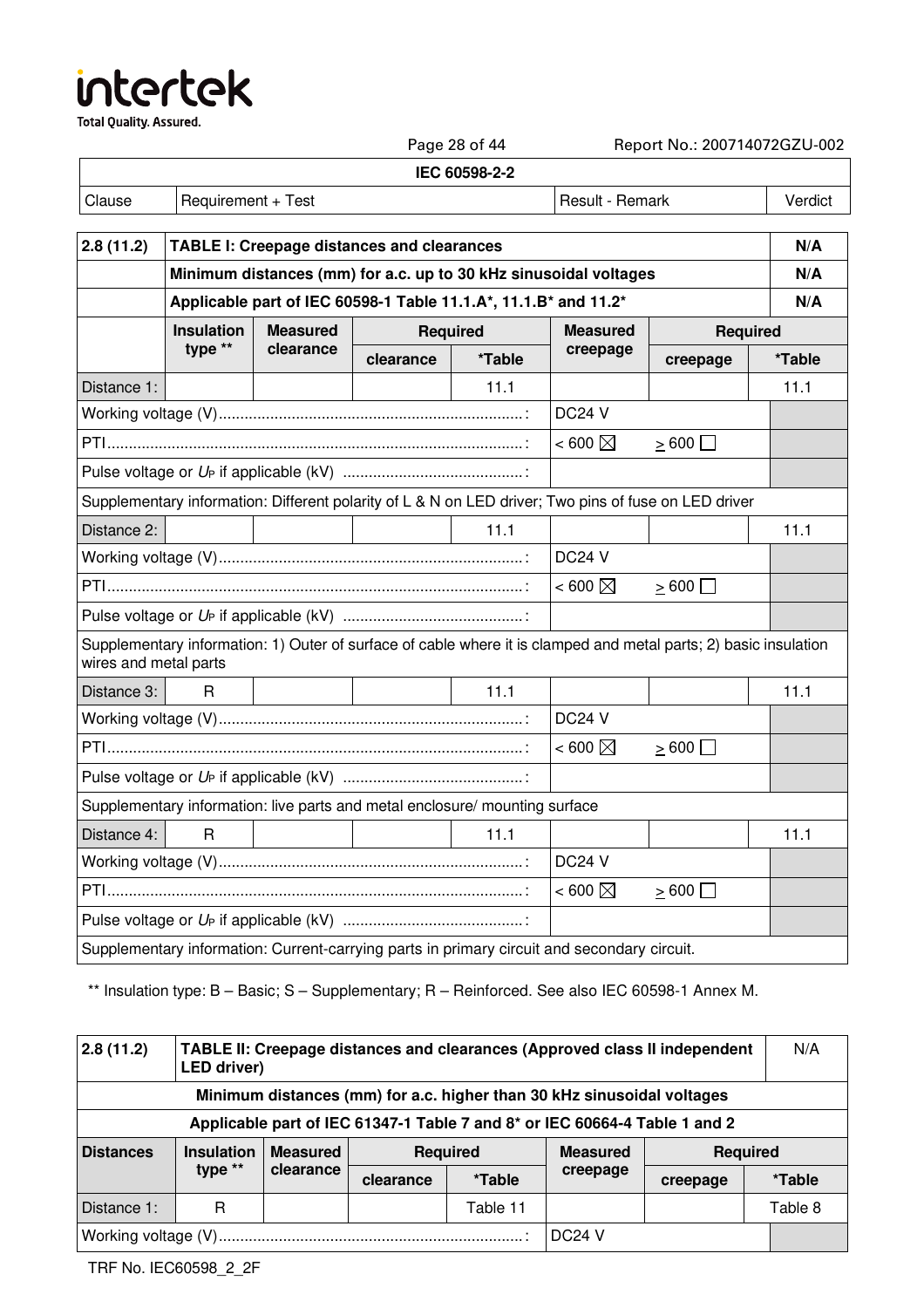**Total Quality. Assured.** 

| Report No.: 200714072GZU-002<br>Page 29 of 44 |                                                                      |                                      |         |  |  |
|-----------------------------------------------|----------------------------------------------------------------------|--------------------------------------|---------|--|--|
| IEC 60598-2-2                                 |                                                                      |                                      |         |  |  |
| Clause                                        | Requirement + Test                                                   | Result - Remark                      | Verdict |  |  |
|                                               |                                                                      |                                      |         |  |  |
|                                               |                                                                      |                                      |         |  |  |
| PTI                                           |                                                                      | $< 600$ $\boxtimes$<br>$>600$ $\Box$ |         |  |  |
|                                               | Peak value of the working voltage $\hat{U}_{out}$ if applicable (kV) |                                      |         |  |  |

Supplementary information: Current-carrying parts in primary circuit and secondary circuit.

\*\* Insulation type: B – Basic; S – Supplementary; R – Reinforced.

| 2.16<br>(13.2.1)                                        | <b>TABLE: Ball Pressure Test of Thermoplastics</b> |                            |                                |                          |  |
|---------------------------------------------------------|----------------------------------------------------|----------------------------|--------------------------------|--------------------------|--|
|                                                         |                                                    |                            |                                |                          |  |
| Object/ Part No./ Material                              |                                                    | Manufacturer/<br>trademark | Test temperature $(^{\circ}C)$ | Impression diameter (mm) |  |
|                                                         |                                                    | $- -$                      |                                | $- -$                    |  |
| Supplementary information: evaluated in final products. |                                                    |                            |                                |                          |  |

| 2.16<br>(13.3.1)                                                                            | TABLE: Needle-flame test (IEC 60695-11-5) |                            |                                                            |                                                                                           |  |         |
|---------------------------------------------------------------------------------------------|-------------------------------------------|----------------------------|------------------------------------------------------------|-------------------------------------------------------------------------------------------|--|---------|
| Object/ Part No./<br>Material                                                               |                                           | Manufacturer/<br>trademark | Duration of<br>application of test<br>flame $(ta)$ ; $(s)$ | Ignition of<br>Duration of<br>specified layer<br>burning (tb)<br>Yes/No<br>$(\mathsf{s})$ |  | Verdict |
|                                                                                             |                                           | $- -$                      |                                                            |                                                                                           |  | $- -$   |
| . Original a new container but a new attack is constructed by the all of the above above to |                                           |                            |                                                            |                                                                                           |  |         |

Supplementary information: evaluated in final products.

| 2.16<br>(13.3.2)              | TABLE: Glow-wire test (IEC 60695-2-11) |                            |  |                                          |                                               |         |
|-------------------------------|----------------------------------------|----------------------------|--|------------------------------------------|-----------------------------------------------|---------|
| $650^{\circ}$ C               |                                        |                            |  |                                          |                                               |         |
| Object/ Part No./<br>Material |                                        | Manufacturer/<br>trademark |  | Ignition of<br>specified layer<br>Yes/No | Duration of<br>burning (tb)<br>$(\mathsf{s})$ | Verdict |
|                               |                                        | $- -$                      |  |                                          |                                               |         |
|                               |                                        | .                          |  |                                          |                                               |         |

Supplementary information: evaluated in final products.

| $\vert$ 2.16 (13.4) $\vert$ TABLE: Proof tracking test (IEC 60112) |       |                                                                             |  | N/A |         |
|--------------------------------------------------------------------|-------|-----------------------------------------------------------------------------|--|-----|---------|
|                                                                    | 175 V |                                                                             |  |     |         |
| Object/ Part No./ Material<br>Manufacturer/<br>trademark           |       | Withstand 50 drops without failure on three<br>places or on three specimens |  |     | Verdict |
|                                                                    |       |                                                                             |  |     | N/A     |
| Supplementary information: -                                       |       |                                                                             |  |     |         |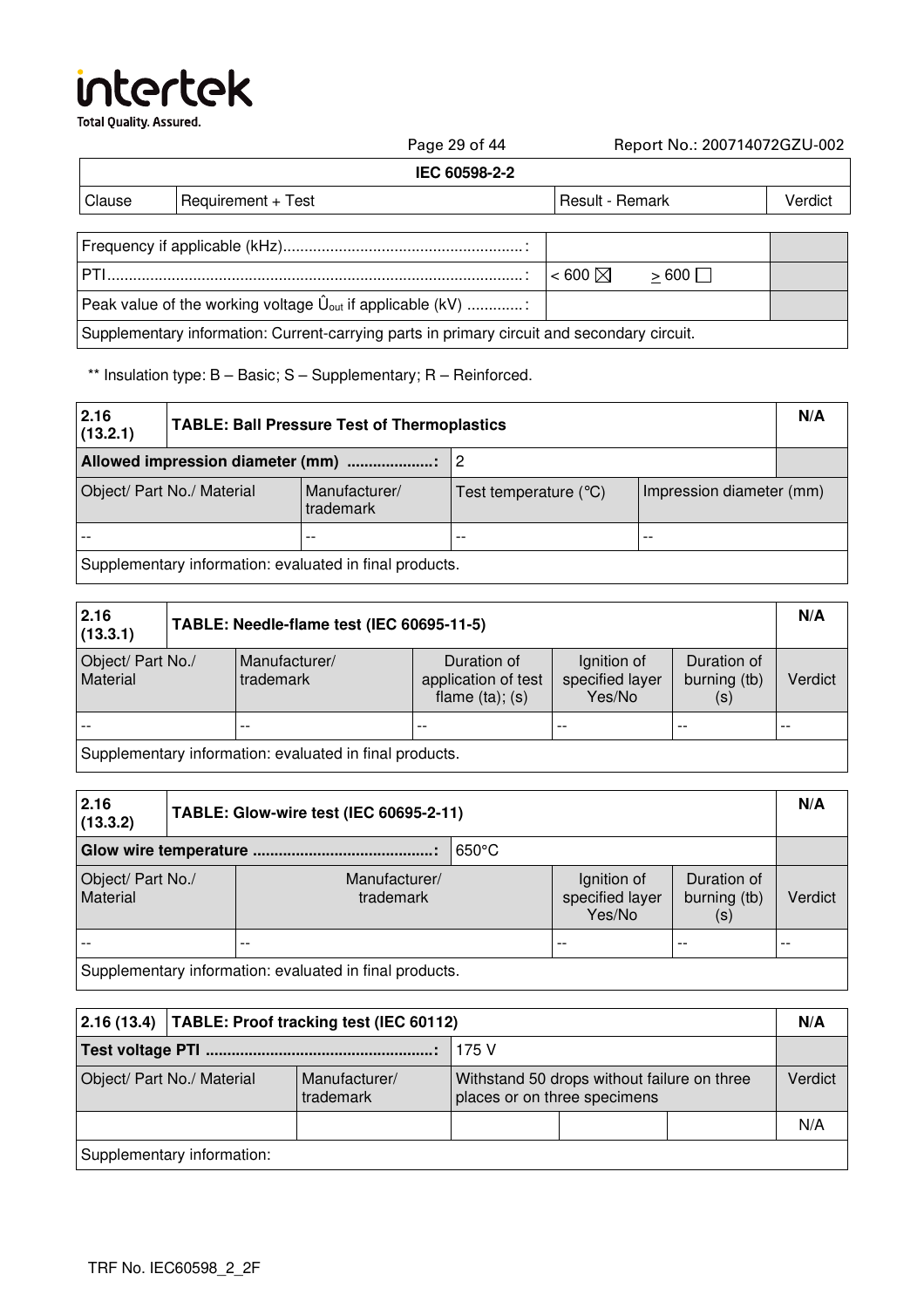**Total Quality. Assured.** 

Page 30 of 44 Report No.: 200714072GZU-002

#### **IEC 60598-2-2**

Clause | Requirement + Test Result - Result - Remark | Verdict

#### **ANNEX 1 TABLE: Critical components information Refer to the report for final products**  P

### **ANNEX 2 TABLE: Thermal tests of Section 12** P

|            |                                                                                                            | 2018.135                                                  |  |
|------------|------------------------------------------------------------------------------------------------------------|-----------------------------------------------------------|--|
|            |                                                                                                            | Non replaceable LED module<br>and UV module               |  |
|            |                                                                                                            |                                                           |  |
|            |                                                                                                            | Recessed in ceiling                                       |  |
|            |                                                                                                            | 33,8 W                                                    |  |
|            |                                                                                                            | 1,28A                                                     |  |
|            | Temperatures in test 1 - 4 below are corrected for                                                         | 25                                                        |  |
|            |                                                                                                            |                                                           |  |
| 1.12(12.4) |                                                                                                            |                                                           |  |
|            | - test 2: 1,06 times rated voltage or 1,05 times rated<br>wattage or 1,1 times constant voltage/current  : | 1,1 times constant voltage:<br>$1,1 \times 24$ V = 26,4 V |  |
|            | - test 3: Load on wiring to socket-outlet, 1,06 times                                                      |                                                           |  |
|            | Through wiring or looping-in wiring loaded by a                                                            |                                                           |  |
| 1.12(12.5) | - test 4: 1,1 times rated voltage or 1,05 times rated<br>wattage or 1,1 times constant voltage/current:    |                                                           |  |

| Temperature measurements (°C) |         |        |                   |        |       |                       |       |
|-------------------------------|---------|--------|-------------------|--------|-------|-----------------------|-------|
| Part                          | Ambient |        | Cl. 12.4 - normal |        |       | $Cl. 12.5 - abnormal$ |       |
|                               |         | test 1 | test 2            | test 3 | limit | test 4                | limit |
| UV LED                        | 25      |        | 47,1              |        | Ref.  |                       |       |
| UV LED PCB                    | 25      |        | 44,7              |        | 130   |                       |       |
| UV LED wire                   | 25      |        | 31,9              |        | 125   |                       |       |
| White LED wire                | 25      |        | 44,7              |        | 125   |                       |       |
| White LED                     | 25      |        | 68,6              |        | Ref.  |                       |       |
| White LED PCB                 | 25      |        | 66,4              |        | 130   |                       |       |
| Terminal block                | 25      |        | 33,7              |        | 85    |                       |       |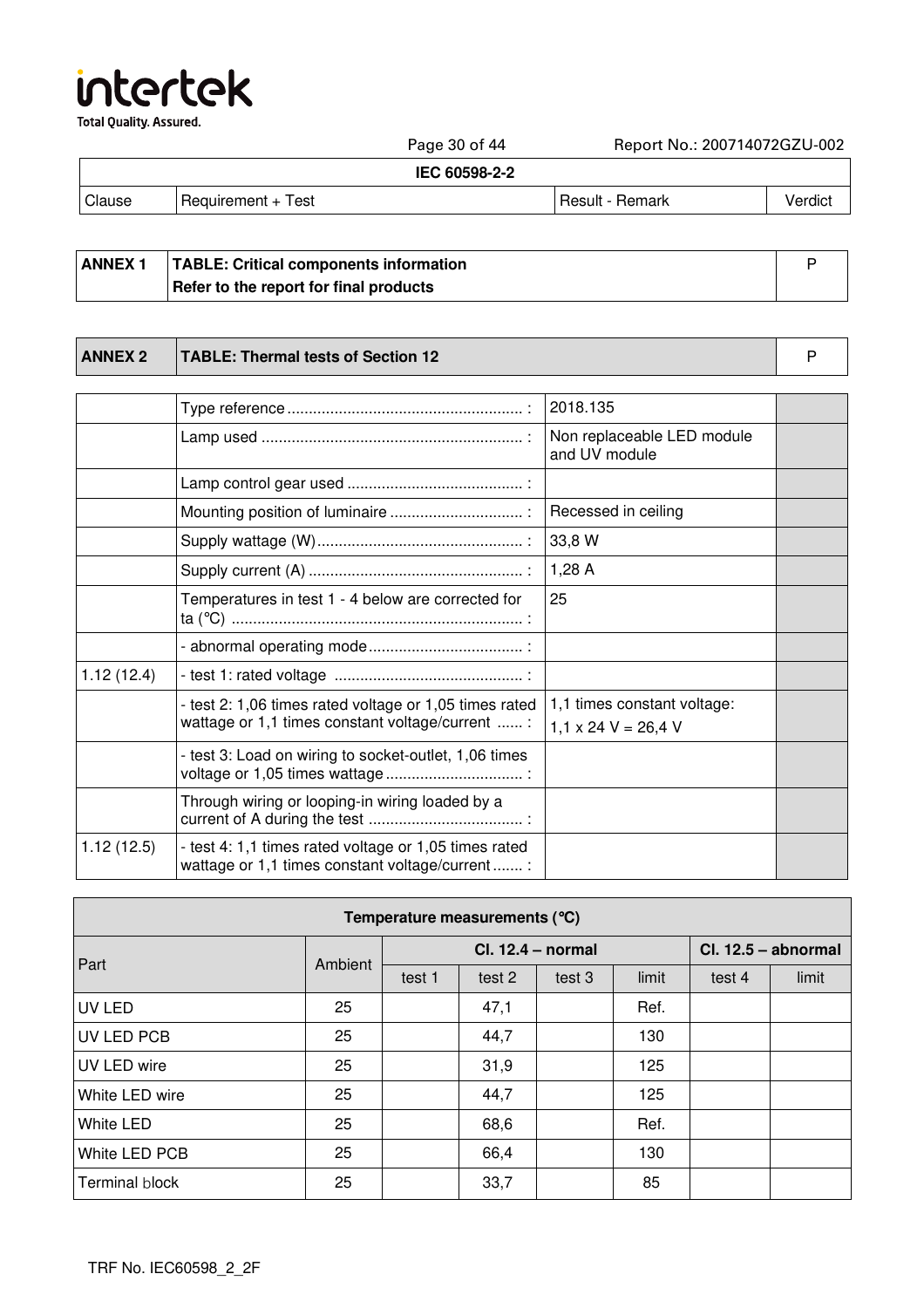**Total Quality. Assured.** 

|                                                                                 |                              | Page 31 of 44 |  |      |  |                 | Report No.: 200714072GZU-002 |         |
|---------------------------------------------------------------------------------|------------------------------|---------------|--|------|--|-----------------|------------------------------|---------|
| IEC 60598-2-2                                                                   |                              |               |  |      |  |                 |                              |         |
| Clause                                                                          | Requirement + Test           |               |  |      |  | Result - Remark |                              | Verdict |
|                                                                                 |                              |               |  |      |  |                 |                              |         |
| Black enclosure covered<br>terminal (internal); also<br>represent outer surface |                              | 25            |  | 31,2 |  | Ref.            |                              |         |
| Wire clamped by anchorage                                                       |                              | 25            |  | 33,8 |  | 75              |                              |         |
| Wire clamped by anchorage                                                       |                              | 25            |  | 34,1 |  | 75              |                              |         |
| Mounting surface                                                                |                              | 25            |  | 27,5 |  | 90              |                              |         |
| Lighted object(10cm)                                                            |                              | 25            |  | 26,2 |  | 90              |                              |         |
|                                                                                 | Supplementary information: - |               |  |      |  |                 |                              |         |
|                                                                                 |                              |               |  |      |  |                 |                              |         |

| <b>ANNEX 3</b> | Screw terminals (part of the luminaire) | N/A |
|----------------|-----------------------------------------|-----|
| (14)           | <b>SCREW TERMINALS</b>                  | N/A |

| <b>ANNEX 4</b> | Screwless terminals (part of the luminaire) | N/A |
|----------------|---------------------------------------------|-----|
| (15)           | <b>SCREWLESS TERMINALS</b>                  | N/A |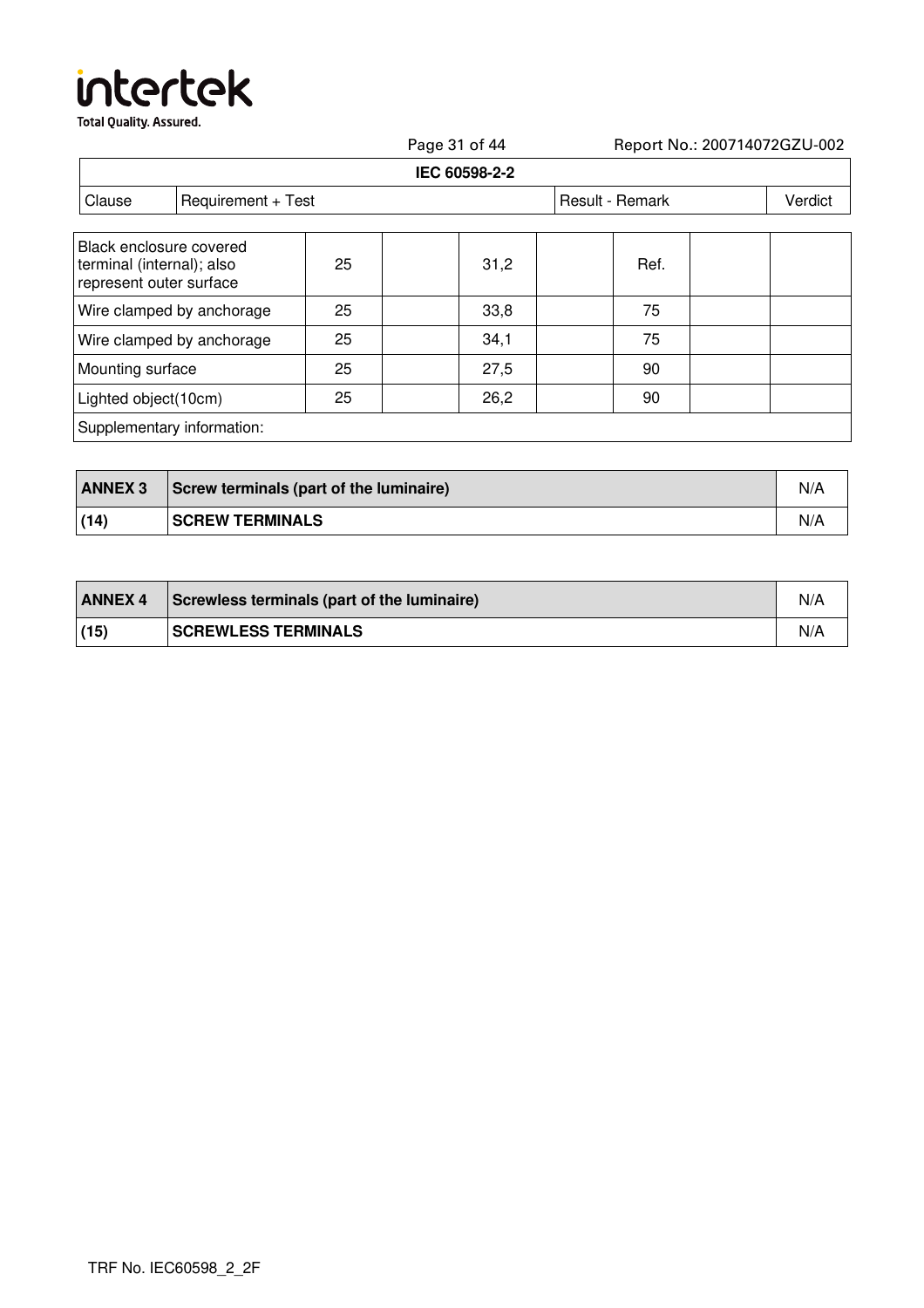**Total Quality. Assured.** 

 $\overline{\Gamma}$ 

Page 32 of 44 Report No.: 200714072GZU-002

| IEC 60598-2-2 |  |
|---------------|--|
|---------------|--|

|        | א-גרטט טשוב        |                  |         |
|--------|--------------------|------------------|---------|
| Clause | est<br>Requirement | Result<br>Remark | Verdict |

### CENELEC COMMON MODIFICATIONS of IEC 60598-1: 2014+A1:2017

|           | <b>CENELEC COMMON MODIFICATIONS (EN)</b>              |     |  |  |  |  |
|-----------|-------------------------------------------------------|-----|--|--|--|--|
| (3)       | <b>MARKING</b>                                        |     |  |  |  |  |
| (3.3.101) | Adequate warning on the package                       |     |  |  |  |  |
| (4)       | Construction                                          | N/A |  |  |  |  |
| (4.11.6)  | The test voltage however being reduced to 1500 V      | N/A |  |  |  |  |
| (5)       | <b>EXTERNAL AND INTERNAL WIRING</b>                   |     |  |  |  |  |
| (5.2.1)   | Connecting leads                                      | N/A |  |  |  |  |
|           | - without a means for connection to the supply        | N/A |  |  |  |  |
|           | - terminal block specified                            |     |  |  |  |  |
|           | - relevant information provided                       | N/A |  |  |  |  |
|           | - compliance with 4.6, 4.7.1, 4.7.2, 4.10.1, 11.2, 12 | N/A |  |  |  |  |
|           | and 13.2 of Part 1                                    |     |  |  |  |  |
| (5.2.2)   | Cables equal to EN 50525.                             | P   |  |  |  |  |
|           | Replace table 5.1 - Supply cord                       | N/A |  |  |  |  |
| (12)      | <b>ENDURANCE TESTS AND THERMAL TESTS</b>              | N/A |  |  |  |  |
| (12.4.2c) | Thermal test (normal operation)                       |     |  |  |  |  |
|           | see footnote c to table 12.2 relating to unsleeved    | N/A |  |  |  |  |
|           | fixed wiring                                          |     |  |  |  |  |

| <b>ZB</b> | ANNEX ZB, SPECIAL NATIONAL CONDITIONS (EN)   |     |  |  |  |  |
|-----------|----------------------------------------------|-----|--|--|--|--|
| (3.3)     | DK: power supply cords of class I luminaires |     |  |  |  |  |
|           | with label                                   |     |  |  |  |  |
| (4.5.1)   | DK: socket-outlets                           | N/A |  |  |  |  |
| (5.2.1)   | CY, DK, FI, SE, GB: type of plug             | N/A |  |  |  |  |

| $\overline{z}$ | <b>ANNEX ZC, NATIONAL DEVIATIONS (EN)</b>                                                                                                                                                                                    |     |  |  |  |  |  |
|----------------|------------------------------------------------------------------------------------------------------------------------------------------------------------------------------------------------------------------------------|-----|--|--|--|--|--|
| (4 & 5)        | FR: Shuttered socket-outlets 10/16A                                                                                                                                                                                          |     |  |  |  |  |  |
|                | FR: Safety requirements for high buildings                                                                                                                                                                                   | N/A |  |  |  |  |  |
|                | (Arrêté du 30 décembre 2011 portant règlement de sécurité pour la construction des<br>immeubles de grande hauteur et leur protection contre les risques d'incendie et de<br>panique; Section VIII; Article GH 48, Eclairage) |     |  |  |  |  |  |
|                | Glow-wire test for outer parts of luminaires:                                                                                                                                                                                |     |  |  |  |  |  |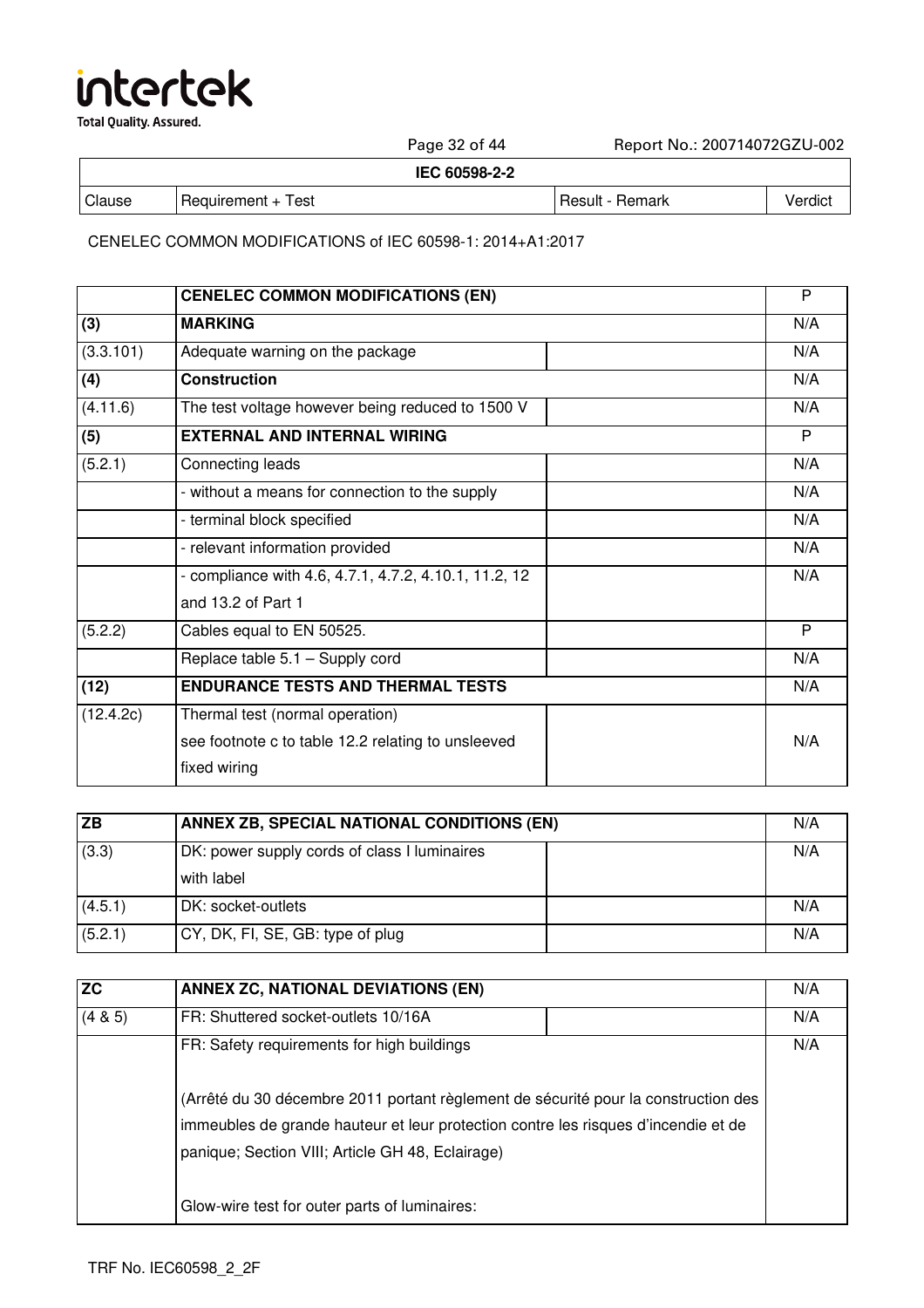**Total Quality. Assured.** 

## Page 33 of 44 Report No.: 200714072GZU-002 **IEC 60598-2-2**  Clause | Requirement + Test Result - Result - Remark | Verdict - 850°C for luminaires in stairways and horizontal travel paths N/A

|        | - 650°C for indoor luminaires                | N/A |
|--------|----------------------------------------------|-----|
| (13.3) | GB: Requirements according to United Kingdom | N/A |
|        | <b>Building Regulation</b>                   |     |
|        |                                              |     |

| Annex 6 | Additional requirements according to                                  |  |
|---------|-----------------------------------------------------------------------|--|
|         | IEC 60598-2-1:2020 used in conjunction with IEC 60598-1:2020;         |  |
|         | EN 60598-2-1: 1989 used in conjunction with EN 60598-1: 2015+A1: 2018 |  |

| Annex 7 | Additional requirements of           |  |
|---------|--------------------------------------|--|
|         | IEC 62031:2018 and EN IEC 62031:2020 |  |

| <b>IEC/EN 62031</b> |                                                                                                                                                                  |                      |         |  |  |  |  |
|---------------------|------------------------------------------------------------------------------------------------------------------------------------------------------------------|----------------------|---------|--|--|--|--|
| Clause              | Requirement + Test                                                                                                                                               | Result - Remark      | Verdict |  |  |  |  |
| 13(14)              | <b>FAULT CONDITIONS</b>                                                                                                                                          |                      | N/A     |  |  |  |  |
| p                   | When operated under fault conditions the controlgear:                                                                                                            |                      | N/A     |  |  |  |  |
|                     | - does not emit flames or molten material                                                                                                                        |                      | N/A     |  |  |  |  |
|                     | - does not produce flammable gases                                                                                                                               |                      | N/A     |  |  |  |  |
|                     | - protection against accidental contact not impaired                                                                                                             |                      | N/A     |  |  |  |  |
|                     | Thermally protected controlgear does not exceed the<br>marked temperature value                                                                                  |                      |         |  |  |  |  |
|                     | Fault conditions: capacitors, resistors or inductors<br>without proof of compliance with relevant<br>specifications have been short-circuited or<br>disconnected | (see appended table) | N/A     |  |  |  |  |
| $- (14.1)$          | Short-circuit of creepage distances and clearances if<br>less than specified in clause 16 in Part 1 (except<br>between live parts and accessible metal parts)    | (see appended table) | N/A     |  |  |  |  |
|                     | Creepage distances on printed boards less than<br>specified in clause 16 in Part 1 provided with coating<br>according to IEC 60664-3                             |                      | N/A     |  |  |  |  |
| $- (14.2)$          | Short-circuit or interruption of semiconductor devices                                                                                                           | (see appended table) | N/A     |  |  |  |  |
| $- (14.3)$          | Short-circuit across insulation consisting of lacquer,<br>enamel or textile                                                                                      | (see appended table) | N/A     |  |  |  |  |
| $- (14.4)$          | Short-circuit across electrolytic capacitors                                                                                                                     | (see appended table) | N/A     |  |  |  |  |
| $- (14.5)$          | After the tests has been carried out on three samples:                                                                                                           |                      | N/A     |  |  |  |  |
|                     | The insulation resistance $\geq 1$ M $\Omega$                                                                                                                    |                      | N/A     |  |  |  |  |
|                     | No flammable gases                                                                                                                                               |                      | N/A     |  |  |  |  |
|                     | No accessible parts have become live                                                                                                                             |                      | N/A     |  |  |  |  |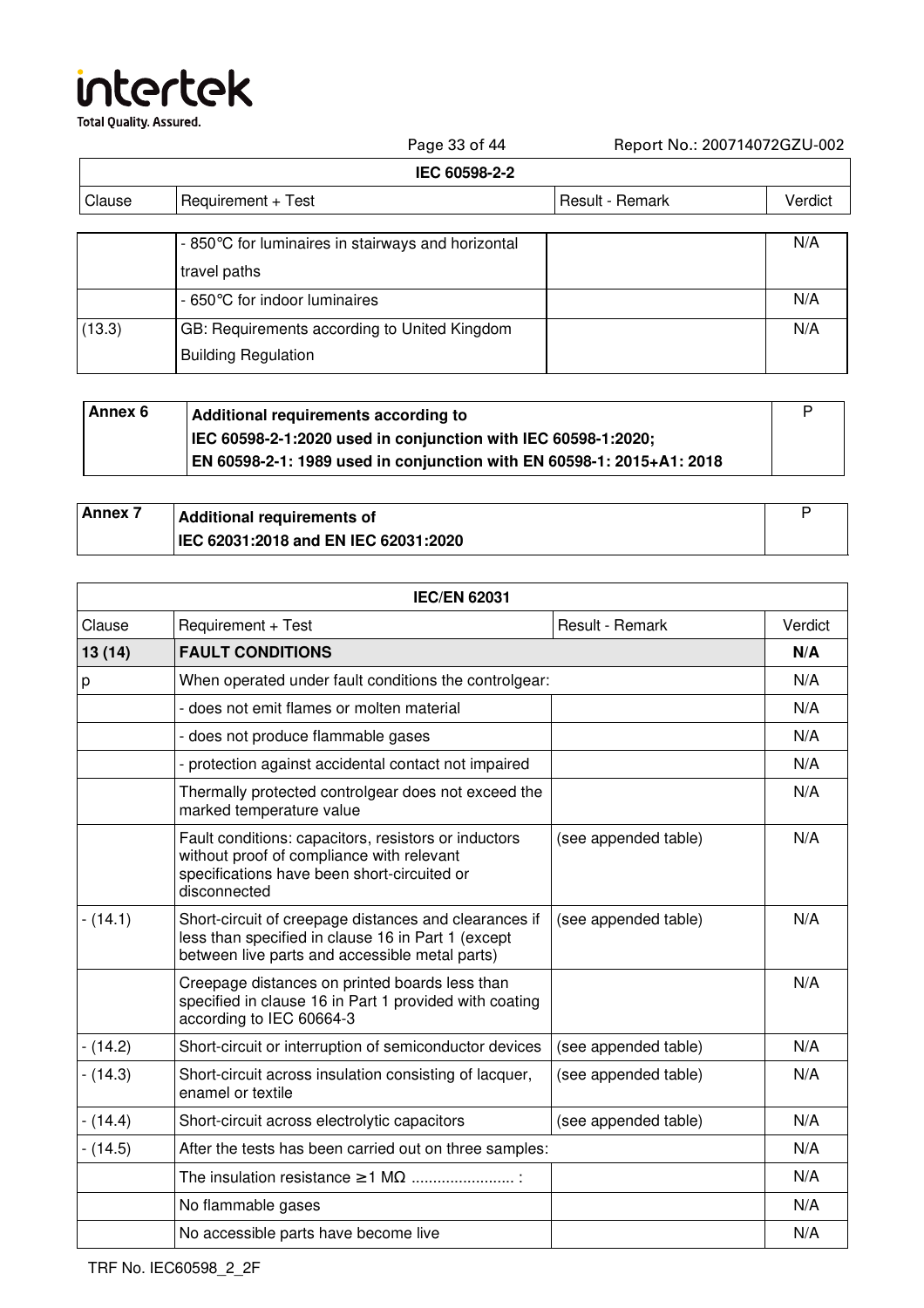below the module

**Total Quality. Assured.** 

Page 34 of 44 Report No.: 200714072GZU-002

|            | ו∟שטטע ש∟ו                                                                                          |                 |         |  |  |  |
|------------|-----------------------------------------------------------------------------------------------------|-----------------|---------|--|--|--|
| Clause     | Requirement + Test                                                                                  | Result - Remark | Verdict |  |  |  |
|            |                                                                                                     |                 |         |  |  |  |
|            | During the tests, a five-layer tissue paper, where the<br>test specimen is wrapped, does not ignite |                 | N/A     |  |  |  |
| $- (14.6)$ | Relevant fault condition tests with high-power supply                                               |                 | N/A     |  |  |  |
| 13.2       | <b>Overpower condition</b>                                                                          |                 | P       |  |  |  |
|            | Module withstands overpower condition >15 min.                                                      |                 | P       |  |  |  |
|            | Module with automatic protective device or power<br>limiter, test performed 15 min. at limit.       |                 | N/A     |  |  |  |
|            | No fire, smoke or flammable gas is produced                                                         |                 | P       |  |  |  |
|            | Molten material does not ignite tissue paper, spread                                                |                 | P       |  |  |  |

| 15 | <b>CONSTRUCTION</b>                                                              |  |  |  |  |  |
|----|----------------------------------------------------------------------------------|--|--|--|--|--|
|    | Wood, cotton, silk, paper and similar fibrous<br>material not used as insulation |  |  |  |  |  |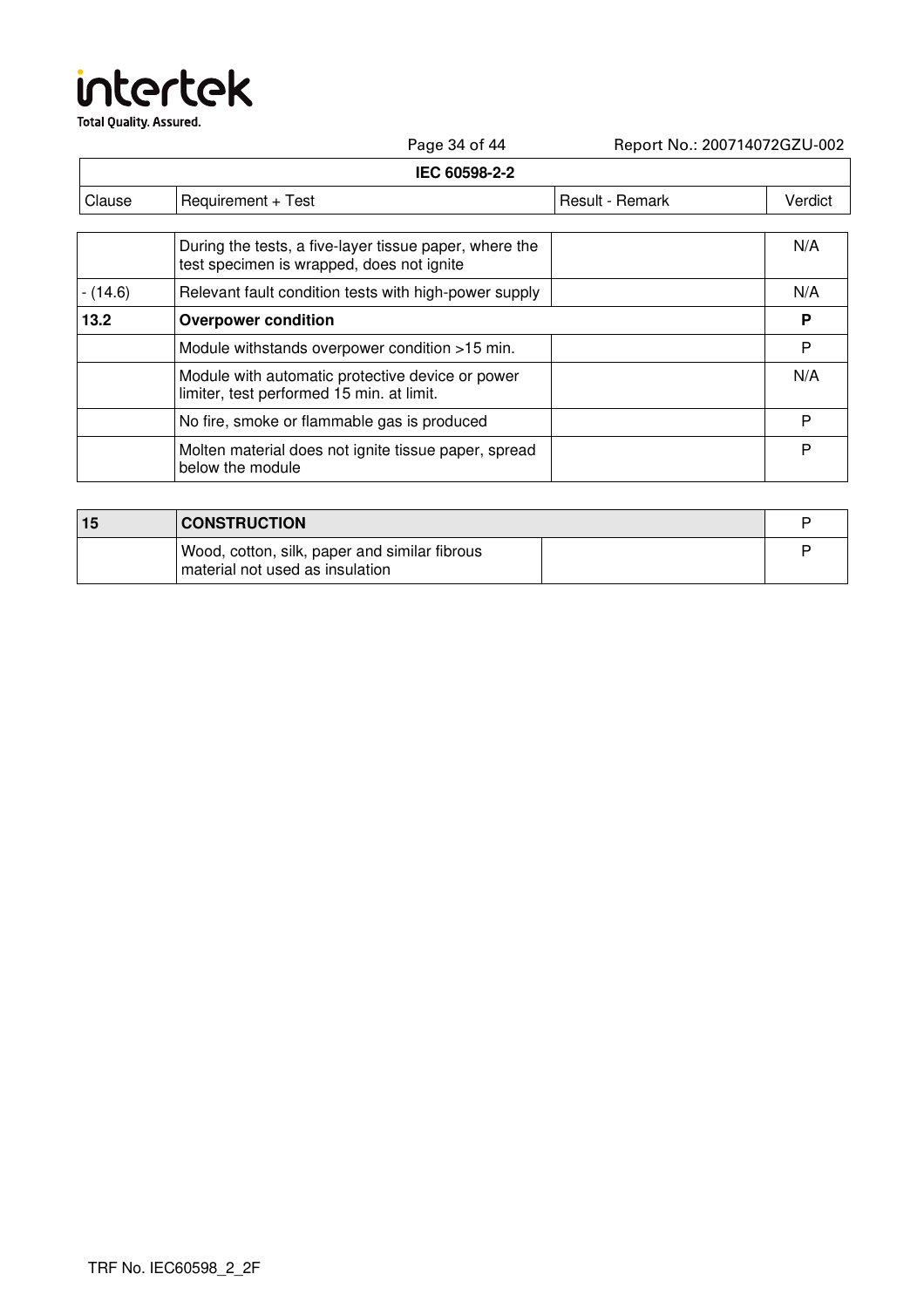**Total Quality. Assured.** 

Page 35 of 44 Report No.: 200714072GZU-002

**IEC 60598-2-2** 

| Clause | Requirement + Test |
|--------|--------------------|

Result - Remark <sup>Verdict</sup>

### Annex 8: additional requirements of IEC 62471: 2006 and EN 62471: 2008

| IEC 62471: 2006                                                                                                                                                          |                   |                                                               |                           |                             |           |                |                          |                |          |
|--------------------------------------------------------------------------------------------------------------------------------------------------------------------------|-------------------|---------------------------------------------------------------|---------------------------|-----------------------------|-----------|----------------|--------------------------|----------------|----------|
| Table 6.1                                                                                                                                                                |                   | P<br>Emission limits for risk groups of continuous wave lamps |                           |                             |           |                |                          |                |          |
|                                                                                                                                                                          | Action            |                                                               |                           | <b>Emission Measurement</b> |           |                |                          |                |          |
| <b>Risk</b>                                                                                                                                                              | spectrum          | Symbol                                                        | <b>Units</b>              |                             | Exempt    |                | Low risk                 |                | Mod risk |
|                                                                                                                                                                          |                   |                                                               |                           | Limit                       | Result    | Limit          | Result                   | Limit          | Result   |
| <b>Actinic UV</b>                                                                                                                                                        | $S_{UV}(\lambda)$ | $E_s$                                                         | $W \cdot m^{-2}$          | 0,001                       | 6,7e-05   | 0,003          | $\overline{\phantom{a}}$ | 0,03           |          |
| Near UV                                                                                                                                                                  |                   | EUVA                                                          | $W \cdot m^{-2}$          | 10                          | $3,1e-05$ | 33             |                          | 100            |          |
| <b>Blue light</b>                                                                                                                                                        | $B(\lambda)$      | $L_B$                                                         | W•m·<br>$2 \cdot sr^{-1}$ | 100                         | $5,1e-01$ | 10000          |                          | 4000000        |          |
| Blue light, small<br>source                                                                                                                                              | $B(\lambda)$      | Eв                                                            | $W \cdot m^{-2}$          | $1,0^*$                     | 1,6e-01   | 1,0            | $\overline{\phantom{a}}$ | 400            |          |
| Retinal thermal                                                                                                                                                          | $R(\lambda)$      | $L_{R}$                                                       | W•m<br>$2 \cdot sr^{-1}$  | $28000/\alpha$              | $8,5e+0$  | $28000/\alpha$ |                          | $71000/\alpha$ |          |
| Retinal thermal,<br>weak visual<br>stimulus**                                                                                                                            | $R(\lambda)$      | $L_{IR}$                                                      | W•m<br>$2 \cdot sr^{-1}$  | $6000/\alpha$               | 3,4e-03   | $6000/\alpha$  |                          | $6000/\alpha$  |          |
| IR radiation, eye                                                                                                                                                        |                   | $E_{IR}$                                                      | $W \cdot m^{-2}$          | 100                         | 1,4e-03   | 570            |                          | 3200           |          |
| $\star$<br>Small source defined as one with $\alpha$ < 0,011 radian. Averaging field of view at 10000 s is 0,1 radian.<br>$***$<br>Involves evaluation of non-GLS source |                   |                                                               |                           |                             |           |                |                          |                |          |

| EN 62471: 2008              |                                                                                                |          |                                  |                        |           |                             |                |         |          |
|-----------------------------|------------------------------------------------------------------------------------------------|----------|----------------------------------|------------------------|-----------|-----------------------------|----------------|---------|----------|
| Table 6.1                   | Emission limits for risk groups of continuous wave lamps (based on EU Directive<br>2006/25/EC) |          |                                  |                        |           |                             |                |         | P        |
|                             | Action                                                                                         |          |                                  |                        |           | <b>Emission Measurement</b> |                |         |          |
| <b>Risk</b>                 | spectrum                                                                                       | Symbol   | <b>Units</b>                     | Exempt                 |           |                             | Low risk       |         | Mod risk |
|                             |                                                                                                |          |                                  | Limit                  | Result    | Limit                       | Result         | Limit   | Result   |
| <b>Actinic UV</b>           | $S_{UV}(\lambda)$                                                                              | $E_{s}$  | $W \cdot m^{-2}$                 | 0,001                  | 6,7e-05   | $\overline{\phantom{a}}$    |                |         |          |
| Near UV                     |                                                                                                | EUVA     | $W \cdot m^{-2}$                 | 0,33                   | $3,1e-05$ | $\overline{\phantom{a}}$    |                |         |          |
| Blue light                  | $B(\lambda)$                                                                                   | Lв       | W•m·<br>$2 \cdot sr^{-1}$        | 100                    | $5,1e-01$ | 10000                       |                | 4000000 |          |
| Blue light, small<br>source | $B(\lambda)$                                                                                   | Eв       | $W \cdot m^{-2}$                 | $0,01*$                | 1,6e-01   | 1,0                         |                | 400     |          |
| Retinal thermal             | $R(\lambda)$                                                                                   | LR       | $W \cdot m$<br>$2 \cdot sr^{-1}$ | 28000/a                | $8,5e+0$  | 28000/a                     | $\overline{a}$ | 71000/α |          |
| Retinal thermal,            |                                                                                                |          |                                  | 545000                 |           |                             |                |         |          |
| weak visual<br>stimulus**   | $R(\lambda)$                                                                                   | $L_{IR}$ | W•m<br>$2 \cdot sr^{-1}$         | $0,0017≤$ α<br>≤ 0,011 |           |                             |                |         |          |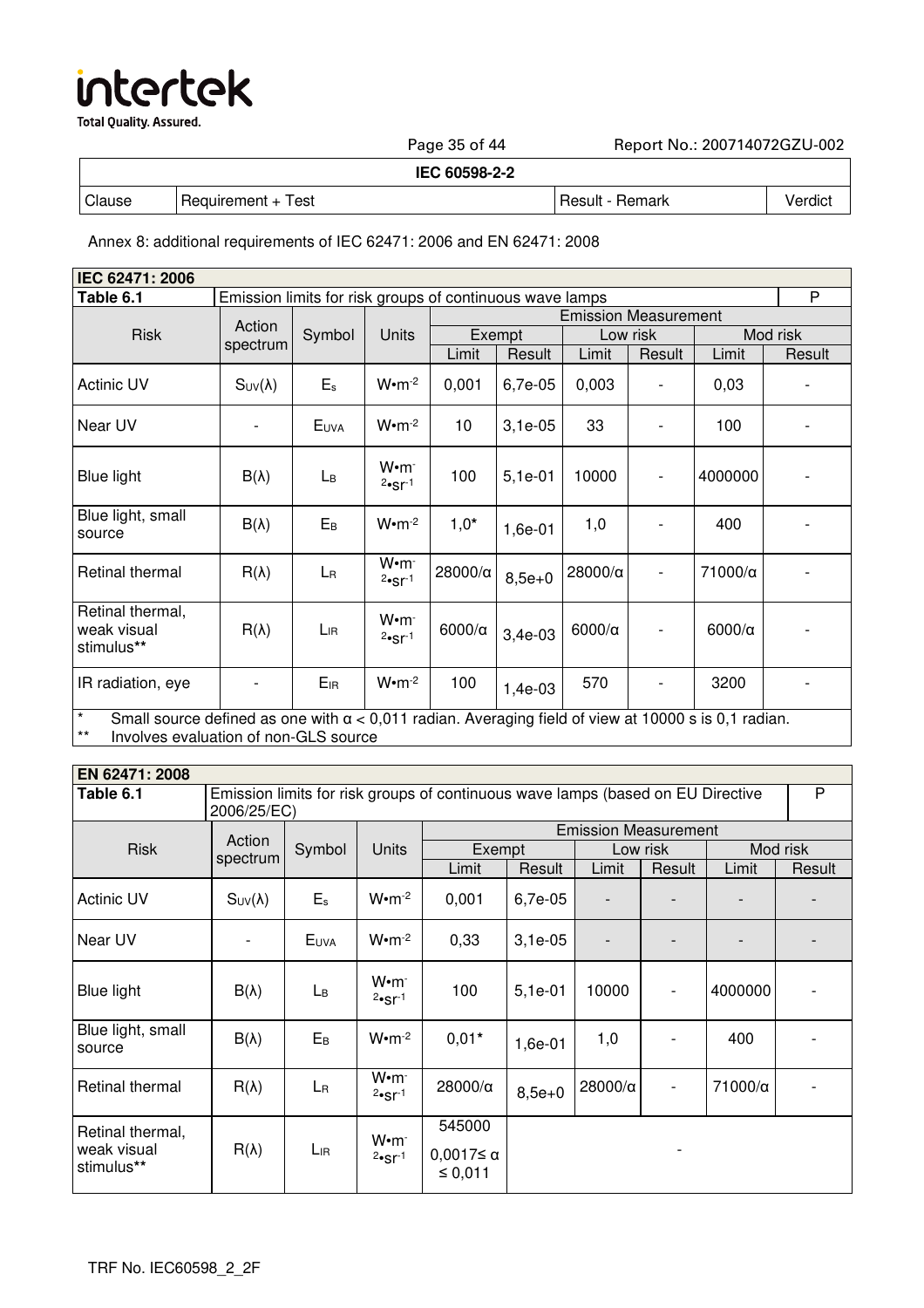**Total Quality. Assured.** 

Page 36 of 44 Report No.: 200714072GZU-002

| IEC 60598-2-2 |                    |  |                 |         |  |  |  |  |
|---------------|--------------------|--|-----------------|---------|--|--|--|--|
| Clause        | Requirement + Test |  | Result - Remark | Verdict |  |  |  |  |

| EN 62471: 2008                                                                                                                                                                                                                                                                                                                                                                                                                                     |                                                                                                |          |                  |                                 |           |     |  |      |  |  |  |
|----------------------------------------------------------------------------------------------------------------------------------------------------------------------------------------------------------------------------------------------------------------------------------------------------------------------------------------------------------------------------------------------------------------------------------------------------|------------------------------------------------------------------------------------------------|----------|------------------|---------------------------------|-----------|-----|--|------|--|--|--|
| Table 6.1                                                                                                                                                                                                                                                                                                                                                                                                                                          | Emission limits for risk groups of continuous wave lamps (based on EU Directive<br>2006/25/EC) |          |                  |                                 |           |     |  |      |  |  |  |
|                                                                                                                                                                                                                                                                                                                                                                                                                                                    |                                                                                                |          |                  | $6000/\alpha$                   |           |     |  |      |  |  |  |
|                                                                                                                                                                                                                                                                                                                                                                                                                                                    |                                                                                                |          |                  | $0.011 \leq \alpha \leq$<br>0,1 | $3,4e-03$ |     |  |      |  |  |  |
| IR radiation, eye                                                                                                                                                                                                                                                                                                                                                                                                                                  |                                                                                                | $E_{IR}$ | $W \cdot m^{-2}$ | 100                             | $1,4e-03$ | 570 |  | 3200 |  |  |  |
| $\star$<br>Small source defined as one with $\alpha$ < 0,011 radian. Averaging field of view at 10000 s is 0,1 radian.<br>$***$<br>Involves evaluation of non-GLS source<br><b>NOTE</b><br>The action functions: see Table 4.1 and Table 4.2<br>The applicable aperture diameters: see 4.2.1<br>The limitations for the angular subtenses: see 4.2.2<br>The related measurement condition 5.2.3 and the range of acceptance angles: see Table 5.5. |                                                                                                |          |                  |                                 |           |     |  |      |  |  |  |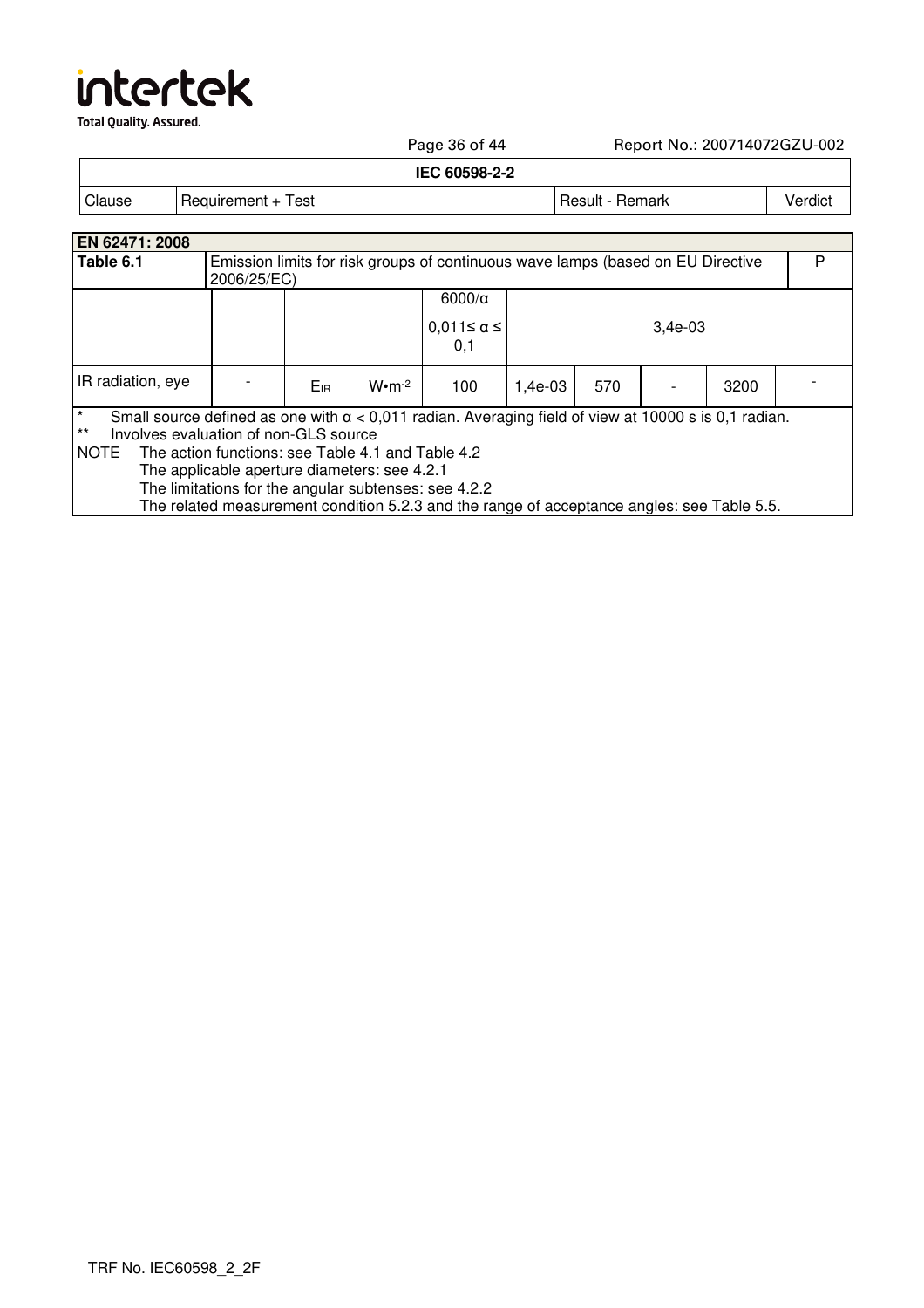

Page 37 of 44 Report No.: 200714072GZU-002

#### **IEC 60598-2-2**

Appendix 2: Product photos



Overall view for 2018.135 (provided remote control)



Overall view for 2018.135 (without 0~10 V dimmer lead or remote control)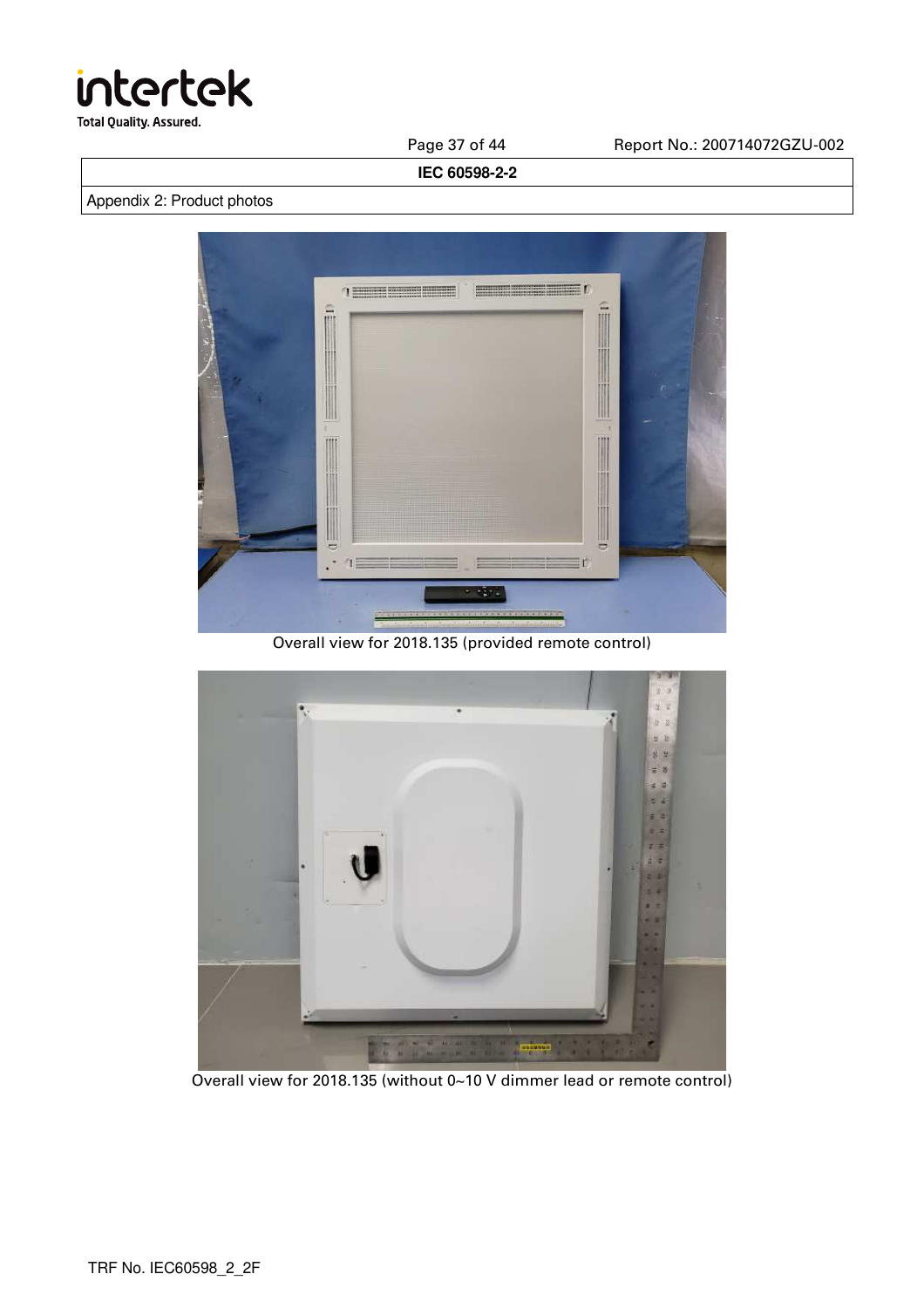

Page 38 of 44 Report No.: 200714072GZU-002

### **IEC 60598-2-2**

Appendix 2: Product photos



Overall view for 2018.135 (provided 0~10 V dimmer lead)



Overall view for 2018.126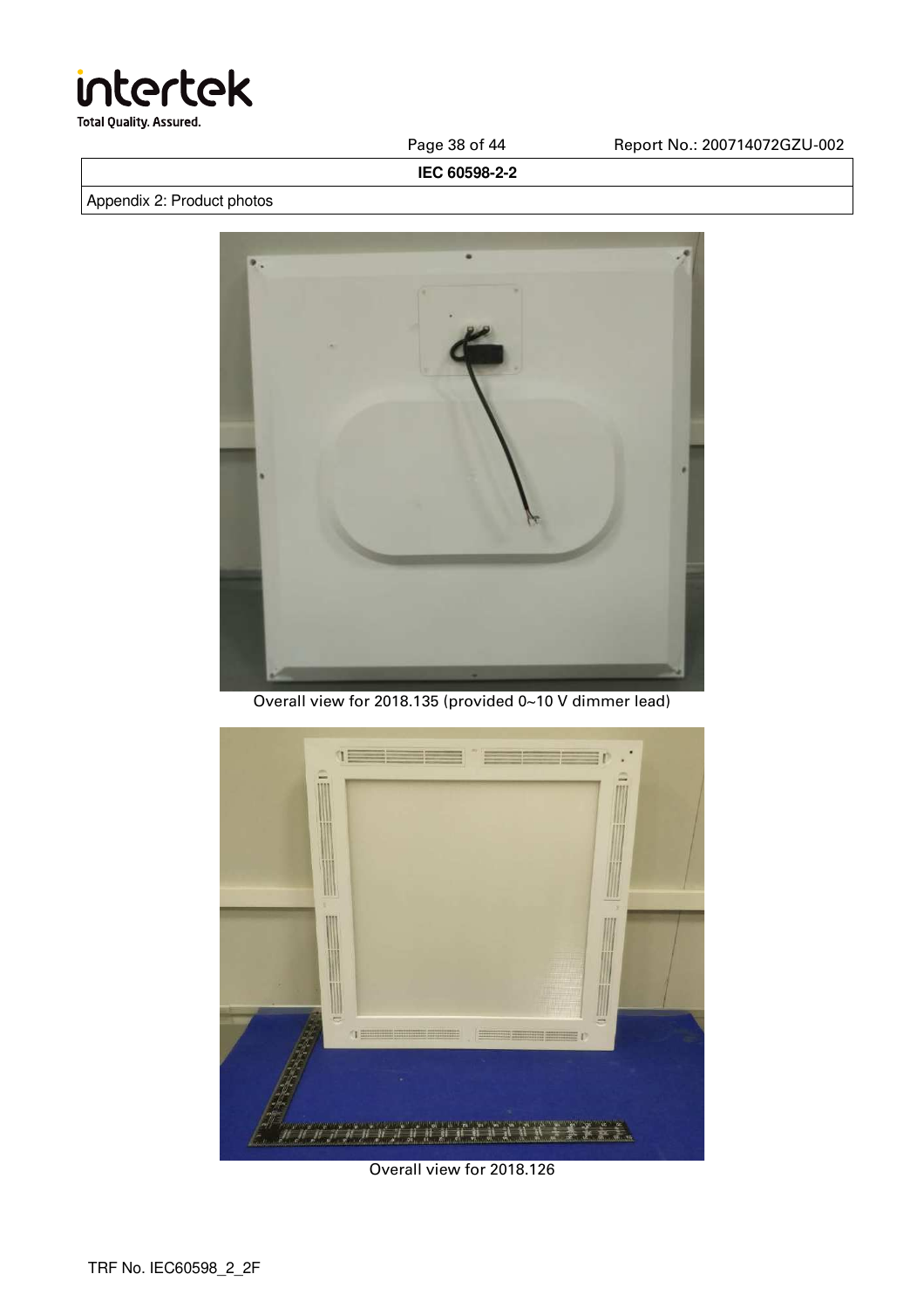

Page 39 of 44 Report No.: 200714072GZU-002

#### **IEC 60598-2-2**

Appendix 2: Product photos



Terminal block



### Ceiling mounting hole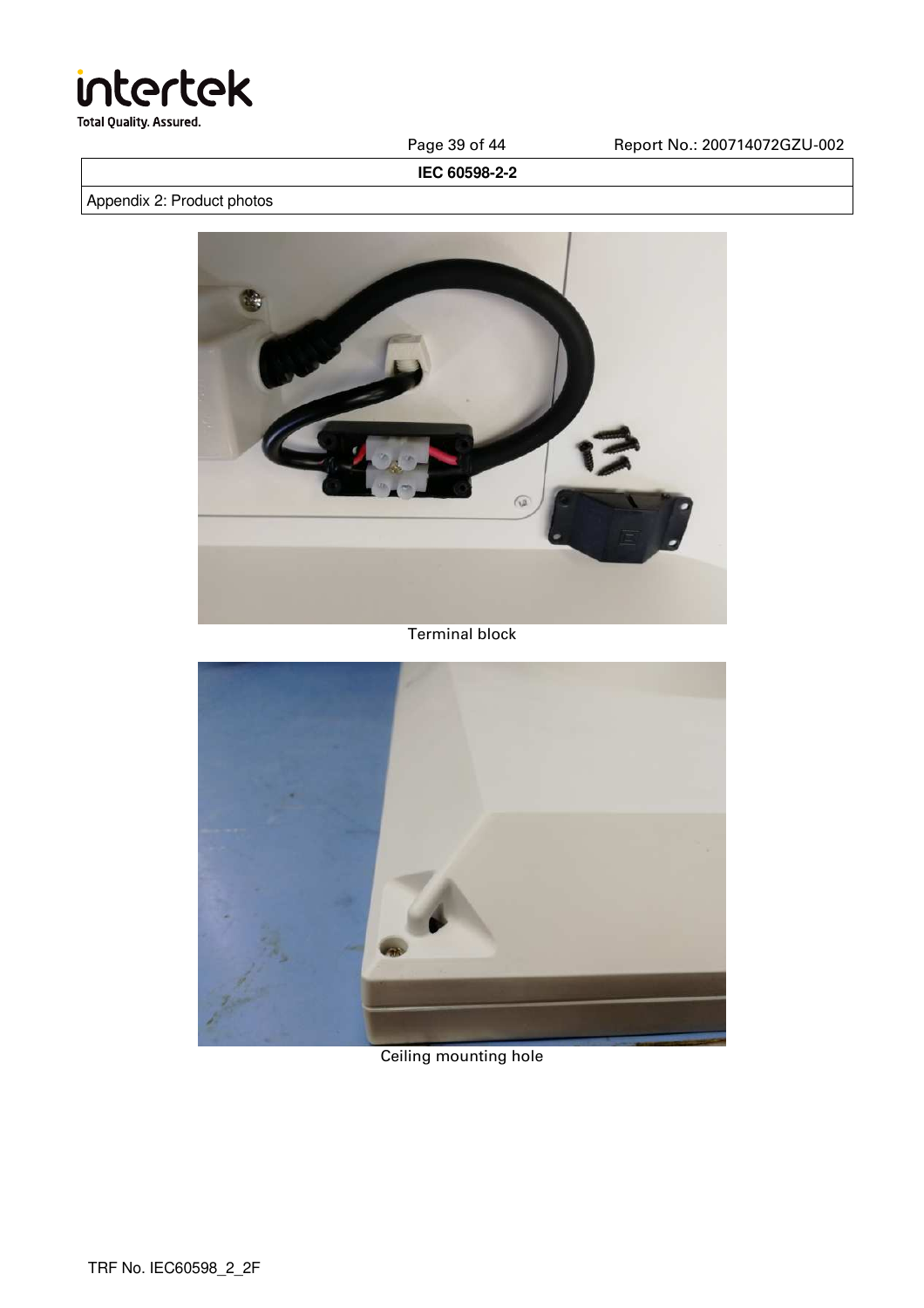

Page 40 of 44 Report No.: 200714072GZU-002

### **IEC 60598-2-2**

Appendix 2: Product photos



### Internal view



Control panel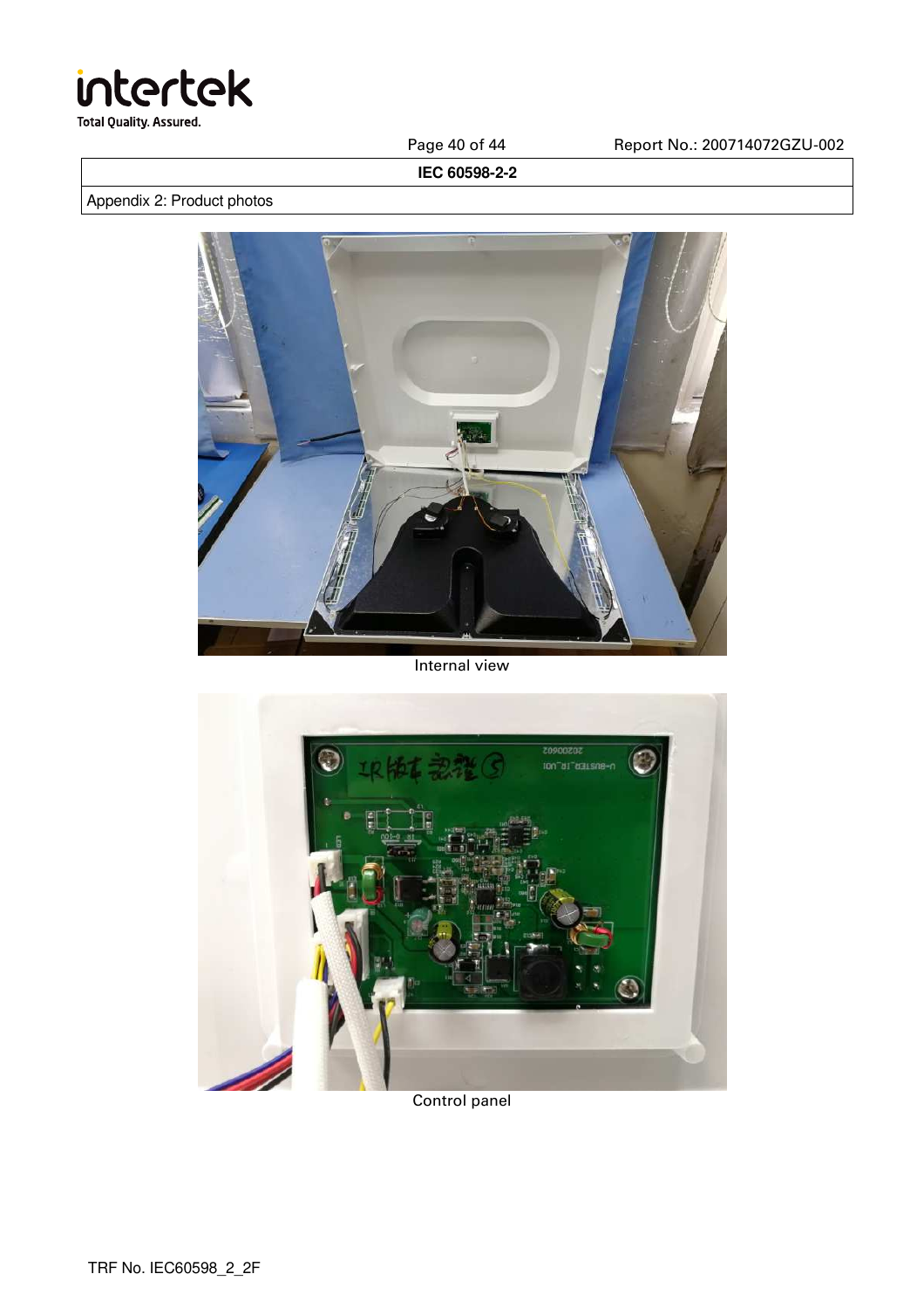

Page 41 of 44 Report No.: 200714072GZU-002

### **IEC 60598-2-2**

Appendix 2: Product photos



Fans



UV module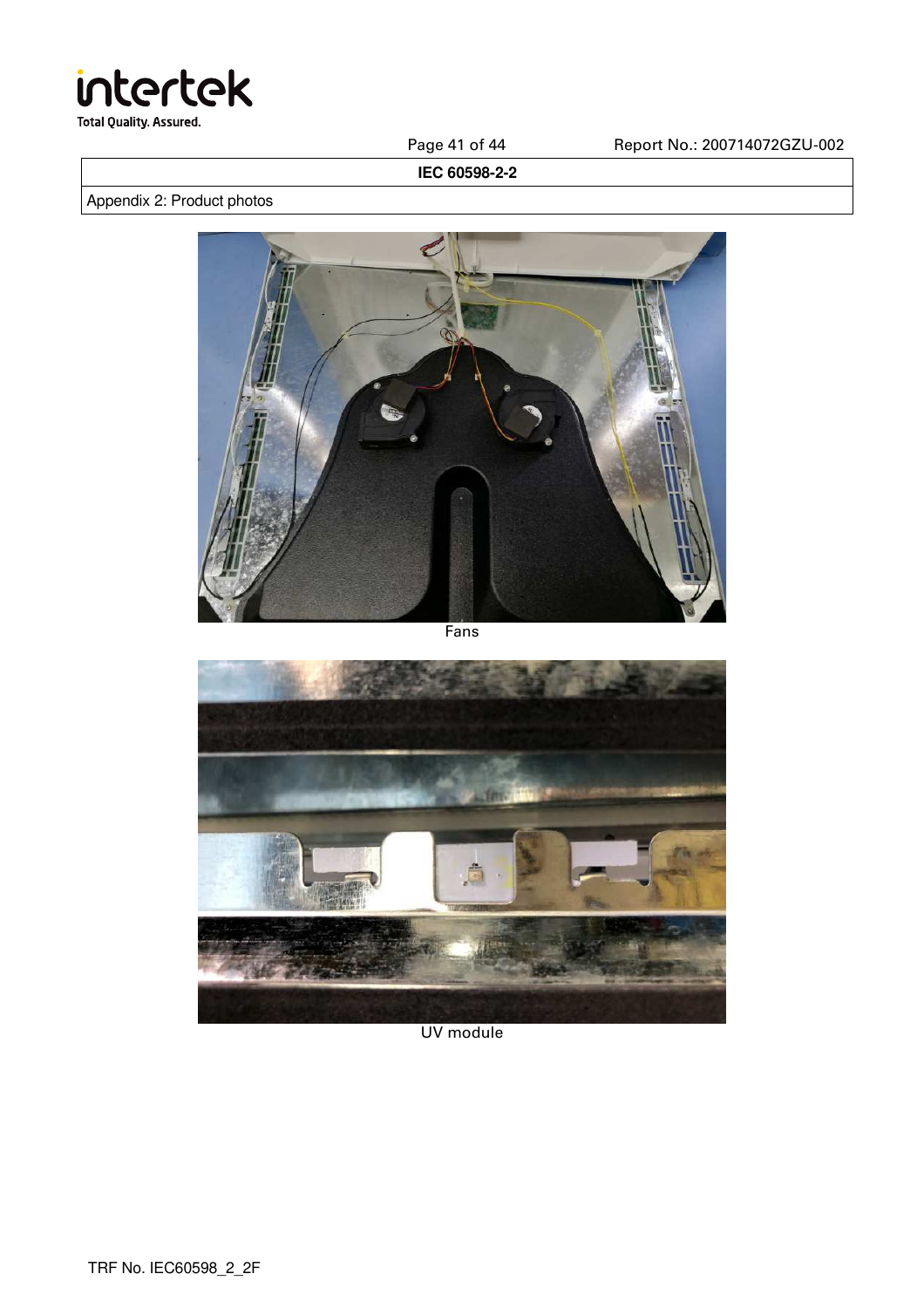

Page 42 of 44 Report No.: 200714072GZU-002

### **IEC 60598-2-2**

Appendix 2: Product photos



UV PCB bottom layer



LED side internal view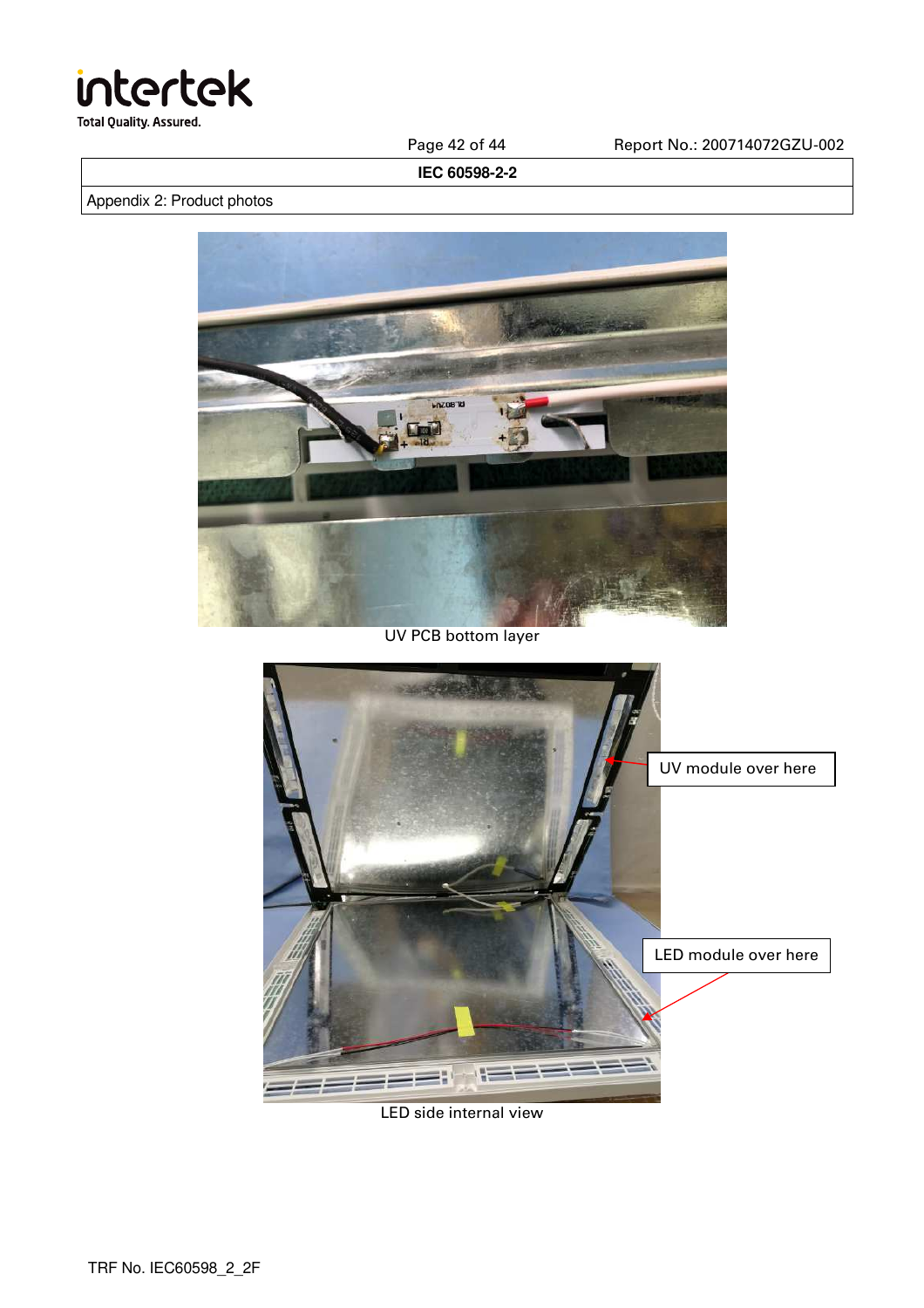

Page 43 of 44 Report No.: 200714072GZU-002

#### **IEC 60598-2-2**

Appendix 2: Product photos



LED module



Mounting bracket for ceiling mounting